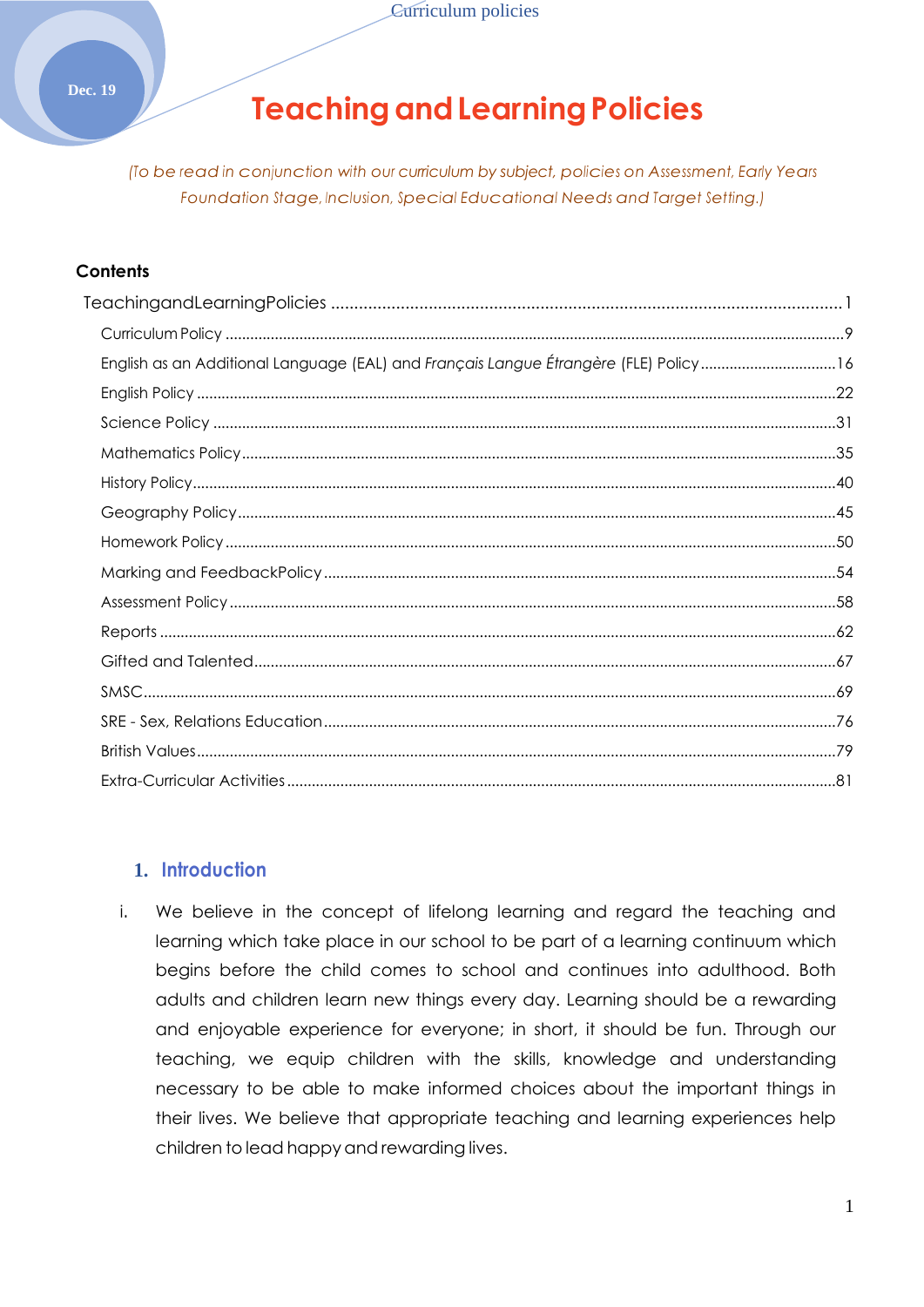## **Dec. 19 a. Aims and objectives**

We believe that people differ in the ways in which they learn most effectively, and the conditions for optimum learning also differ in relation to the context in which the learning takes place. In some situations, we may prefer to learn by listening, in others we can only learn effectively by actively doing, and these preferences may differ for each individual. At our school, we aim to provide a rich and varied learning environment that allows all children to develop their skills and abilities to their full potential.

- ii. Through our teaching and our learning environment, we aim to:
	- $\triangleright$  Ensurethat children develop a self-image of themselves as capable learners;
	- ➢ Enable children to become confident, resourceful, enquiring and independent learners;
	- ➢ Nurture children's self-esteem, and help them to build positive relationships with other people;
	- $\triangleright$  Equip children with the key knowledge, skills and understanding which they need for the next phase of their education, and in order to maximise their life chances and economic well-being in adulthood;
	- ➢ Develop children's self-respect, encourage them to understand the ideas, attitudes and values of others, and teach them to respect other people's feelings;
	- ➢ Show respect for a diverse range of cultures and, in so doing, to promote positive attitudes towards other people;
	- ➢ Enable children to understand their community, and help them feel valued as part ofit;
	- $\triangleright$  Help children grow into reliable, independent and positive citizens.

#### **b. Effective learning**

- i. Research tells us that people learn in many different ways in different situations, and respond best to varying types of input (visual, auditory and kinaesthetic); we must therefore teach in a variety of ways, tailored to the context for learning and the differing aptitudes of our children. We take into account the different forms of intelligence, for example, verbal, mathematical/logical, visual/spatial, interpersonal, musical, when planning our curriculum and our teaching.
- ii. We ensure the best possible environment for learning by developing a positive atmosphere in which pupils feel safe and feel they belong, in which they enjoy being challenged, but in which they enjoy learning, and feel that they will succeed, because the learning challenge will have been set at the right level. We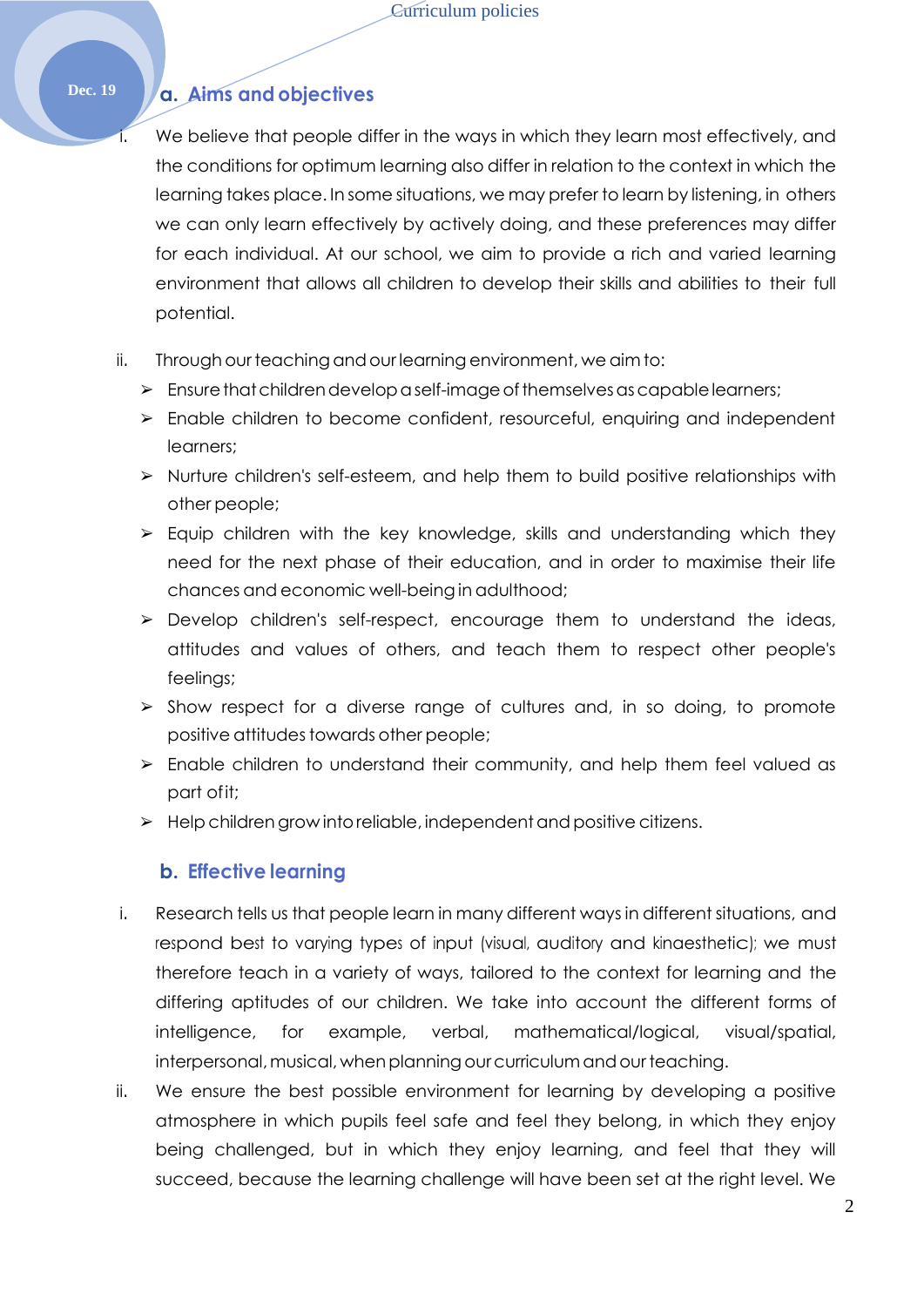- 
- **Dec. 19** want children to feel a sense of 'ownership' of their own learning, and not to feel that education issomething which is done to them.
	- iii. At times, we seek to create a conducive learning environment by playing music to accompany learning, provide 'brain gym' at various points in the lesson to refocus children's attention and make sure that the children have access to drinking water to ensure good levels of hydration.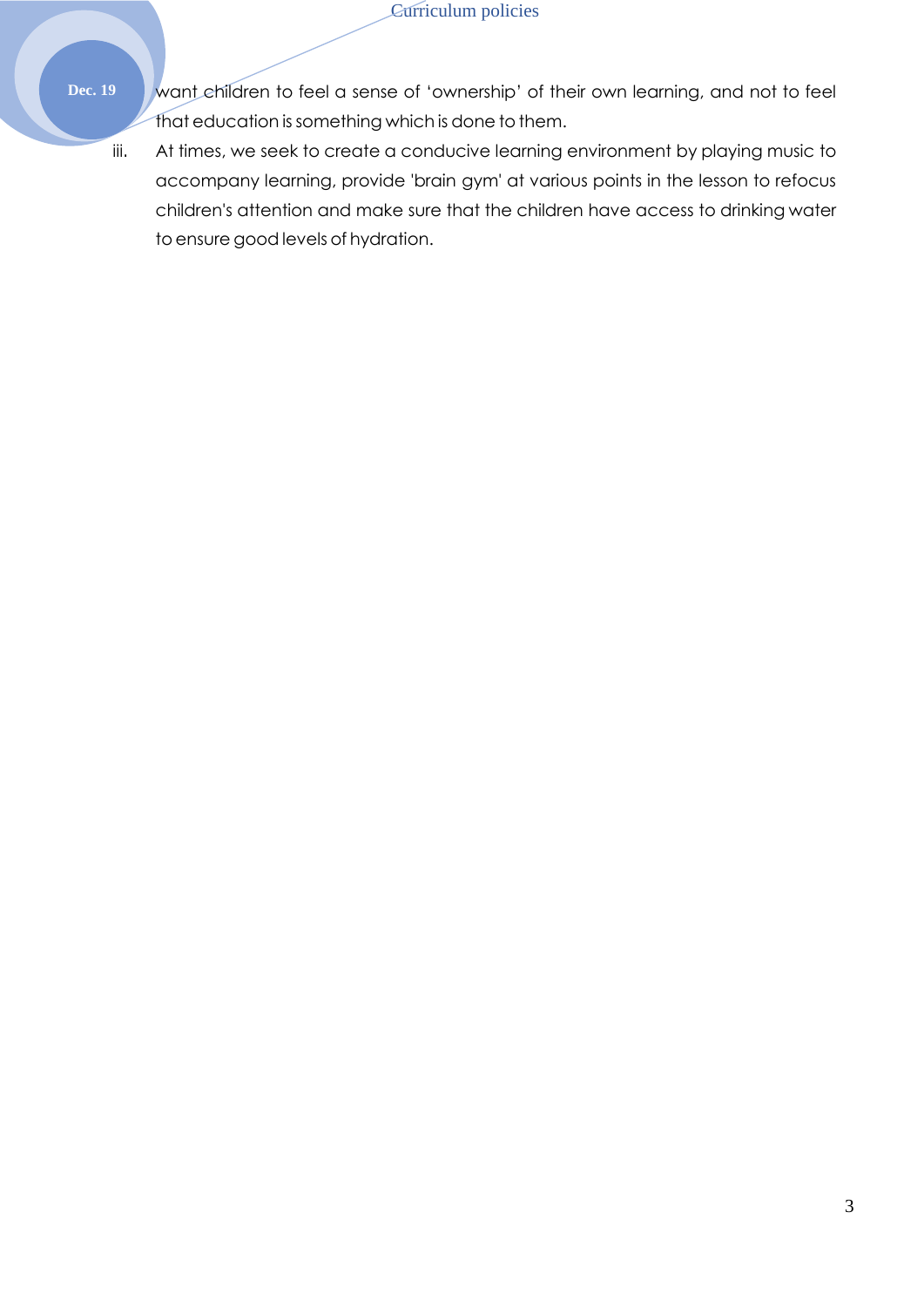**Dec. 19**

- iv. All teaching will be structured to maximise learning opportunities and lessons will be planned in accordance with the following principles:
	- $\triangleright$  Teaching should build on previous learning;
	- ➢ Pupilsshould be given the 'big picture' of the intended learning and understand how the lesson fits into this;
	- $\triangleright$  The teacher should explain the learning objectives, and why the lesson is important;
	- ➢ The lesson should incorporate opportunities for a range of learning styles to be accommodated;
	- $\triangleright$  Children should be given opportunities to reflect on and review what has been learnt;
	- ➢ There should be planned opportunitiesfor feedback to the children, celebrating success, reviewing learning strategies, and assessing learning;
	- $\geq$  Teachers should indicate what the next step in the learning will be.
- v. We offer opportunities for childrent olearn in different ways. These include:
	- $\triangleright$  Investigation and problem-solving;
	- ➢ Research and discovery;
	- ➢ Listening;
	- ➢ Group work;
	- ➢ Paired work;
	- ➢ Independent work;
	- ➢ Whole-class work;
	- $\triangleright$  Asking and answering questions;
	- ➢ Using ICT to support learning;
	- $\triangleright$  Fieldwork and visits to places of educational interest;
	- $\triangleright$  Creative activities;
	- ➢ Looking at pictures and other visual images, including appropriate DVDs and television;
	- ➢ Listening and responding to music or audio material;
	- $\triangleright$  Play, including 'small world' play and role play;
	- $\triangleright$  Group discussions, debates and giving and listening to oral presentations;
	- ➢ Designing and makingthings;
	- $\triangleright$  Participation in athletic or physical activity.
- vi. We encourage children to take responsibility for their own learning, to be involved as far as possible in reviewing the way in which they learn, and to reflect on how they learn–what helps them learn, and what makes it difficult for them to learn.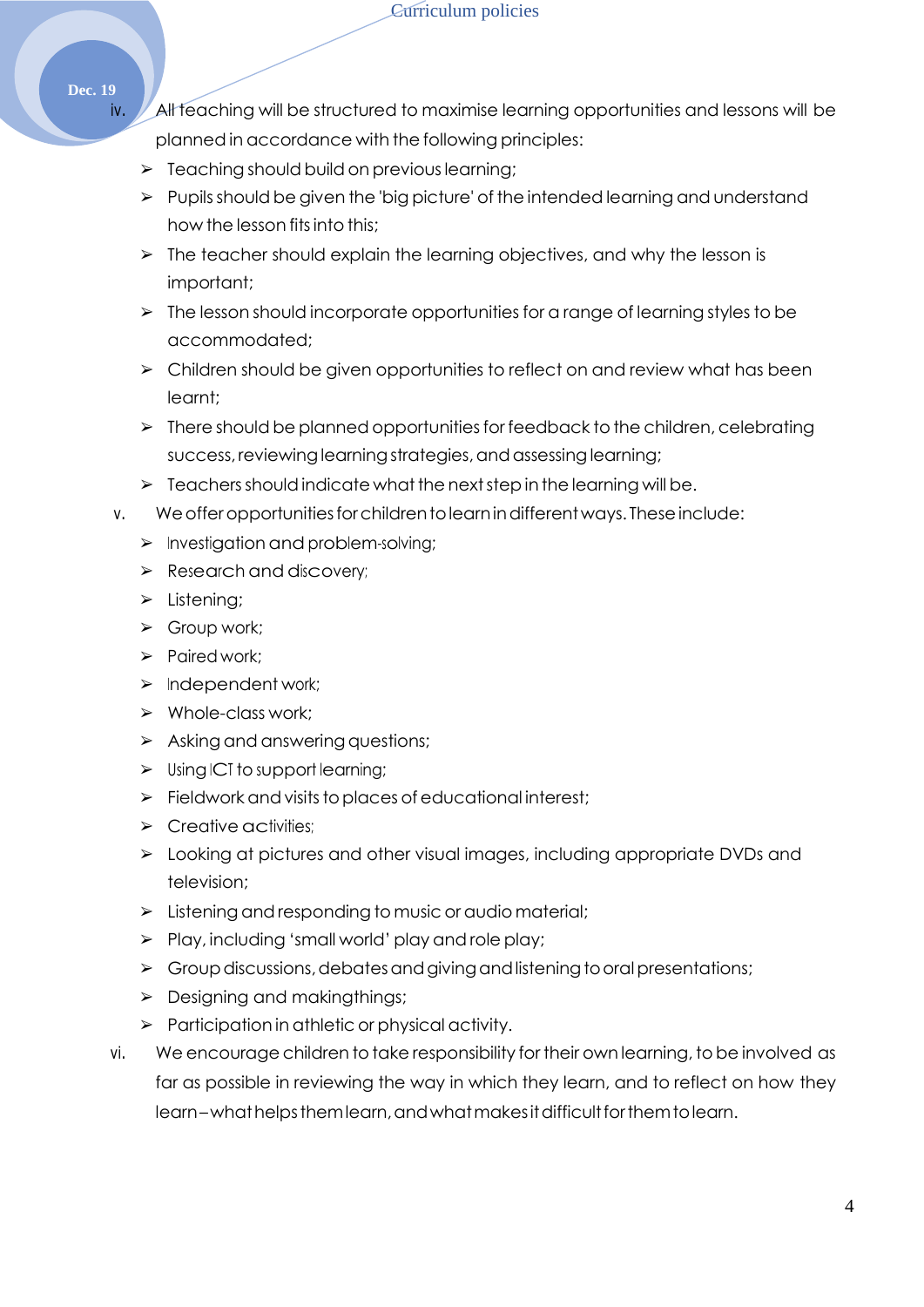#### **Dec. 19**

vii. We help children to understand different types of learning. These include 'new learning' and 'consolidating learning'. Teachers ensure that lessons are rich with the former, but that children have sufficient opportunities to ensure that previous new learning is securely embedded, through practice and improvement. We encourage children to recognise when they are 'treading water' in their learning, and unnecessarily and repeatedly re-practising things which they have securely learned already. We also want them to recognise when they are overloaded with new learning, which is too much for them to cope with. By encouraging children to recognise and talk about their learning in these ways, they can become partners in learning with their teachers, who will be able to better match their teaching to the learning needs of individual children.

#### **c. Effective teaching**

- i. When we are teaching, we focus on motivating all the children, and building on their skills, knowledge and understanding of the curriculum, so that they reach the highest level of personal achievement. We use the school curriculum plan to guide our teaching. This sets out the aims, objectives and values of theschool, and details what is to be taught to each year group.
- ii. Teachers make on-going assessments of each child's progress, and they use this information when planning their lessons. It enables them to take into account the abilities of all their children. Our prime focus is to develop further the knowledge and skills of all our children. We strive to ensure that all tasks set are appropriate to each child's level of ability. When planning work for children with special educational needs, we give due regard to information and targets contained in any Individual Education Plans (IEPs). Teachers modify teaching and learning activities as appropriate for children with disabilities. We value each child as a unique individual, and teachers are familiar with the relevant equal opportunities legislation, covering race, gender and disability. We will strive to meet the needs of all our children, and to ensure that we meet allstatutory requirementsrelated to matters of inclusion.
- iii. We set academic targets for the children in each year, and we share these targets with children and their parents/carers. We review the progress of each child at the end of the academic year, and set revised targets (see our Target Setting Policy).
- iv. We plan our lessons with clear learning objectives. We take these objectivesfrom the Early Learning Goals of the Early Years Foundation Stage (EYFS), the National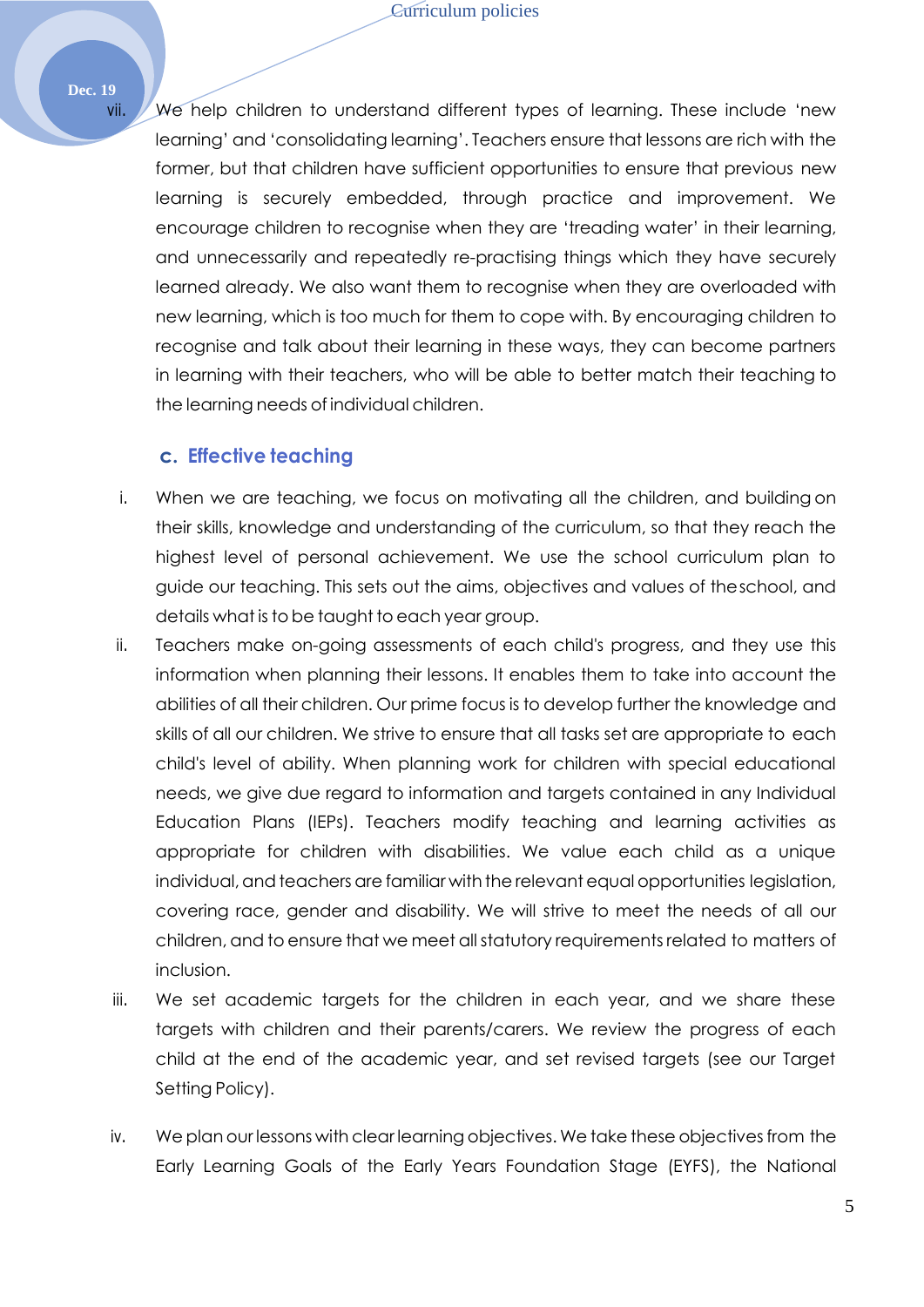**Dec. 19** Curriculum or the Framework for Literacy and Numeracy. Our lesson plans contain information about these objectives (which may differ for groups of different ability), the planned learning activities, the resources needed, and the way in which we will assess the children's learning. We evaluate all lessons, so that we can modify and improve our future teaching.

- v. In our lessons, we ensure that the learning intentions are shared with and understood by the children, and, to that end, are expressed in appropriate, childfriendly language. We also ensure that children understand the 'success criteria' for the lesson – i.e. what they need to ensure they do or pay attention to in order to succeed and achieve. Often, these success criteria will be decided jointly with the children, to ensure that they have full understanding of them.
- vi. Each of our teachers makes a special effort to establish good working relationships with all the children in the class. We treat the children with kindness and respect. We recognise that they are all individuals with different needs, but we treat them fairly, and give them equal opportunity to take part in class activities. All of our teachers follow the school policy with regard to discipline and classroom management. We set and agree with children the class code of conduct, and we expect all children to comply with the rules that we jointly devise to promote the best learning opportunities for all. We praise childrenfor their efforts and, by so doing, we help to build positive attitudes towards school and learning in general. We insist on good order and behaviour at all times. When children behave inappropriately, we follow the guidelines for sanctions as outlined in our policy on Behaviour and discipline.
- vii. We try to ensure that all tasks and activities that the children engage in are safe. When we plan to take children out of school, we follow a strict set of procedures to ensure safety: the venue is visited, risk assessments are completed, and various permissions are obtained. We inform parents or carers, and obtain their permission, before the visit takes place.
- viii. We deploy learning assistants and other adult helpers as effectively as possible. Sometimes, they work with individual children, and sometimes they work with small groups. Our adult helpers also assist with the preparation and storage of classroom equipment.
	- ix. Our classrooms are attractive learning environments. We change displays, so that the classroom reflects the topics studied by the children and supports their new learning. We ensure that all children have the opportunity to display their best work. We also use 'working walls' and displays of work in progress in order to demonstrate effective learning strategies and to model good practice. Not all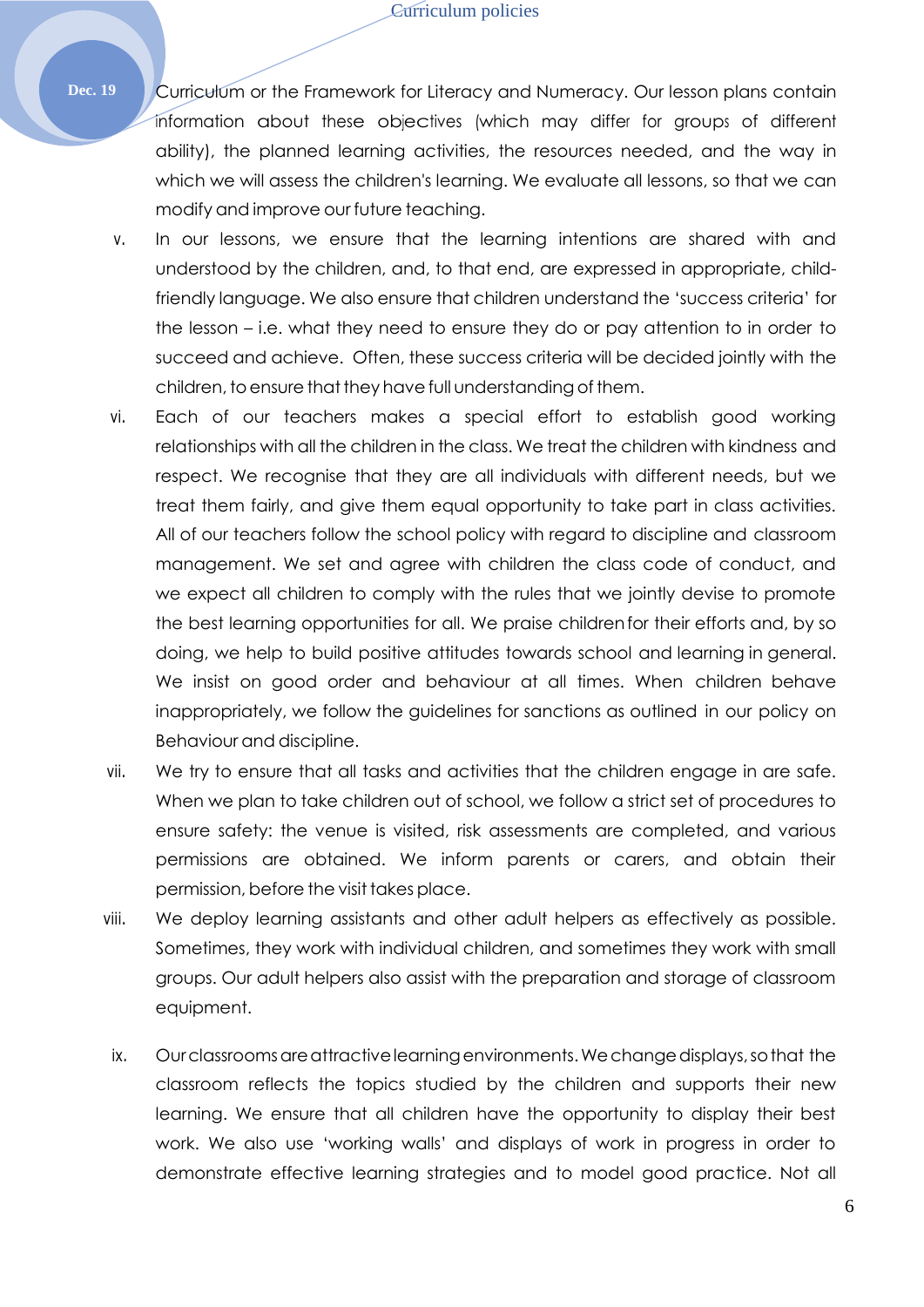- Dec. 19 displays of children's work will be pristine and exemplary, therefore. However, other displays also showcase the highest standards to ensure that all have high expectations of what children can achieve.
	- x. All classrooms should have a range of dictionaries and of both fiction and nonfiction books, as well as displays relating to literacy and numeracy. We use displays as resources for learning, often providing prompts for the children. We believe that a stimulating environment sets the climate for learning, and that an exciting classroom promotes independent use of resources, which results in highquality work by the children.
	- xi. All of our teachers reflect on their strengths and weaknesses, and plan their professional development accordingly. We do all we can to support our teachers in developing their skills, so that they can continually improve their practice.
	- xii. We conduct all our teaching in an atmosphere of trust and respect for all.
	- xiii. Each member of staff is given access to online trainings provided by 'Educare' and are required to update the following trainings at the start of each academic year: Safeguarding, Fire Drill, Prevent Duty, FGM, Food and Hygiene (once every 3 years), and First Aid (once every 3 years). Teachers are given time to complete these trainings during staff inset and fortnightly staff meetings.

### **d. Theroleof theHead Teacherandcurriculum leader**

The Head Teacher and curriculum leader are primarily the leaders of teaching and learning. Their own practice models high quality teaching. They have a responsibility to monitor and evaluate the quality of teaching and learning in the school. This will be achieved through:

- ➢ The formal performance management and appraisal of teachers, involving lesson observations;
- ➢ Team teaching and working alongside teaching colleagues;
- ➢ Leading lesson study activities, when teachers plan, observe and evaluate their children's learning together;
- $\triangleright$  Talking to children about their learning in lessons;
- ➢ Scrutinisingpupil'sworkintheirbooks;
- ➢ Overseeing pupil assessment records.

➢

**e. Observations**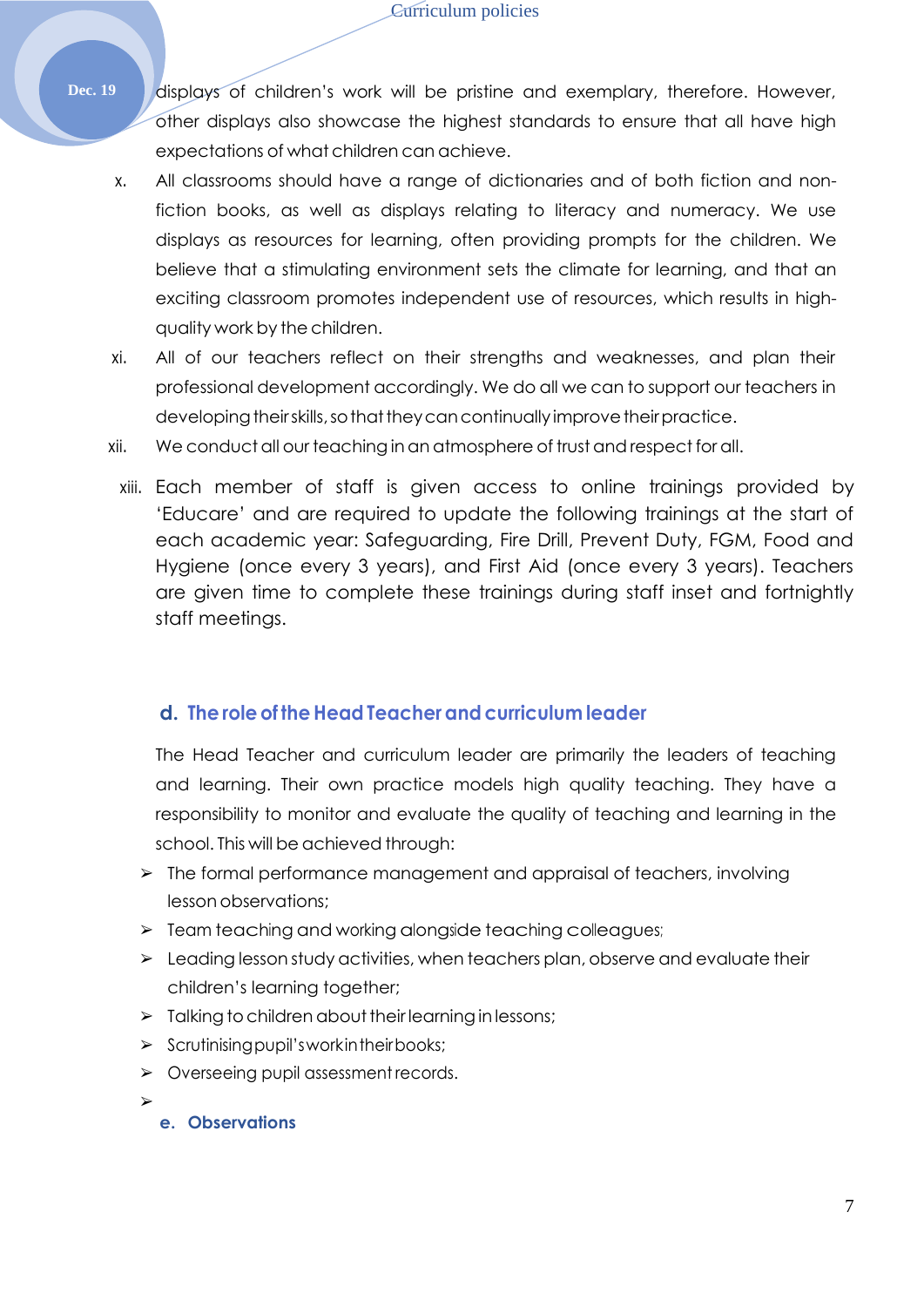**DAII teachers are formally observed by both the headtetacher and deputy** headteacher on each term for 30 minutes. Each teacher will have x3 formal observations per academic unless there is a cause for concern and a teacher requires more support. Teachers are given an allocated time slot two weeks prior to the observation date. Teachers are able to choose the subject to teach and are marked against the criteria expectations advised by the French or English Department for Education, depending on the language that they are teaching. After the observations, 1:1 meetings are arranged for the teachers to be given verbal and written feedback from either the headteacher or deputy headteacher. Teachers are advised to use the feedback from the previous observation to inform their next lessons and teachers are expected to include the 'next steps' within their next formal observation. Written observation feedback documents are saved within the GoogleDrive area.

#### **f. Learning Walks and Book Looks**

Learning Walks and Book Looks class as 'Informal observations' and take place each half term (x6 per academic year). These provide an additional opportunity for the Senior Leadership Team (SLT) to spend time in each class monitoring teaching and learning in a less formal scenario. Teachers are not given individual written feedback for the learning walks/ book looks. SLT members compile a general list for feedback (including praise and next steps) that is given to the whole staff during the fortnightly staff meeting. If there is specific feedback for one teacher, this is given verbally to the teacher by the SLT member.

#### **g. The role of parents and carers**

- i. We believe that parents and carers have a fundamental role to play in supporting their children's education. We do all we can to inform parents and carers about the curriculum, teaching and learning strategies, what their children are currently learning and the outcomes of assessment. We do this by:
	- $\triangleright$  Holding parents' evenings to explain our school strategies for various aspects of the curriculum such as literacy, numeracy and health education;
	- ➢ Sending information to parents and carers, at the start of each term, which outlines the topics that the children will be studying during that term at school;
	- ➢ Sending parents and carers regular reports in which we explain the progress made by each child, and indicate how their child can improve further;
	- ➢ Explaining to parents and carers how they can support their children with homework, and suggesting, for example, regular shared reading with younger children,andsupportforolderchildrenwiththeirprojectsandinvestigativework;
	- ➢ Welcoming information from parents and carers about their children which may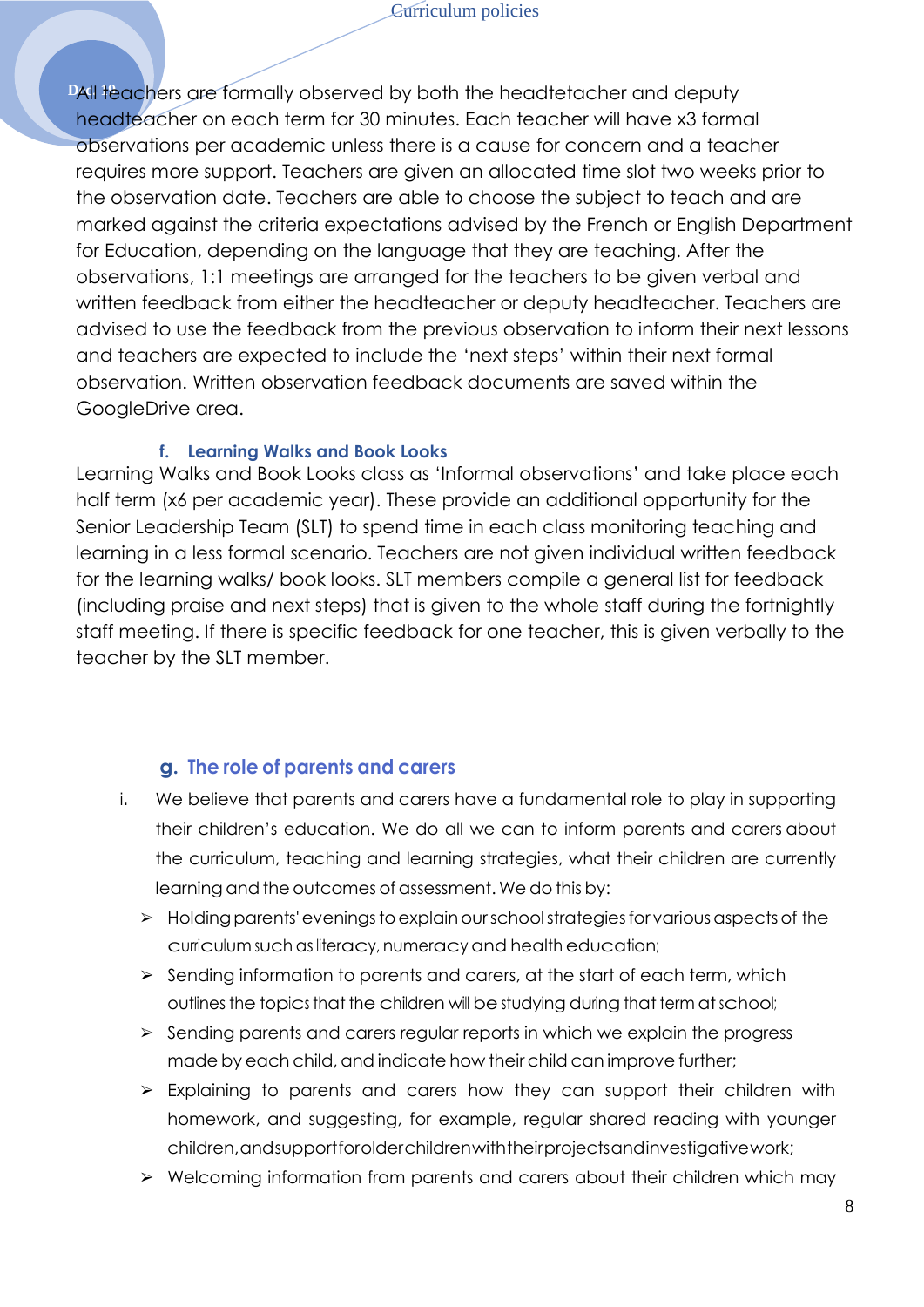- Dec. 19 **/ impact** on their learning in school, or tell us about their learning and achievements beyond the school gate.
	- ii. We believe that parents and carers have the responsibility to support their children and the school in implementing school policies. We would therefore like parents and carers:
		- $\triangleright$  To ensure that their child has the best attendance record possible;
		- $\triangleright$  To ensure that their child is fully prepared for school with the correct equipment for lessons, uniform and PE kit;
		- ➢ To do their best to keep their child healthy and fit to attend school;
		- $\triangleright$  To inform school if there are matters outside school that are likely to affect a child's learning orbehaviour;
		- $\triangleright$  To promote a positive attitude towards school and learning in general;
		- $\triangleright$  To fulfil the requirements set out in the home-school agreement.

#### **h. Monitoring and review**

The owner and Head Teacher monitor the school's Teaching and Learning Policy, and review it regularly, so that we can take account of new initiatives and research, changes in the curriculum, developments in technology or changes to the physical environment of the school. We will therefore review this policy every three years or sooner ifnecessary.

## **Curriculum Policy**

#### <span id="page-8-0"></span>**1. Introduction**

- i. Our school's curriculum comprises all the planned activities that we organise in order to promote pupils' learning, and their personal and social development. It includes not only the formal timetabled lessons, but also the various out of school hours activities that the school organises in order to enrich the children's experience. It also includes what is sometimes referred to as the 'hidden curriculum' – what the children learn from the general climate and culture of our school, and the way they are treated and expected to behave. We want children to grow into positive, responsible people, who can work and co-operate with others while at the same time developing their knowledge and skills, in order to achieve their full potential.
- ii. We value the breadth and range of our curriculum. We aim to foster creativity in our children, and to help them become independent learners. Above all, we believe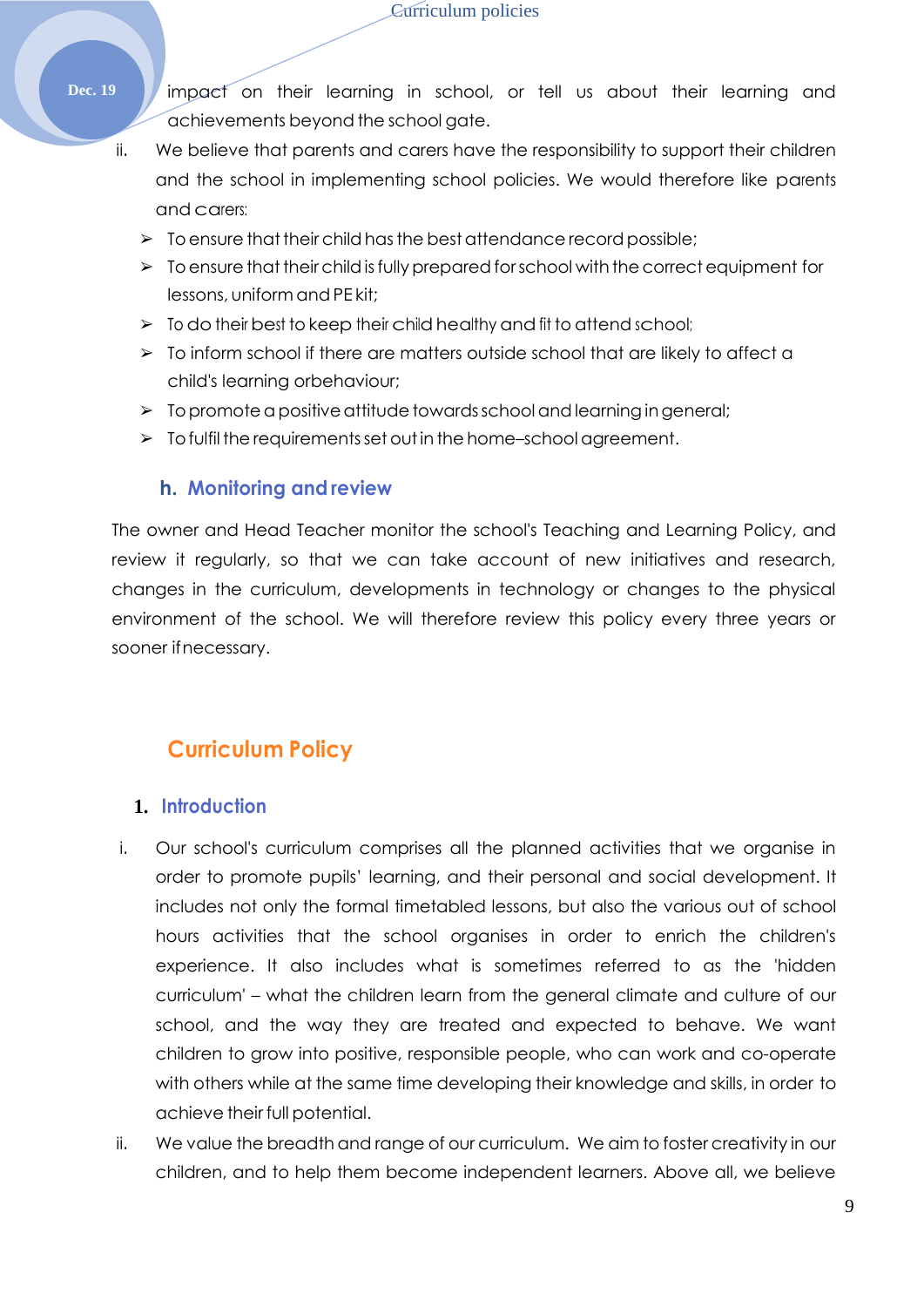**Dec. 19** *in* making learning fun.

#### **a. Aims and objectives**

- i. The aims of ourschool curriculum are:
	- $\triangleright$  Toenable all childrentolearn, and develop their skills, to the best of their ability;
	- ➢ To promote a positive attitude towards learning, so that children enjoy coming to school, and acquire a solid basis for lifelong learning;
	- $\triangleright$  To teach children the basic skills of literacy and numeracy;
	- ➢ To enable children to be innovative, to use 'thinking' and problem solving skills, and to be independent learners;
	- $\triangleright$  To develop children's skills of team work and the ability to work in collaboration with others:
	- $\geq$  To enable children to understand and appreciate the arts, and give them opportunities to develop their own artistic and creative abilities;
	- $\triangleright$  To teach children about the developing world, including how their environment and society have changed over time;
	- $\triangleright$  To help children understand Britain's cultural heritage;
	- $\triangleright$  To enable children to appreciate and understand the importance of scientific and technological discoveries and development;
	- $\triangleright$  To appreciate and value the contribution made by all ethnic groups in our multicultural society;
	- ➢ To enable children to be positive citizens, contributing to the society in which they live;
	- ➢ To teach children to have an awareness of their own spiritual development, and to distinguish right from wrong;
	- $\triangleright$  To help children understand the importance of truth and fairness, so that they grow up committed toequal opportunities for all;
	- ➢ To enable children to have respect for themselves and high self-esteem, and to live and work co-operatively with others.

#### **b. Our Curriculum Values**

- i. Our school curriculum is underpinned by the values that we hold dear at our school. The curriculum is the means by which the school achieves its objective of educating children in the knowledge, skills and understanding that they need in order to lead fulfilling lives.
- ii. Our school is in full agreement with the values statement included in the introduction to the National Curriculum Handbook for Primary Teachers in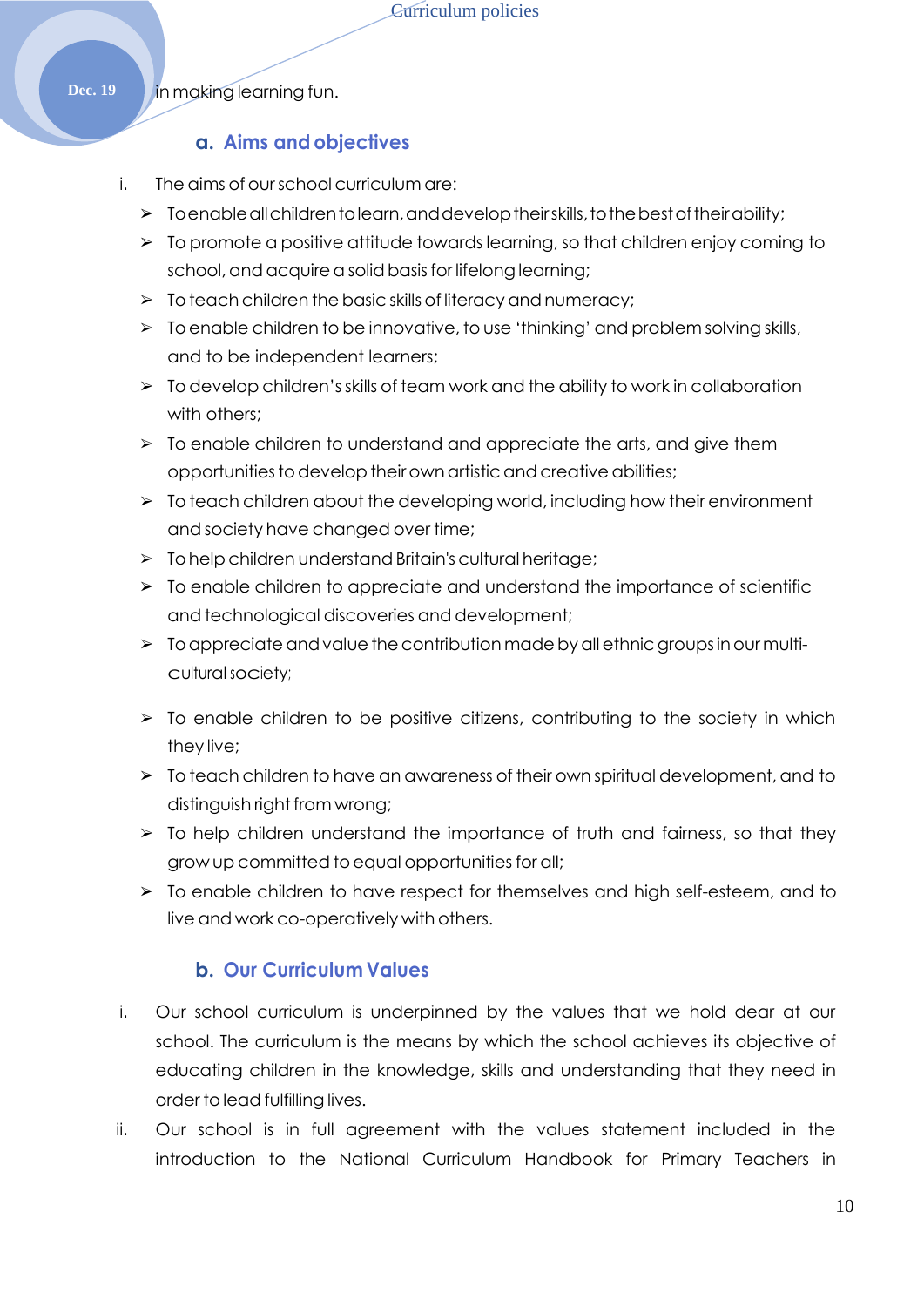**Dec. 19** England. These are the main values of our school, upon which we have based our curriculum:

- $\triangleright$  We value children's uniqueness, we listen to the views of individual children, and we promote respect for diverse cultures.
- ➢ We value the spiritual and moral development of each person, as well as their intellectual and physicalgrowth.
- ➢ We value the importance of each person in our community, and we organise our curriculum to promote inclusion, co-operation and understanding among all members of ourcommunity.
- ➢ We value the rights enjoyed by each person in our society. We respect each child's individuality, and we treat them with fairness and honesty. We want to enable each person to be successful, and we provide equal opportunities for all our pupils.
- ➢ We will strive to meet the needs of all our children, and to ensure that we meet all statutory requirements regarding inclusion.
- ➢ We value our environment, and we want to teach our pupils, through our curriculum, how we should take care of the world, not only for ourselves, but also for futuregenerations.

#### **c. Organisation andplanning**

- i. We plan our curriculum in three phases. We agree a long-term plan for each key stage. This indicates what topics are to be taught in each term, and to which groups of children.We review thislong-termplanonanannual basis.
- ii. Through our medium-term plans, we give clear guidance on the objectives and teaching strategies for each topic. We refer to the National Framework for literacy and numeracy and base much of our medium-term planning on the guidance documents in that framework. We also use the National Curriculum Programmes of Study for much of our medium-term planning in the foundation subjects. In the Early Years Foundation Stage (EYFS), planning follows the structure of the national Early Learning Goals, and addresses the three prime and four specific areas of learning.
- iii. Our short-term plans are those that our teachers write on a weekly or daily basis. We use these to set out the learning intentions for each lesson, to plan the learning activities in which pupils will be engaged, to make clear how learning may need to be differentiated for groups of different ability, to plan assessment opportunities and to identify what support and resources will be needed by the pupils.
- iv. We believe that pupils learn most effectively when they are able to understand connections between different areas of their experience. We want them to acquire transferable skills which can be applied in any area of knowledge or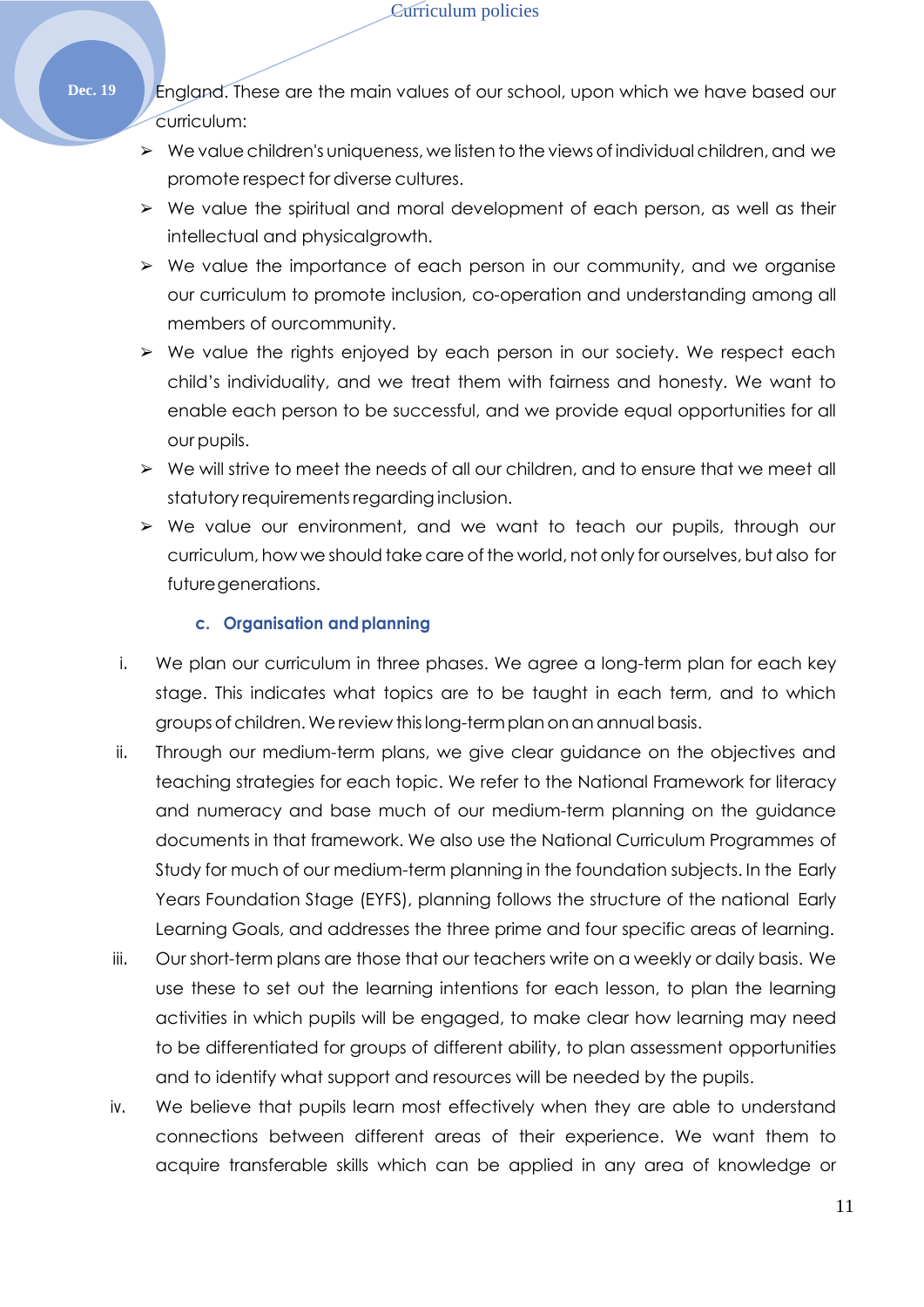**Dec. 19** Junderstanding. Children do not see their world in discrete compartmentalised boxes, but, rather, as a whole spectrum of experience. For this reason, wherever possible, we have a 'cross-curricular' approach to learning, planning topics or themes which will embrace a range of subjects, including the application of literacy and numeracy skills. We also work closely with our French colleagues to develop further thisinterlinked approach to learning.

- v. This approach is most apparent in the EYFS and in Key Stage 1, but is also used in Key Stage 2. There are many times, however, when discrete, subject-related skills or knowledge cannot be easily addressed through such a cross-curricular approach, and separate subject-based lessons also feature in our planning, particularly in Key Stage 2. Curriculum coverage is regularly reviewed to ensure that, however the curriculum is planned and taught, pupils are receiving their entitlement to the full range of the National Curriculum or the EYFS curriculum.
- vi. We recognise that children learn at different rates and sometimes have learning needs which come from an earlier or later curriculum stage. Some pupils in Year 1, for example, continue to follow the EYFS curriculum into Year 1. Some pupils in Year 2 may need to access the Year 3 curriculum, in order to engage in learning to meet their ability. Similarly, some more able Year 6 pupils may already need to access aspects of the Key Stage 3 curriculum.

#### **d. Curriculum Planning**

At LPEBL we have different stages to planning our curriculum. At the first stage, we have the year group/ key stage outcomes and expectations for each individual subject outlined within our 'School Curriculum' documents. The outcomes and expectations are drawn from both the French and English National Curriculums. We have looked closely at both curriculums and found similarities and differences between the two. Where possible, we have divided the curriculum into what is taught in French and what is taught in English as a way to economise on time and avoid repetition. Where applicable we have translated the document into English/ French. For subjects such as Maths, French and English the documents are written in both French and English. For Art, Music and PE/ Dance, the documents are solely written in Enlgish as this is the language that the subjects are taught in. In Geography, History and Science the 'School Curriculum' documents are written in English and our next step is to translate these into French as well as we do teach these subjects in both languages. All 'School Curriculum' documents are stored within the schools Google Drive Area and can be accessed by all teachers so that it can inform their planning.

#### **e. Long Term Planning**

At the start of each academic year, partner teachers work together to create the Long Term Plan for their classes for the upcoming year ahead. Teachers use the School Curriculum documents for all of the different subjects to create this document.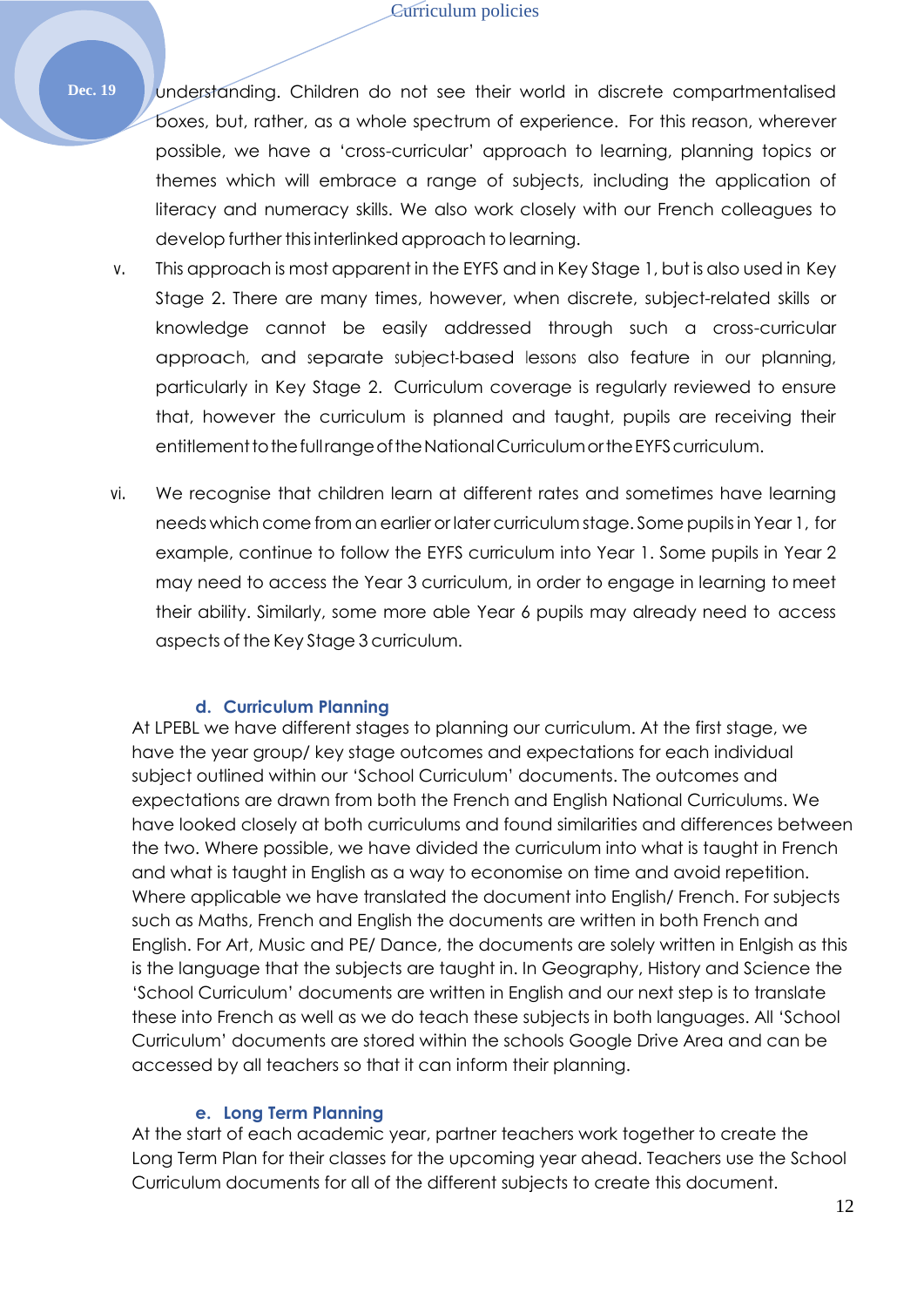**Dec. 19** Teachers divide the different subject objectives into what is covered in each language to avoid repetition. We encourage cross-curricular learning and give teachers the freedom to choose how they want to deliver the different curriculum objectives so that they are passionate about what they are teaching. As part of the LTP, teachers will decide what trips they will organise over the course of the year: at least one per term for each year group. LTP documents are stored within the schools Google Drive Area and can be accessed by all teachers so that it can inform their Medium and short term planning. It is a working document that can be amended over the course of the year to reflect pupils needs.

#### **f. Medium Term Planning**

Medium Term Plans (MTP) are working documents that include the Learning Objectives (LO) and key information for the lesson plan that are saved onto the GoogleDrive area to be reviewed by management on a weekly basis. LO and lesson and the plan overview is based on the yearly objectives set out within the LTP. The learning objective is skill based, focusing on one clear skill that the children will be acquiring in the lesson concerned.

#### **g. Short Term Planning**

Short term planning will not be reviewed by management unless there is cause for concern. We do not have a specific template that teachers use for their short term planning unless we have an NQT or a teacher in need of extra support. This short term planning document template is saved within includes: a skill-based learning objective, step by step success criteria, step by step class plan overview, key questions, EAL support, SEN support, differentiation, Teaching Assistant support role.

#### **h. The curriculum andinclusion**

- i. The curriculum in our school is designed to be accessed by all children who attend the school. If we think it necessary to modify some children's access to the curriculum, in order to meet their needs, then we do this only after their parents or carers have beenconsulted.
- ii. Our lessons aim to be fully educationally inclusive. We adapt the curriculum and teaching to meet the learning needs of pupils across the ability range. Teaching and learning is very often organised to meet the differing needs of at least three ability groups within the class. However, we also maximise the advantages of mixed ability teaching, when pupils learn more effectively by learning alongside others of differentability.
- iii. If children have special educational needs, our school does all it can to meet those individual needs, and we comply with the requirements set out in the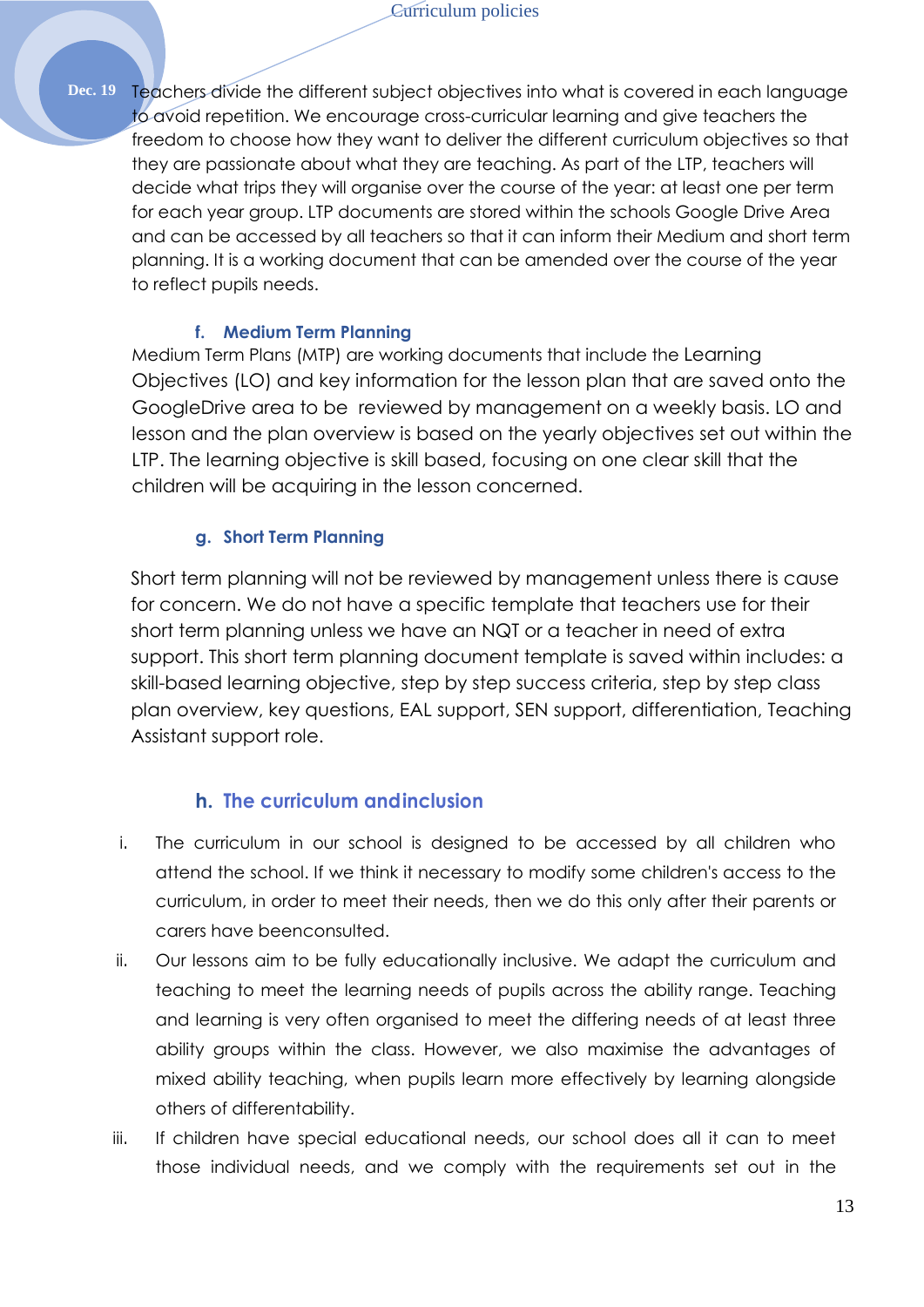Dec. 19 **national SEN Code of Practice.** (See Special Educational Needs Policy) If a child displays signs of having special educational needs, then his/her teacher makes an assessment of this need. In most instances, the teacher is able to provide the resources and educational opportunities that meet the child's needs, within normal class organisation and through carefully differentiated planning and teaching.

- iv. If a child's need is more severe, we may involve the appropriate external support services in making an assessment of need and advising the school on teaching and learning strategies. This is known as School Action Plus. In a very small number of cases, where, despite appropriate support, a pupil doesn't make adequate progress owing to a persistent, long term learning difficulty, the school may refer the pupil to the Local Authority (LA) to be formally assessed for a Statementof SEN.
- v. The school provides an Individual Educational Plan (IEP), where necessary, for each of the children who are on the special needsregister. This is always the case for pupils with Statements or those at School Action Plus, and for some with more complex needs at School Action whose needs cannot be met by normal high quality inclusive teaching. The IEP sets out the nature of the special need, and outlines how the school will aim to address it. The IEP also sets out targets for improvement, so that we can review and monitor the progress of each child at regular intervals.
- vi. Some children in our school have disabilities. We are committed to meeting the needs of these children, as we are to meeting the needs of all groups of children within our school. The school complies fully with the requirements of the amended Disability Discrimination Act that came intoeffect from 2005. All reasonable steps are taken to ensure that these children are not placed at a substantial disadvantage compared with non-disabled children. Teaching and learning are appropriately modified for children with disabilities. For example, they may be given additional time to complete certain activities, the teaching materials may be adapted or special physical access arrangements may be made.
- vii. The school is also fully committed to meeting the needs of our most able and gifted and talented pupils. (See Gifted and Talented Children Policy) In most cases, the needs of our most able pupils can be fully met through well differentiated planning and teaching, tailored to the needs of the most able groups or individuals. However, we maintain a register of gifted and talented pupils and may, at times, make special additional provision to ensure that their skills and abilities are appropriately challenged.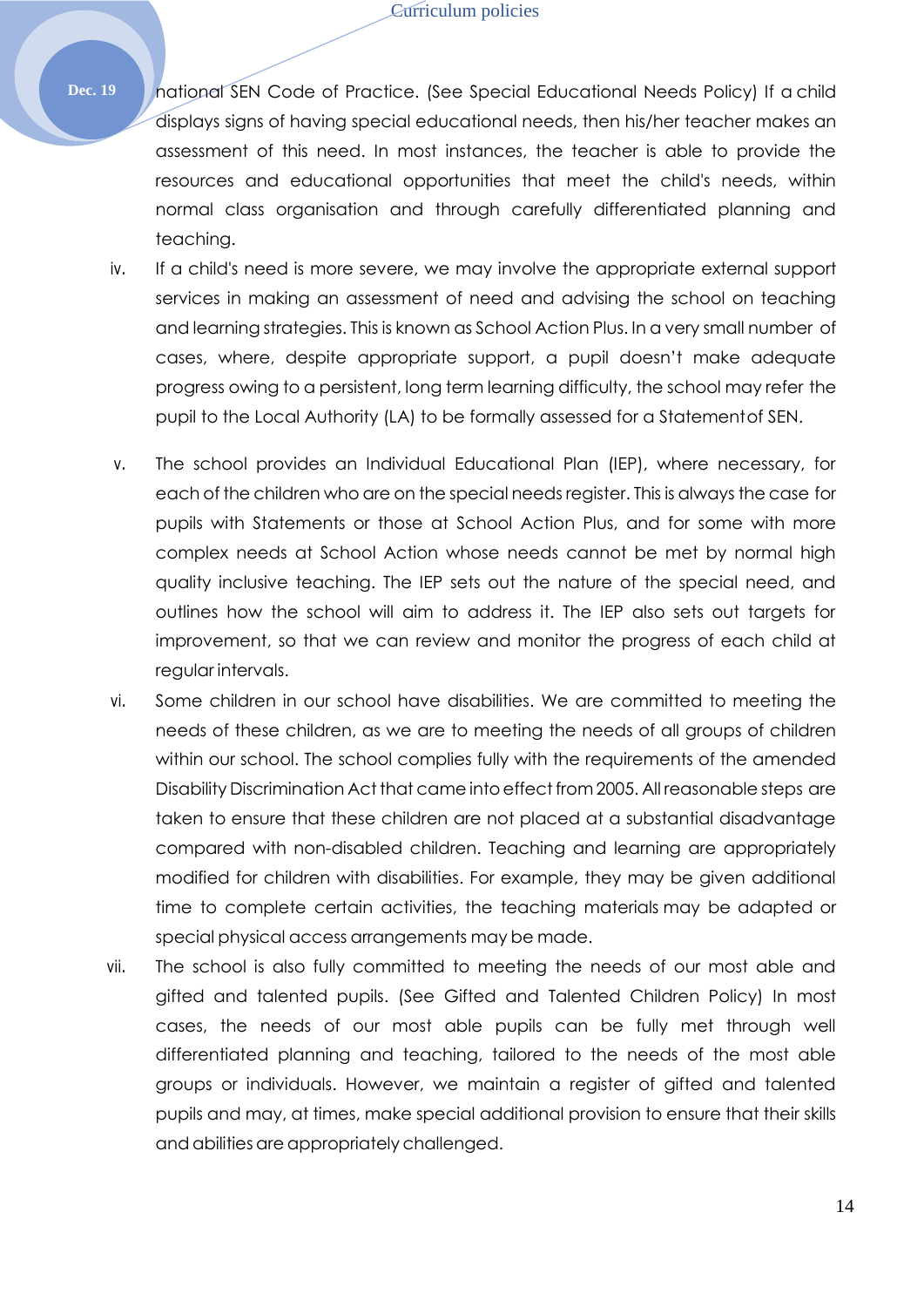## **Dec. 19 i. TheEarlyYearsFoundationStage(SeealsoEYFSPolicy)**

- The curriculum that we teach in the reception class meets the requirements set out in the EYFS curriculum. Our curriculum planning focuses on the Early Learning Goals, as set out in these documents, and on developing children's skills and experiences.
- iii. Our school fully supports the principle that young children learn through play, and by engaging in well planned and structured activities. Teaching in the EYFS builds on the experiences of the children in their pre-school learning. We do all we can to build positive partnerships with the various nurseries and other pre-school providers in thearea.
- iv. Each term in the reception class, the teacher will assess the skills development of each child, and record this in the EYFS Profile. This assessment forms an important part of the future curriculum planning for each child.

## **i. The role of the curriculum leader**

- i. The role of the curriculum leader is to:
	- ➢ Provide a strategic lead and direction for the subject;
	- ➢ Oversee the taught curriculum for their subject area in order to ensure necessary coverage;
	- $\triangleright$  Support and advise colleagues on issues related to the subject;
	- $\triangleright$  Monitor pupils' progress in that subject area;
	- ➢ Provide efficient resource management for the subject.
- ii. The school gives the curriculum leader non-contact time, depending on the needs of the subject area, so that they can carry out their duties. It is the role of the curriculum leader to keep up to date with developments in their subject, at both national and local levels. They review the way in which the subject is taught in the school, and plan for improvement. This development planning links to wholeschool objectives. The curriculum leader reviews the curriculum plans for the subject, ensures that there is full coverage of subjects in both English and French and sees that progression is planned into schemes of work. The subject leader also supports with assessment moderation.

## **i. Monitoring and review**

- i. The curriculum leader of each language reviews each subject area during its cycle of review and development and monitors closely the way in which these subjects are taught.
- ii. There is also a named governor assigned to monitor the school's provision for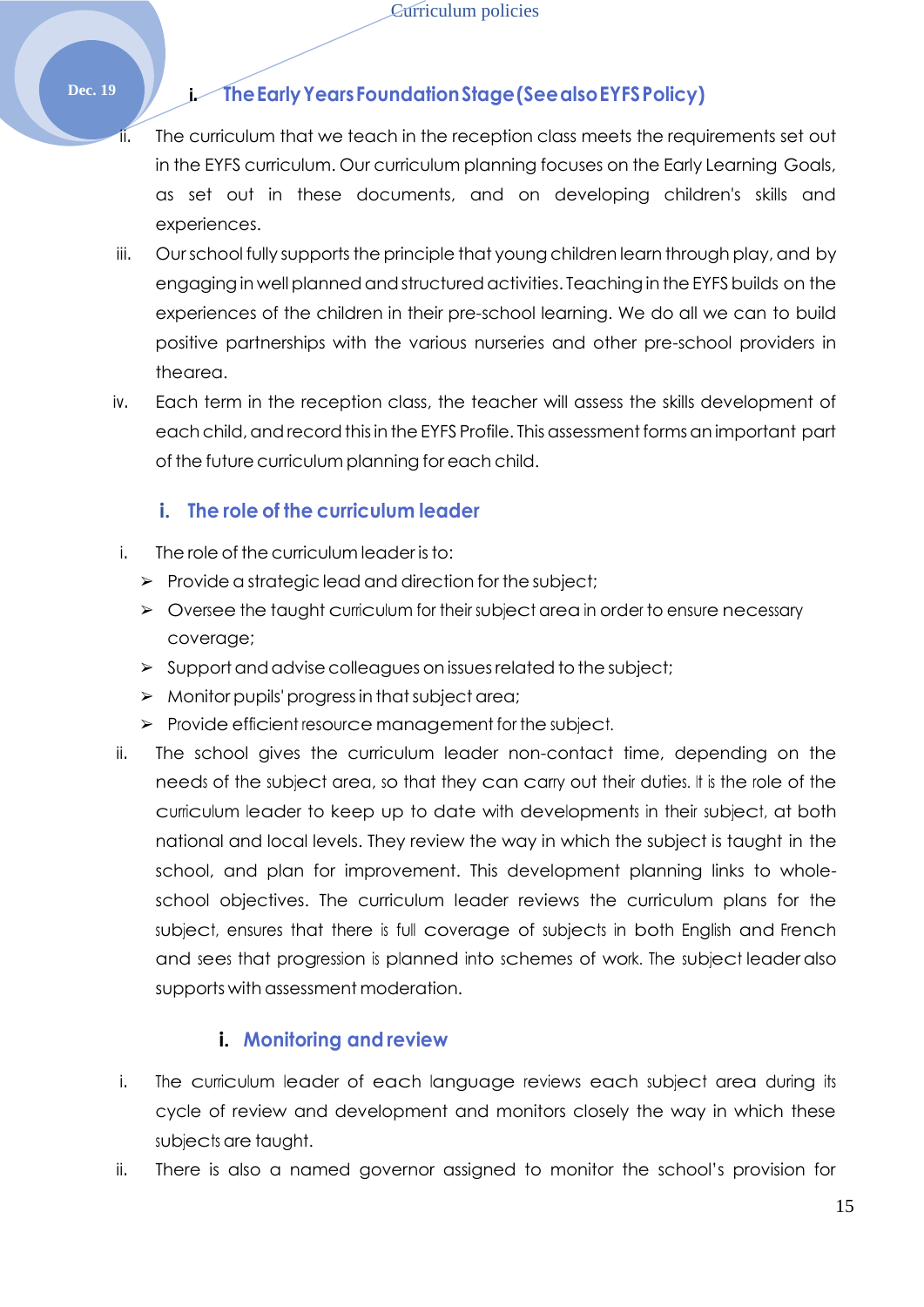- **Dec. 19** special educational needs, who liaises regularly with the special educational needs coordinator(SENCO).
	- iii. The Head Teacher is responsible for the day-to-day organisation of the curriculum. The curriculum leader monitors the weekly lesson plans for all French teachers and liaises with English colleagues ensuring that all lessons have appropriate learning intentions, addressing the needs of all pupils.
	- iv. The curriculum leader monitors the way in which subjects are taught throughout the school. They examine long-term and medium-term planning, and ensure that appropriate teaching strategies are used.
	- v. This policy is monitored by the Head Teacher and will be reviewed every three years orsooner if necessary.

## <span id="page-15-0"></span>**English as an Additional Language (EAL) and** *Français Langue Étrangère* **(FLE) Policy**

### **1. Introduction**

- i. In ourschool we value all pupils equally. We encourage all our children to aim for the highest possible standards and we take account of each child's individual needs andexperiences.
- ii. A number of our children have particular requirements with regard to learning and assessment, and these are linked to their progress in learning English as an additional language.
- iii. Children who are learning English as an additional language have linguistic skills similar to those of monolingual English-speaking children. Their ability to participate in the full curriculum may well be in advance of their current ability to communicate inEnglish.
- i. Being a speaker of more than one language is no disadvantage to educational achievement;indeed,multilingualismisoftenassociatedwithsuccess.Evidently,it isa core belief of this school which recognises the importance of other languages in their own right, and the ability of their speakers to acquire other languages.
- ii. The term EAL is used when referring to pupils whose main language at home is a language other than English. The term FLE is used when referring to pupils whose main language at home is a language other than French. This policy sets out the Schools' aims, objectives and strategies with regard to meeting the needs and celebrating the skills of EAL/FLE pupils and helping them to achieve the highest possible standards.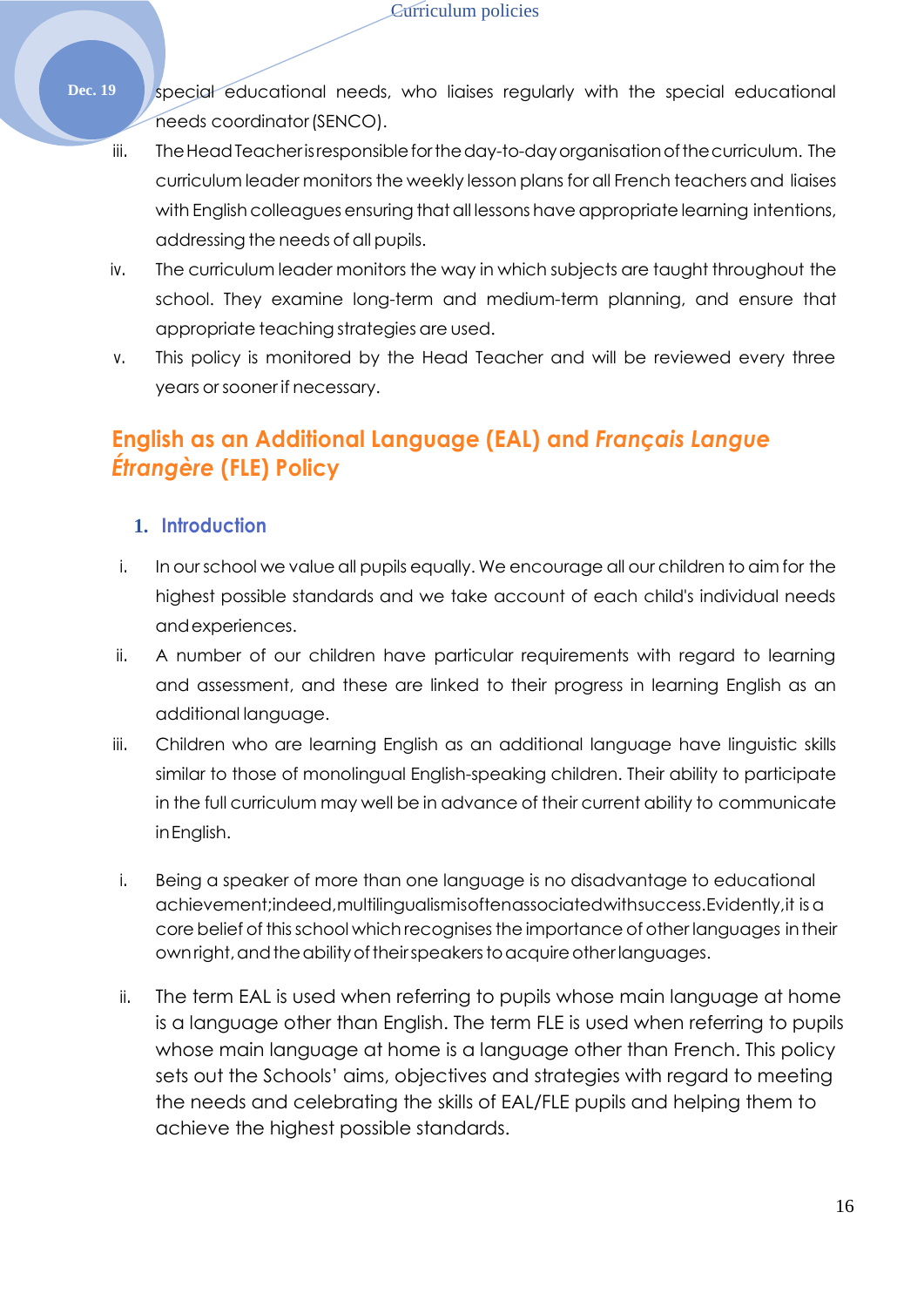## **Dec. 19 2. Aims and objectives**

- iii. Underlying the National Curriculum is the entitlement of all children to access certain areas of learning, and thereby to acquire the knowledge, the understanding, the skills and the attitudes that are necessary not only for their selffulfilment, but also for their development as responsible citizens. We seek to honour this entitlement through the education that we provide in our school.
- iv. The aim of this policy is therefore to help to ensure that we meet all the needs of those children who are learning English as an additional language. This is in line with the requirements of the Equalities Act 2010.
- v. To give all pupils the opportunity to overcome any barrier to learning and assessment
- vi. To welcome and value the cultural, linguistic and educational experiences that pupils with EAL/FLE bring to the School
- vii. To implement school-wide strategies to ensure that EAL/FLE pupils are supported in accessing the full curriculum
- viii. To help EAL/FLE pupils to become confident and fluent in speaking and listening, reading and writing in English in order to be able to fulfil their academic potential.
- ix. To identify and make maximum use of opportunities for modelling fluent French/ English and encouraging pupils to practise and extend their use of English/ French.
- x. To encourage and enable parental support in improving children's attainment

#### *OBJECTIVES*

To be able to assess the skills and needs of pupils with EAL/FLE and to give appropriate provision throughout the School

- xi. To equip teachers with the knowledge, skills and resources to be able to support and monitor pupils with EAL/FLE
- xii. To monitor pupils' progress systematically and use the data in decisions about classroom management and curriculum planning
- xiii. To maintain pupils' self-esteem and confidence by acknowledging and giving status to their skills in their own languages.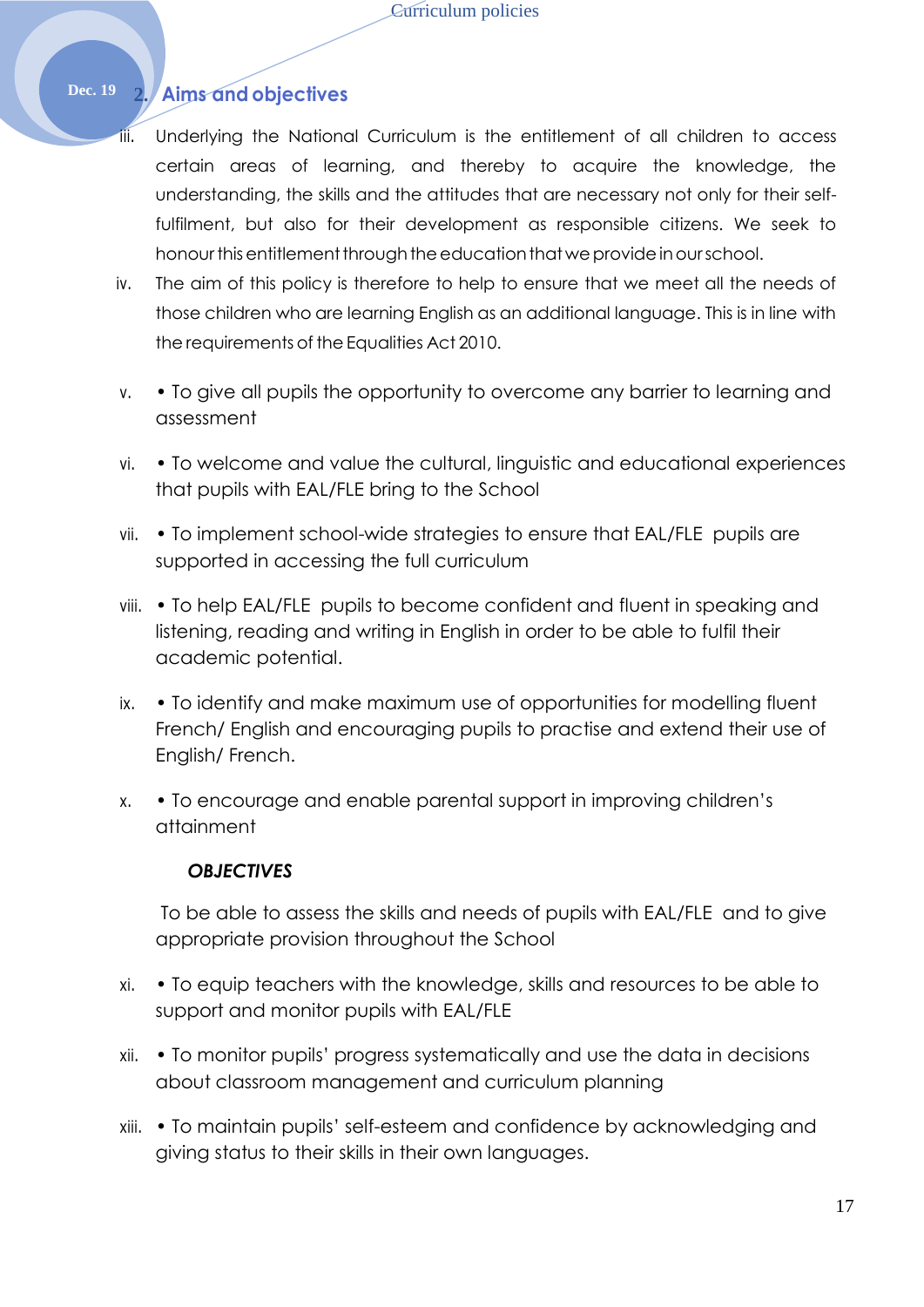#### **Dec. 19** *STRATEGIES*

While each individual school may have their own procedures the following guidelines are relevant to LPEBL.

#### **School/class ethos**

- xiv. Classrooms need to be socially and intellectually inclusive, valuing cultural differences and fostering a range of individual identities
- xv. Recognise the pupil's home language; boost the pupil's self-esteem. Remember, he/she has the potential to become a bi-lingual adult
- xvi. Identify the pupil's strengths
- xvii. Acknowledge the time it takes to become fluent in an additional language, with a good command of the range of language needed for academic success. Support may be necessary beyond the time a pupil appears orally fluent.

#### **Assessment**

- xviii. The headteacher flags any pupil with EAL/FLE on joining the school
- xix. The pupil's competence in English in relation to the NC standards and expectations is assessed by the Deputy head teacher or class teacher within the pupil's first four weeks in school.
- xx. Additional tutoring after school for EAL/FLE pupils as well as class management strategies and support put in place to allow them to access the curriculum.

#### **Access and support**

- xxi. All pupils will follow the full school curriculum. The school will provide texts and resources that suit the pupils' ages and levels of learning
- xxii. EAL/FLE pupils will be supported through various means of differentiation within lessons. If necessary, additional support will be provided by a Teaching Assistant or other adult, either within lessons, outside of lessons or through withdrawal from lessons.
- xxiii. Where necessary, for older pupils or for those who are functioning at one or more levels behind that which could be expected for their age and time in school, withdrawal support will take place for a set period of time to address specific language or learning focus.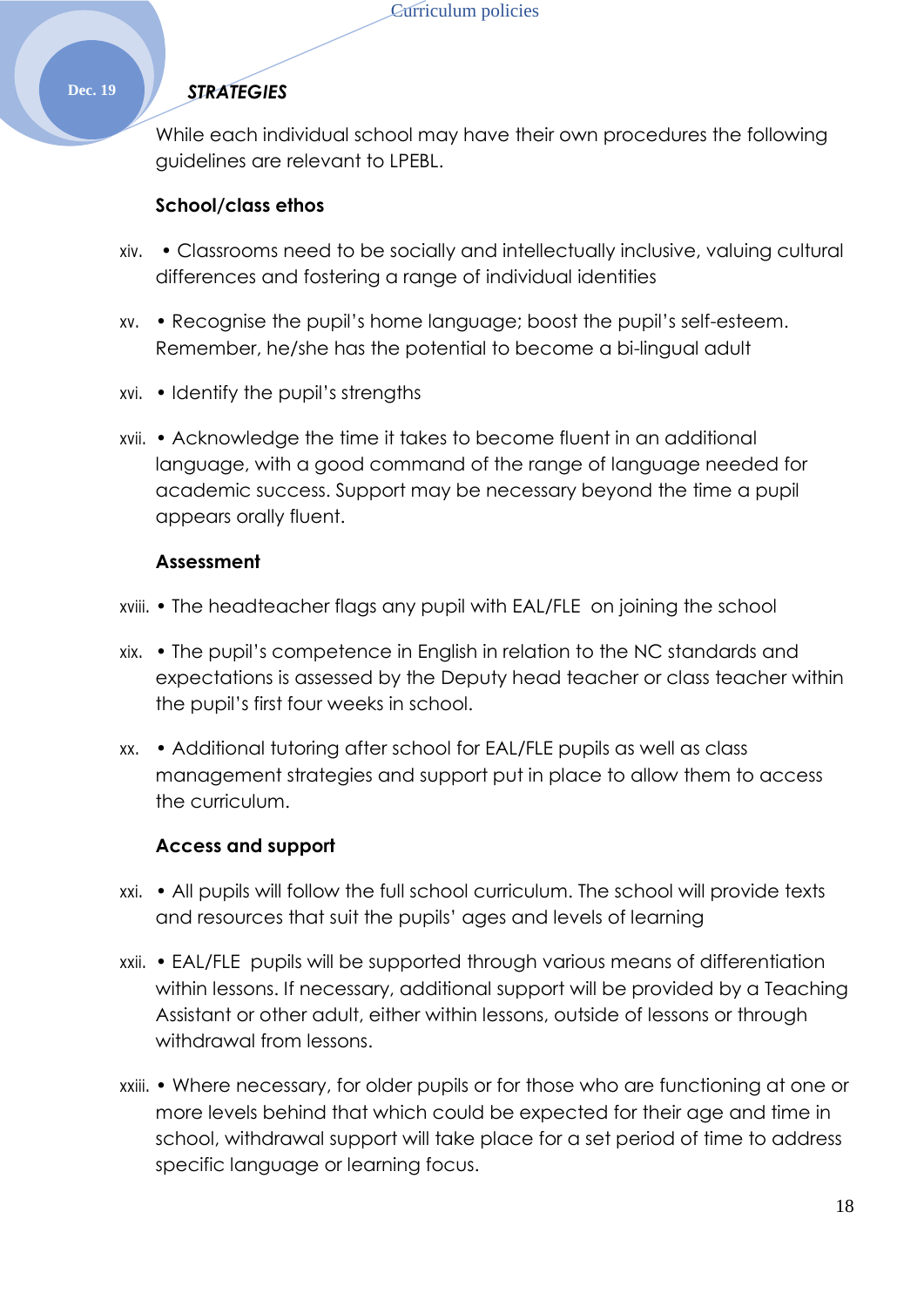#### **Dec. 19 Teaching and Learning**

- xxiv. Teachers will help pupils learning English/ French as an additional language in a variety of ways: • Show differentiated work for EAL/FLE pupils in planning.
- xxv. Have high expectations; expect pupils to contribute and give more than one-word answers
- xxvi. Monitor progress carefully and ensure that EAL/FLE pupils are set appropriate and challenging learning objectives
- xxvii.• Recognise that EAL/FLE pupils need more time to process answers
- xxviii. Allow pupils to use their home language to explore concepts
- xxix. Give newly arrived young pupils time to absorb English/ French.
- xxx. Group children in the class to ensure that EAL/FLE pupils hear good models of English / French
- xxxi. Use collaborative learning techniques
- xxxii.• Ensure that vocabulary work covers the technical as well as the everyday meaning of key words, metaphors and idioms
- xxxiii. Explain how speaking and writing in English/ French are structured for different purposes across a range of subjects
- xxxiv. Provide a range of reading materials that highlight the different ways in which English / Frenchis used
- xxxv.• Ensure that there are effective opportunities for talking, and that talking is used to support writing
- xxxvi. Encourage pupils to transfer their knowledge, skills and understanding of one language to another

#### **Early Years**

- xxxvii. In the Reception classes, the curriculum helps pupils learning English/ French as an additional language by:
- xxxviii. building on the child's experiences of language at home, and in the wider community, so that their developing use of English/ French and of other languages support each other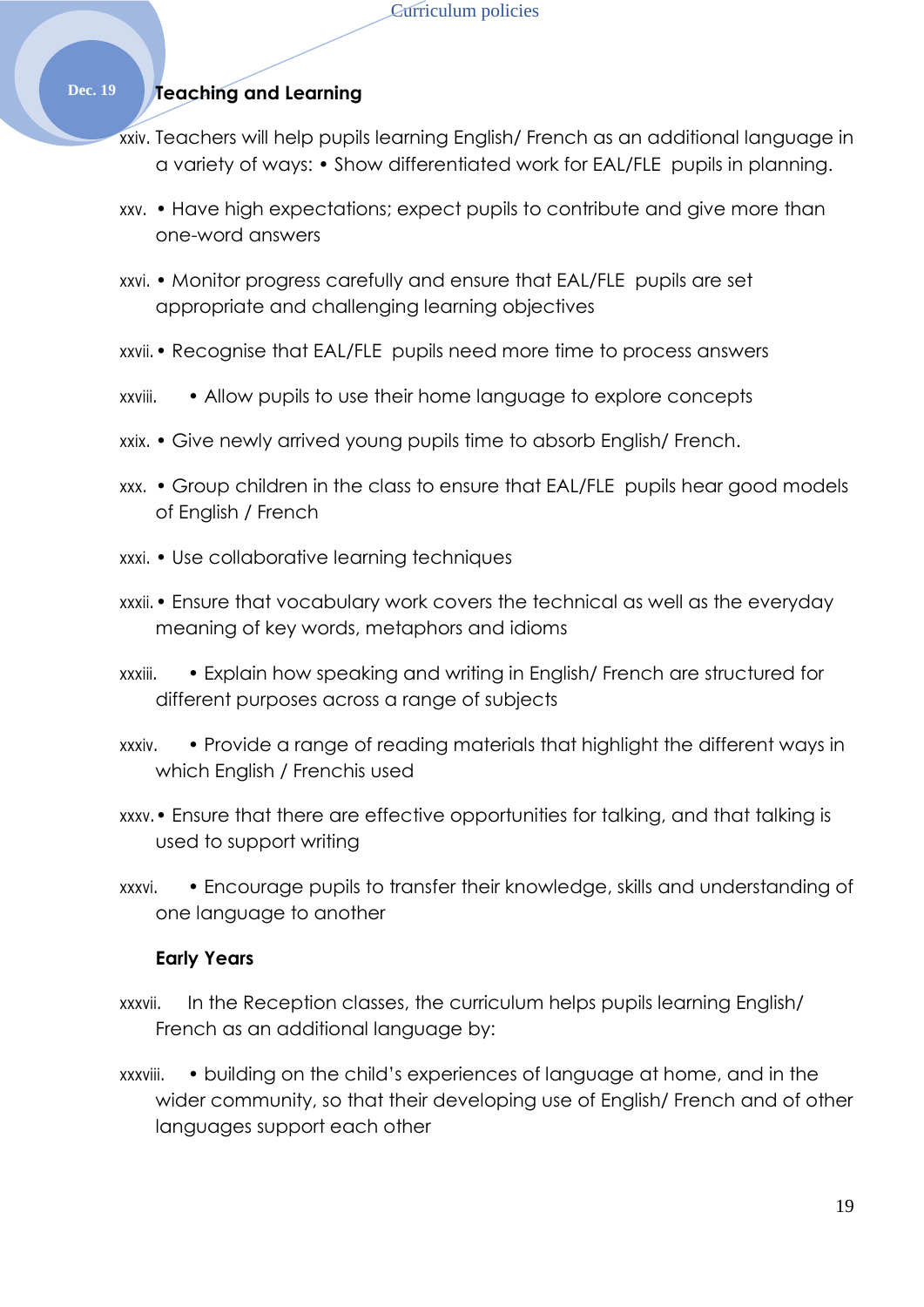Curriculum policies

**Dec. 19 xxxix.** • providing a range of opportunities for children to engage in speaking and listening activities in English/ French with peers and adults

- xl. where possible, providing bilingual support to extend vocabulary
- xli. where possible, providing a variety of writing in the child's home language as well as in English/ French possible, providing opportunities for children to hear their home languages as well as English/ French.

## **3. Teaching and learningstyle**

- i. In our school teachers use various methods to help children who are learning English as an additional language develop their spoken and written English by:
	- $\triangleright$  Ensuring that vocabulary work covers the technical as well as the everyday meanings;
	- $\triangleright$  Covering not just key words, but also metaphors and idioms;
	- ➢ Explaining how spoken and written English have different usages for different purposes;
	- $\triangleright$  Providing them with a range of reading materials, to exemplify the different ways in which English is used;
	- ➢ Giving them appropriate opportunities for talking, and using talk to support writing;
	- $\triangleright$  Encouraging them to relate one language to another.
- ii. Teachers ensure children who are learning English as an additional language have accessto the curriculum and to assessment by:
	- $>$  Using texts and materials that suit their ages and learning stages;
	- ➢ Providing support through ICT, video and audio materials, dictionaries and translators, readers and amanuenses;
	- ➢ Using the home or first language where appropriate.

### **4. EAL and inclusion**

i. In our school, we value each child as a unique individual. We will strive to meet the needs of all our children, and to ensure that we meet all statutory requirements related to inclusion. All children in our school follow the requirements of the National Curriculum. Children with English as an additional language do not necessarily have separate teaching unless they need it. New arrivals to the country will have discrete individual language lessons to enable them to acquire English language skills as quickly as possible. This is to allow them to be able to access the rest of school curriculum in ordinary classes as swiftly as possible. We provide learning opportunities that enable all pupils to make good progress. We strive hard to meet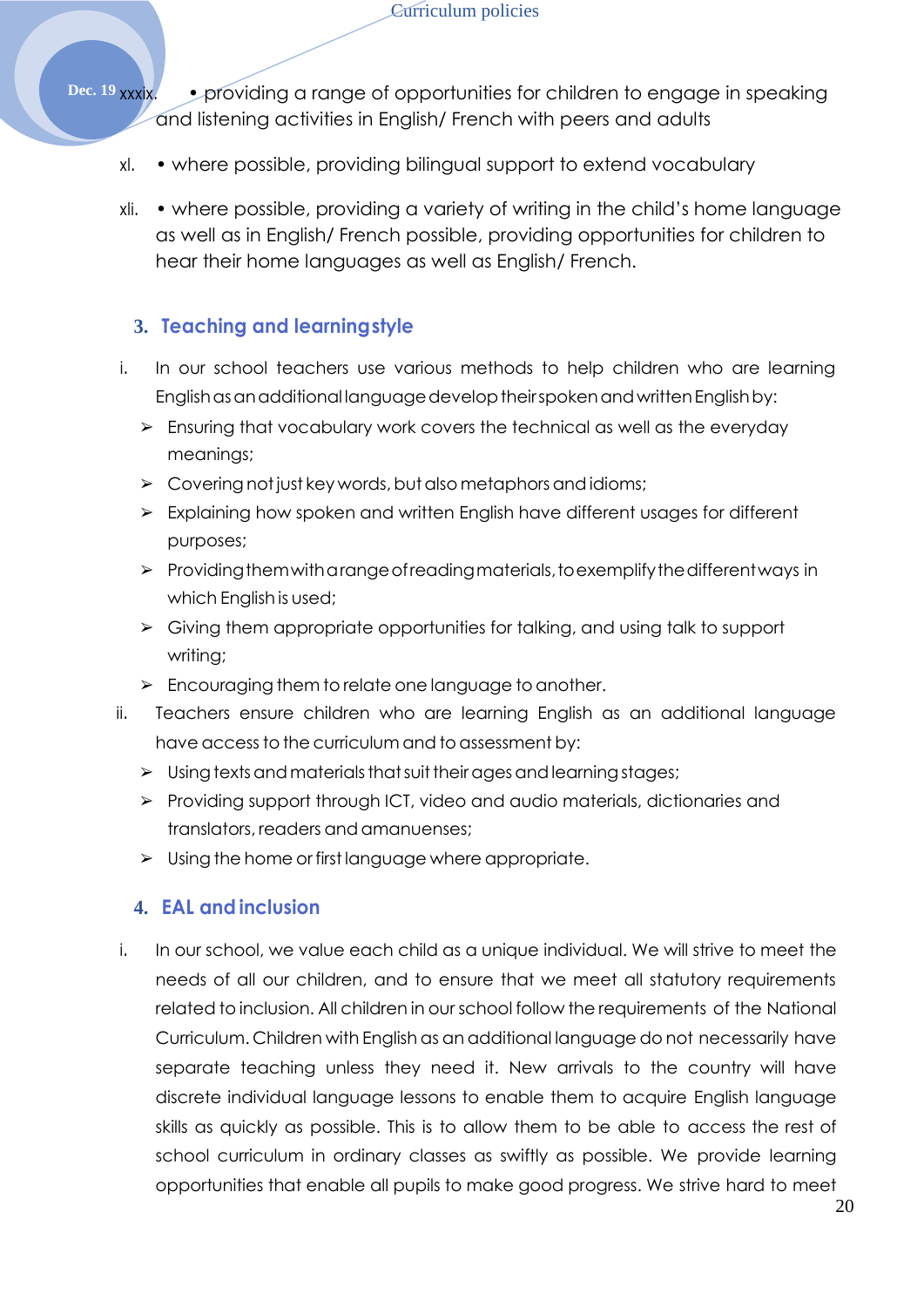- Dec. 19 the needs of all pupils learning English as an additional language, and we take all reasonable steps to achieve this.
	- ii. Wherever possible teaching assistants will assist with the teaching of a child with EAL in mainstream classes. This involves supporting individual children or small groups of children and, at times, teaching the whole class. Sometimes the groups are composed not entirely of EAL children.
	- iii. In the Early Years Foundation Stage, we provide opportunities for children to develop their English, and we provide support to help them take part in activities. We help children learning English as an additional language by:
		- ➢ Building on their experience of acquiring language at home and in the wider community, so that this experience supports their developing use of English;
		- ➢ Providing a range of opportunities for them to engage in English speaking and listening activities, with peers and with adults;
		- $\triangleright$  Engaging the child in educational games that develop their language skills;
		- ➢ Providing opportunities for children to hear their home languages, as well as English.

## **ROLES AND RESPONSIBILITIES**

## **I. Registrar/Director of Admissions**

To obtain, collate and distribute to information on new pupils with EAL/FLE to members of staff as appropriate, including: language(s) spoken at home from the previous school, information on level of English/ French studied/used and details of curriculum at previous school.

## **II. Class/subject teacher**

To be knowledgeable about pupils' abilities and needs in English/ French and other subjects

To use this knowledge effectively in curriculum planning, classroom teaching, use of resources and pupil grouping

To alert the Deputy headteacher of any EAL/FLE concerns in their specific class

## *Area for improvement:*

*Within our small school structure, we do not yet have an EAL/ FLE Co-ordinator and this is something that we would like to change. At the moment, the class teachers*  work with the SLT to cover the following points but in future, we would like to have a *specific member of staff to be fully trained and in charge of this important area.*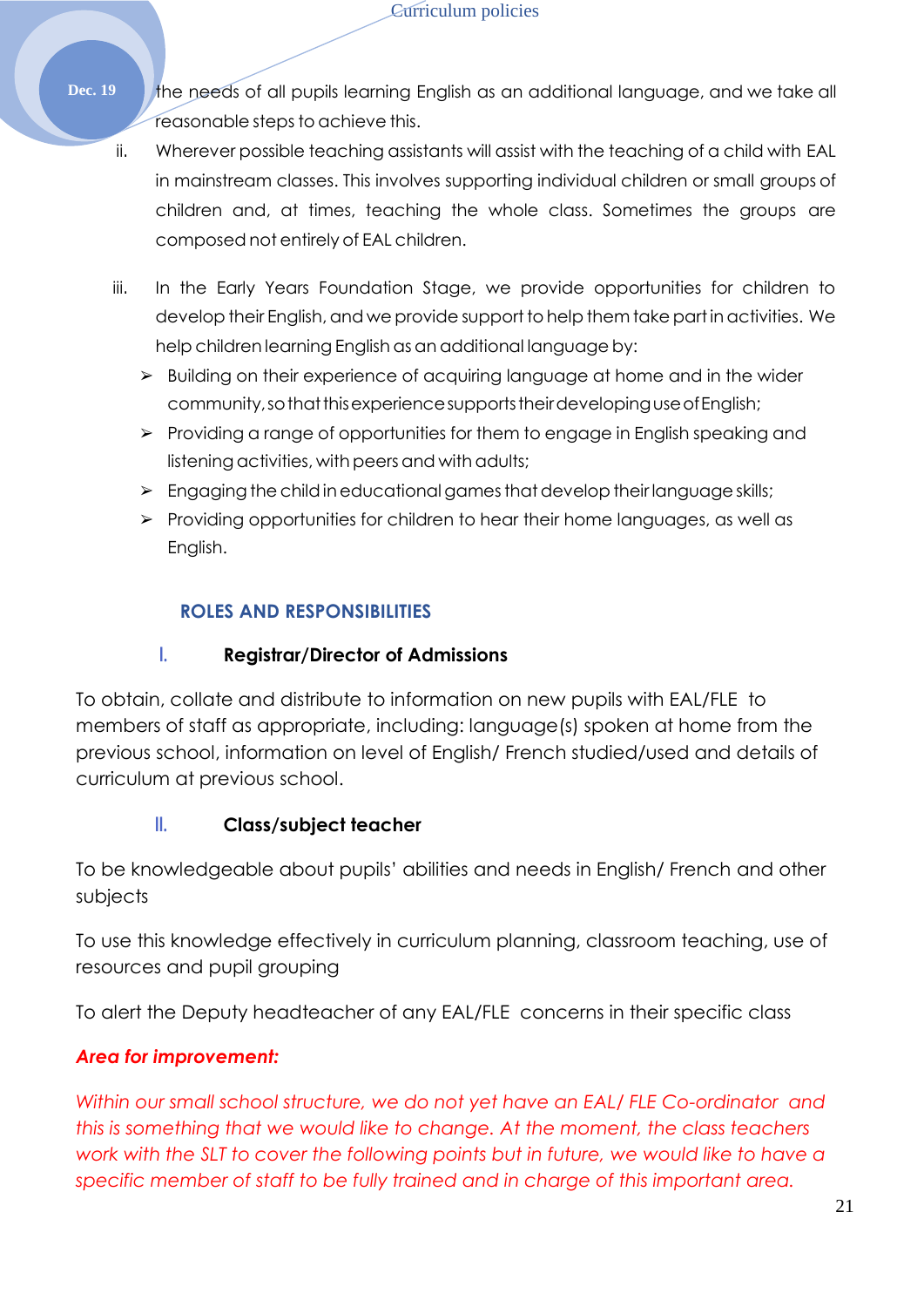**Dec7d oversee initial assessment of pupils' standard of English/ French** 

*• To give guidance and support in using the assessment to set targets and plan appropriate work* 

- *To ensure that relevant information on pupils with EAL/ FLE reaches all staff*
- *To ensure that all involved in teaching EAL/ FLE learners liaise regularly*
- *To monitor standards of teaching and learning of pupils with EAL/ FLE*
- *To report to the Head on the effectiveness of the above and the progress of pupils*

*• To monitor progress and identify learning difficulties that may be masked by EAL/ FLE.* 

*• To ensure that parents and staff are aware of the school's policy on pupils with EAL/ FLE* 

- *To establish training in planning, teaching and assessing EAL/ FLE learners for all staff*
- *To ensure that challenging targets for pupils with EAL/ FLE are set and met*

## <span id="page-21-0"></span>**English Policy**

#### **1. Aims and objectives**

- i. The English curriculum develops children's ability to listen, speak, read and write for a wide range of purposes, including the communication of their ideas, opinions and feelings. Children are enabled to express themselves creatively and imaginatively as they become enthusiastic and critical readers of stories, poetry and drama, as well as of non-fiction and media texts. Children gain an understanding of how language works by looking at its patterns, structures and origins. Children use their knowledge, skills and understanding in speaking and writing across a range of different situations.
- ii. Teachers and pupils in our school usually use the term 'literacy' to describe the Englishcurriculum. Literacyskillswillbetaughtandpractisedinmanyareasacross the curriculum, and not just in 'English' lessons.
- iii. Our objectives in the teaching of literacy skills are:
	- ➢ To enable children to speak clearly and audibly, to communicate effectively through speech and to take account of the perspective of those to whomthey are speaking;
	- $\triangleright$  To encourage children to listen with concentration, in order to identify the main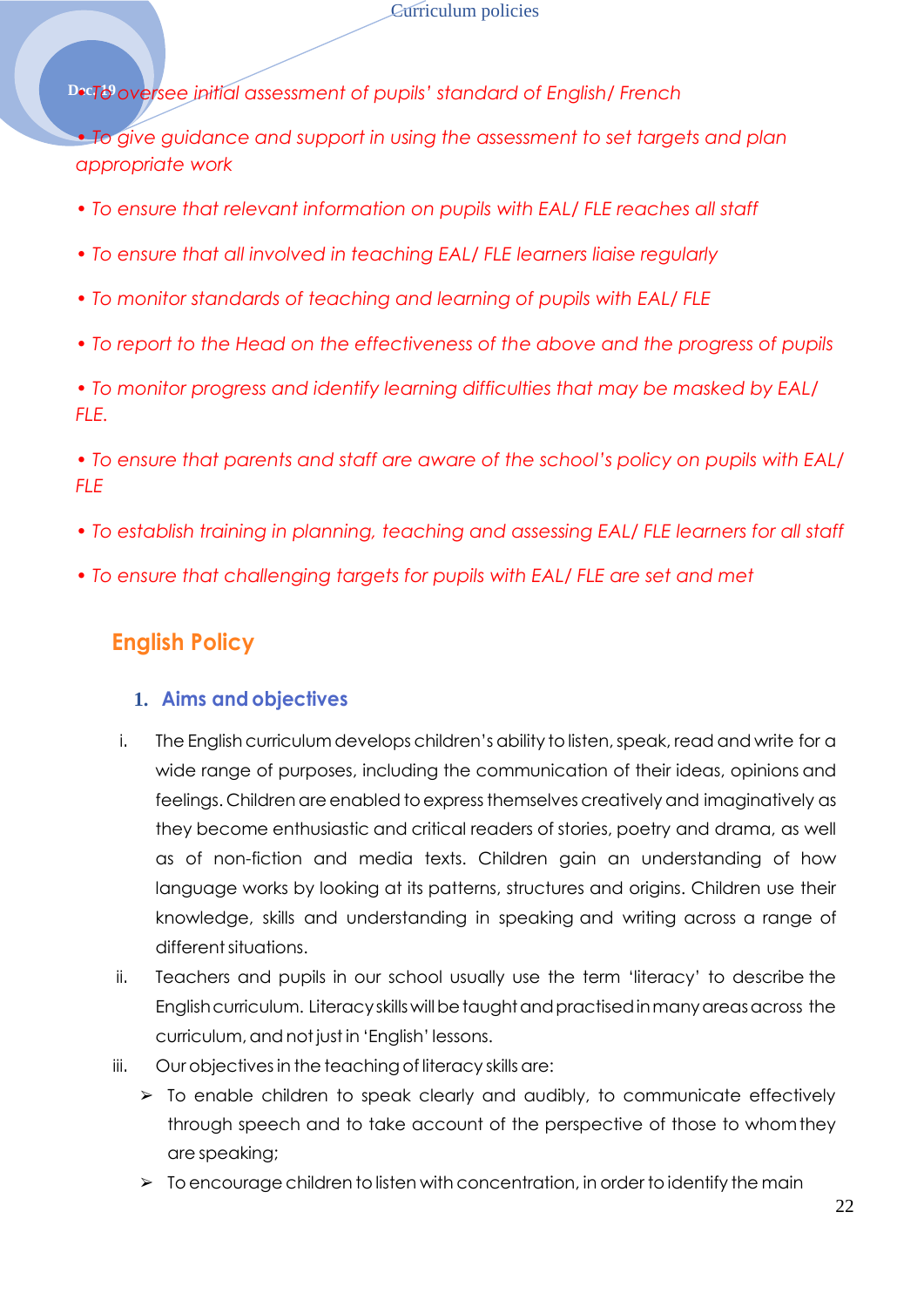**Dec. 19** points, and sometimes the detail, of what they have heard;

- ➢ To show children how to adapt their speech to a wide range of circumstances and demands;
- ➢ To enable children to become effective communicators, both verbal and nonverbal, through a variety of drama activities;
- $\triangleright$  To help children become confident, independent readers, developing their understanding of meaning conveyed at word, sentence and whole text level;
- ➢ To enable children to develop as enthusiastic and reflective readers, through contact with a wide range of different types of material, including challenging and substantialtexts;
- ➢ To foster the enjoyment of writing for a wide range of purposes, and a recognition of itsvalue;
- $\triangleright$  To encourage accurate and meaningful writing, be it narrative or non-fiction;
- $\triangleright$  To develop skills in planning, drafting, evaluating and editing their writing;
- ➢ to engender in children a love of literature and an appreciation of our literary heritage;
- $\triangleright$  To enable and encourage pupils to apply their literacy skills across the whole curriculum.

### **42. Teaching andlearning**

i. We use a variety of teaching and learning approaches in our literacy lessons, as was recommended by the National Literacy Strategy and the revised Primary Framework for literacy and mathematics. Our HT aim is to develop children's knowledge, skills, and understanding in relation to literacy. Our timetable ensures that pupils have a substantial part of the fortnightly timetable which focuses specifically on the development of literacy skills, for example, engaging in a whole-class reading or writing activity, a whole-class focused word or sentence analysis activity, guided reading or independent reading or writing activity, or a whole-class session to review progress and learning. Whilst there is a high proportion of whole-class and group teaching, the independent activity gives an opportunity to talk and collaborate, and so embed and enhance pupils' learning. They have the opportunity to experience a wide range of texts, and to support their work with a variety of resources, such as word banks, phonic resources, dictionaries and thesauruses. Teachers sometimes use ICT in literacy lessons so that it enhances children'slearning,suchasindraftingtheirworkandin using multimedia resources to study how words and images are combined to convey meaning. Wherever possible, we encourage children to use and apply their learning in other areas of the curriculum, and will often use incidental opportunities to teach and reinforce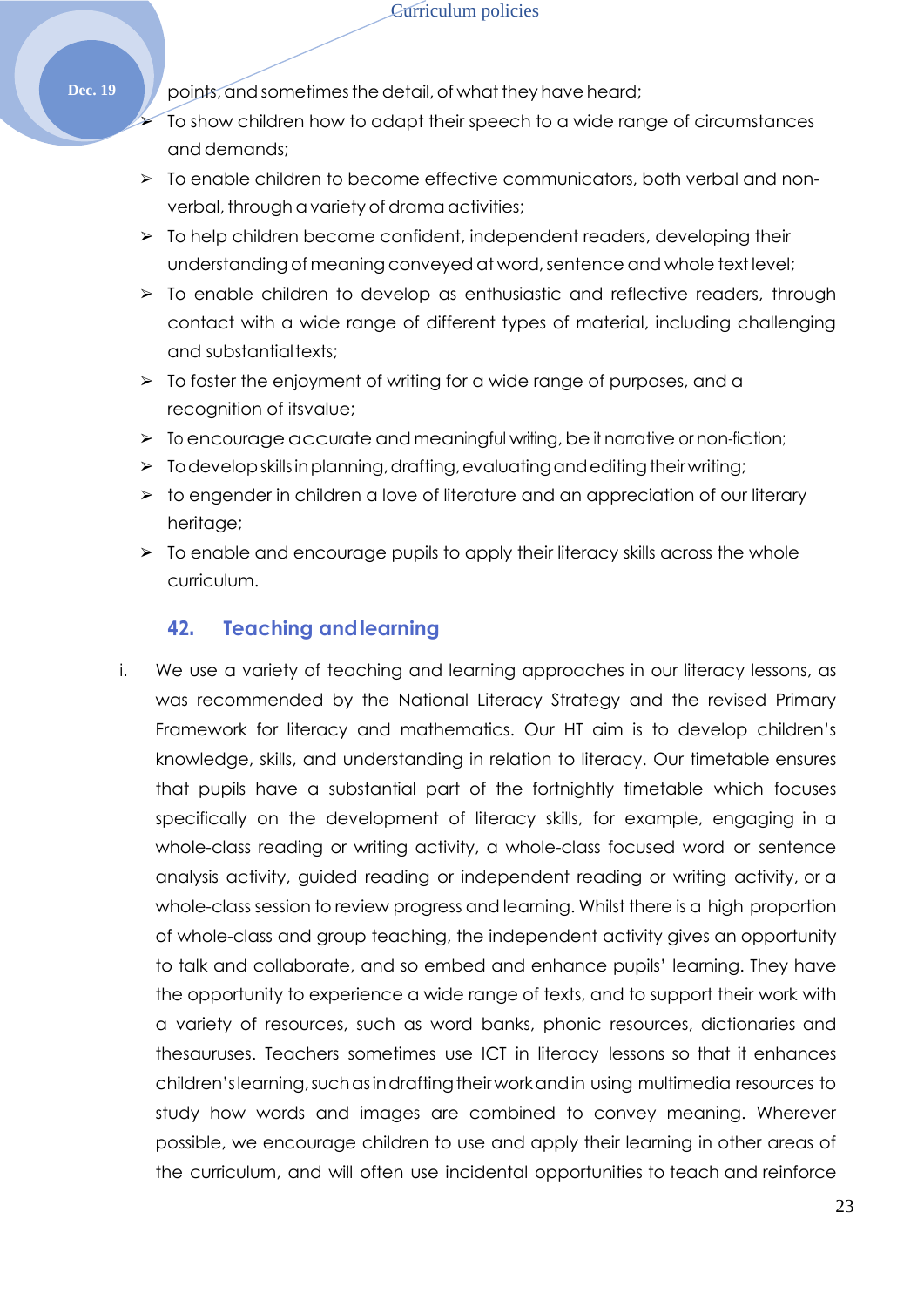Dec. 19 literacy skills in other subject areas.

ii. In all classes, children have a wide range of abilities, and we seek to provide suitable learning opportunities for all children by matching the challenge of the task to the ability of the child. We achieve this through a range of strategies. In some lessons, we do it through differentiated group work, while in others, we ask children to work from the same starting point before moving on to develop their own ideas. Wherever possible, we use classroom assistants to support some children, and to enable work to be matched to the needs of individuals. Teachers work with children in small focus groups on particular areas of need.

## **43. English curriculumplanning**

- i. English is a core subject in the National Curriculum. We use the guidance from the National Literacy Strategy and the revised Primary Framework for literacy and mathematics as the basis for implementing the statutory requirements of the Programme of Study for English.
- ii. We carry out curriculum planning in English, or literacy, in three phases (long-term, medium-term and short-term). The National Literacy Strategy Framework for Teaching and the revised Primary Framework for literacy and mathematics detail long-term teaching objectives. Our yearly teaching programme identifies the key objectivesin literacy that we teach to each year.
- iii. Our medium-term plans, give details of the main teaching objectives for each term. These plans define what we teach, and ensure an appropriate balance and distribution of work across each term. The curriculum leader is responsible for overseeing and reviewing these plans.
- iv. Class teachers complete a weekly (short-term) plan for the teaching of literacy. This lists the specific learning objectives and expected outcomes for each lesson, and gives details of how the lessons are to be taught. It also includes details of what each group of children will be learning and doing. The class teacher keeps these individual plans, and the class teacher and subject leader often discuss them on an informal basis.
- v. We plan the activities in literacy so that they build on the children's prior learning. While we give children of all abilities the opportunity to develop their skills, knowledge and understanding, we also ensure progression in the schemes of work, so that there is an increasing challenge for the children as they move up through theschool.

## **44. The Early Years Foundation Stage**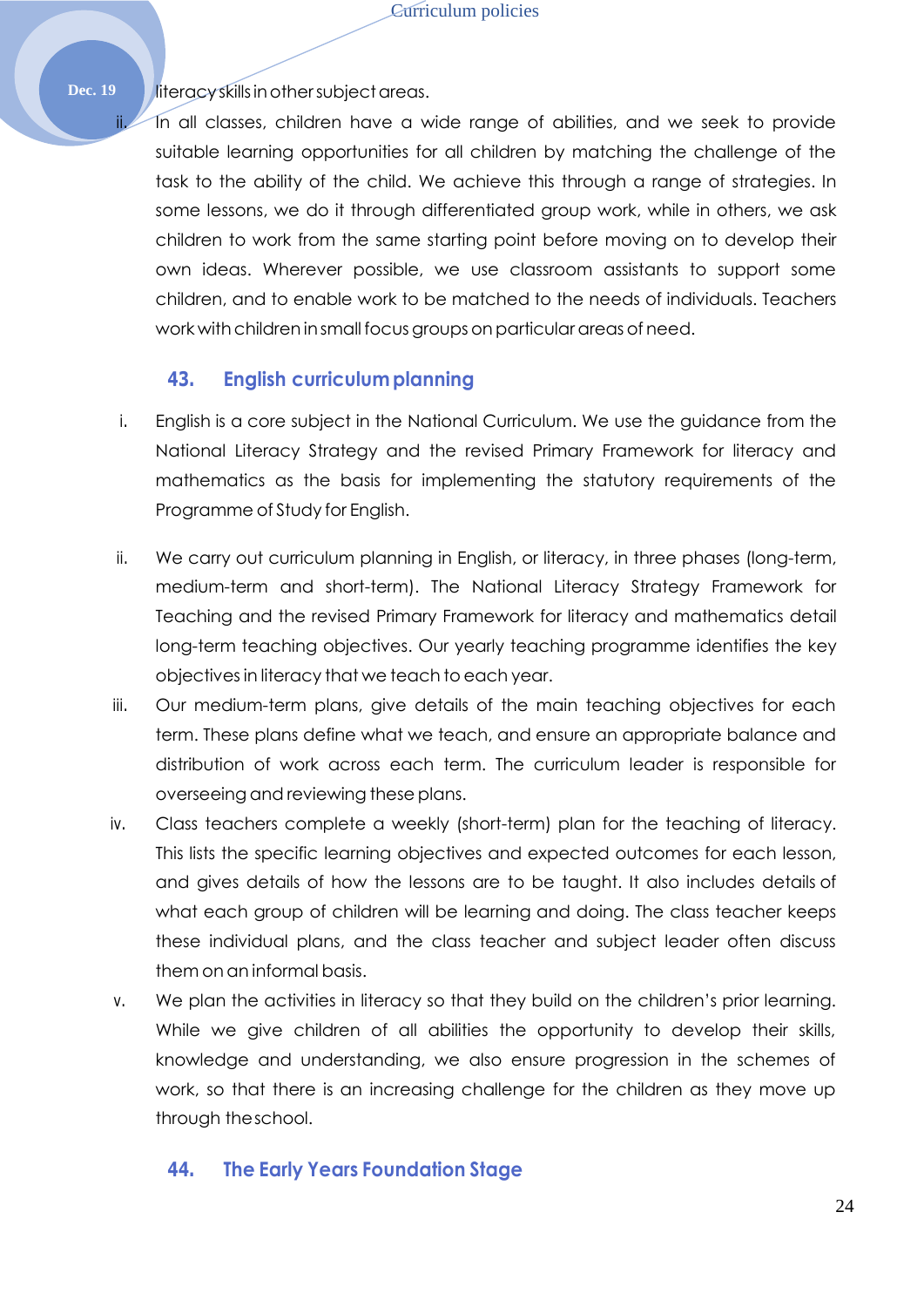Dec. 19 i. We teach literacy skills in reception year as an integral part of the EYFS curriculum. Progressive skill development is outlined in Communication, Language and Literacy(CLL),oneofthesixAreasofLearningintheEYFScurriculum.Inparticular, in the EYFS, the CLL curriculum cannot be covered in isolation from the other five areas of learning. Opportunities to practise literacy skills, for example, reading labels, respondingtowritteninstructions,mark-makingandearlywritingaspartof play-based learning will be provided throughout the learning environment in the Reception classroom and outside when possible. Children have regular phonics lesson as a crucial element in developing their early reading and writing skills.

ii. We plan the teaching and development of literacy skills to the objectives set out in the Early Learning Goals, which underpin the curriculum planning for children aged three to five. We give all children the opportunity to talk and communicate in a widening range of situations, to respond to adults and to each other, to listen carefully, and to practise and extend their vocabulary and communication skills. They have the opportunity to explore words and texts, to enjoy them, to learn about them, and to use them in various situations.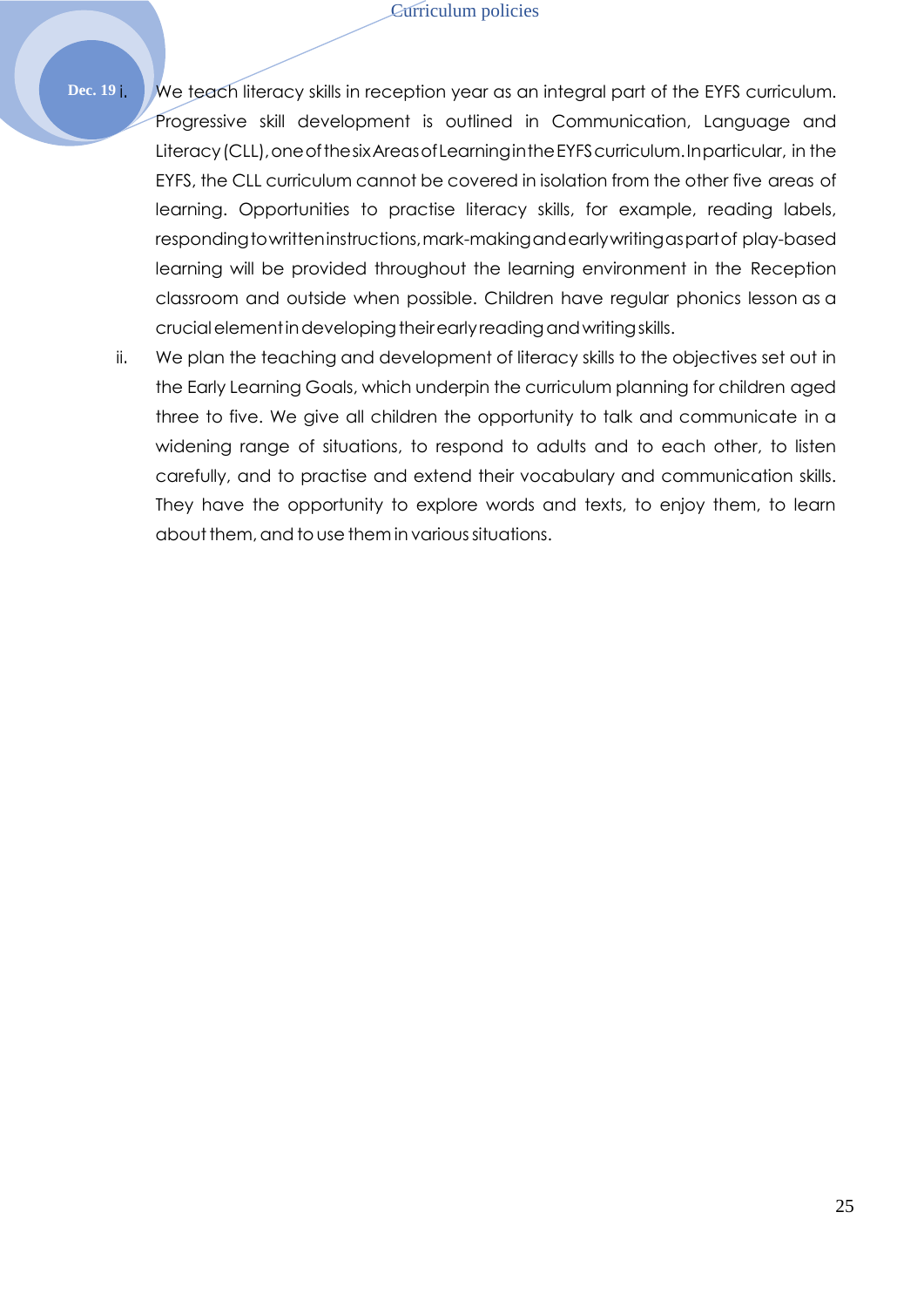Curriculum policies

#### **Dec. 19**

#### **45. Reading Policy**

- i. The teaching of reading and children's acquisition of reading skills is the bedrock of our English curriculum. Becoming an effective and proficient reader is the gateway to learning for our children, and success in most other subjects of the curriculum is dependent upon learning to read well.
- ii. Children begin to develop pre-reading skills involving, for example, the ability to visually focus, to concentrate for increasingly sustained periods, to distinguish between visual shapes and to notice similarities, and to begin to understand that pictures,symbolsandprintcanconveymeaning,fromthevery youngestage.
- iii. In the Early Years Foundation Stage, we aim to give children continuous experience of the medium of print and text through all their learning experiences and in all the Areas of Learning in the EYFS curriculum. The environment has appropriate text: labels, captions, simple instructions, names, alphabet prompts and children's own mark-making. Adults continuously model reading in the learning environment, embedding in children's understanding the idea that print conveys meaning and is invaluable to us in our lives. Children are taught from the youngest age to value and care for books, to understand their structure, to handle them appropriately and toenjoy sharing them with each other.
- iv. We believe that an understanding and knowledge of phonics, the relationship between graphemes (letters or groups of letters) and phonemes (the 44 constituent sounds of spoken English) is essential as children learn to read. Children's ability to phonetically 'decode' letters and words into oral sounds is continuouslyassessedthroughouttheEYFSandKeyStage1,inorderthatthenext steps in children's knowledge of phonics can be effectively planned and taught. In order to do this we use the Ruth Miskin programme Read Write Inc. When the children are following the English timetable they have a daily phonics session to support their development of both reading and writing skills, following national guidance on teaching a programme of progressive, structured phonics.
- v. However, children cannot learn to be skilled readers through phonics alone. We teach children to use a wide range of clues in tackling unfamiliar words and phrases in their reading: whole word recognition, picture clues, contextual clues based on the meaning of the text and grammatical correctness.
- vi. As well as the Read Write Inc. scheme we believe in guiding and supporting children to read 'real books' with text of an appropriate level of difficulty.
- vii. Alongside ensuring that children read books of progressive difficulty, we do not deny children access to books which interest them but which may be too difficult for them to read independently. We seek to support children in accessing such books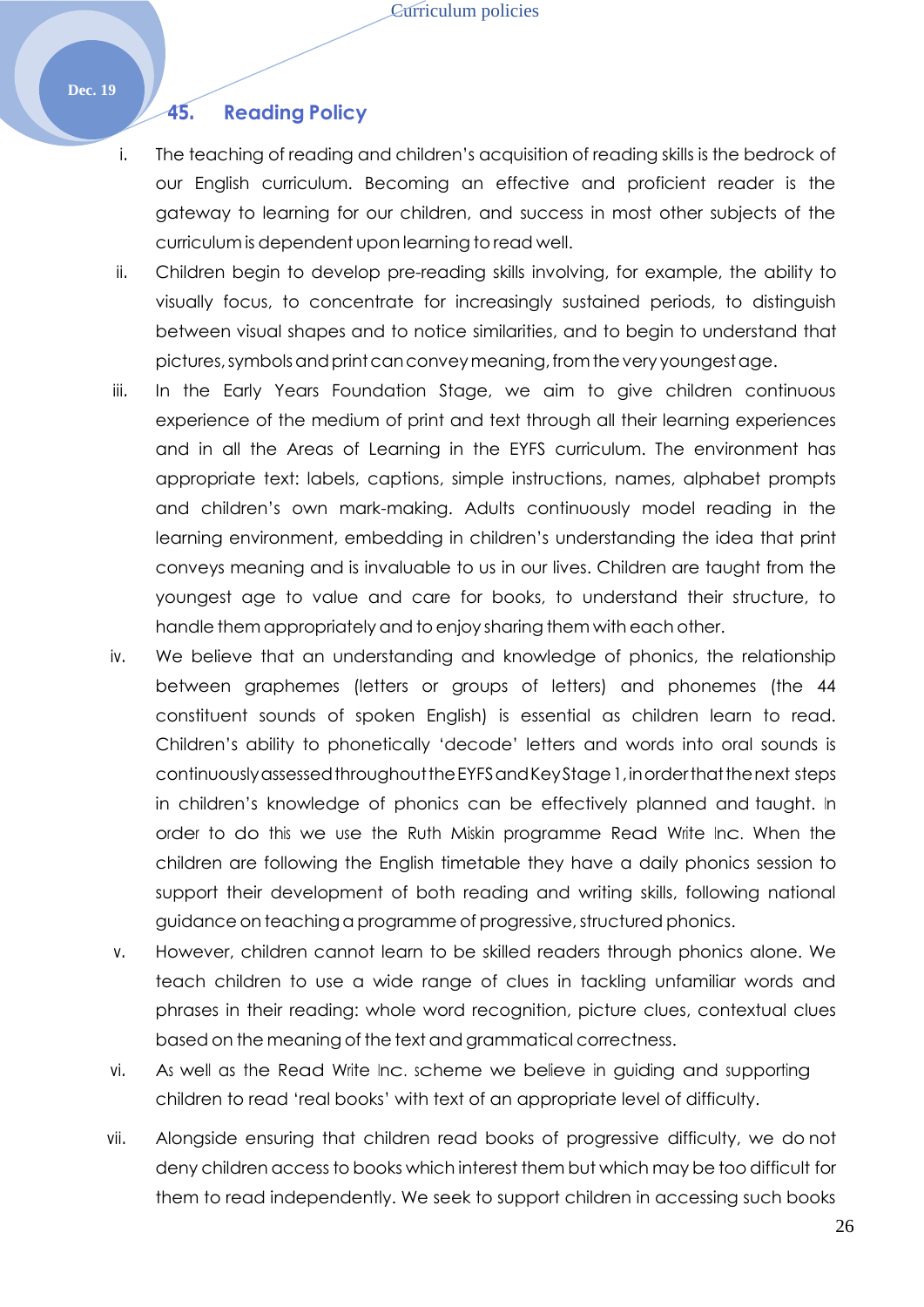Dec. 19 and encourage the use of 'paired reading' with an adult or a more able reader. viii. Children become avid readers through developing a love of books and through reading being made fun by teachers and other adults, providing excitement and inspiring the imagination. Parents and carers have a key role to play in helping to promote a love of books and reading at home, and we regard sharing books and support for reading to be one of the most important aspects of 'help with homework' which parents can provide.

- ix. All our classrooms have dedicated reading areas, which we aim to make comfortable and inviting, and in which teachers ensure there is a range of stimulating and attractive books and other reading material. We display and promote books throughout our school, including our learning support area to which all children have frequent and regular access, both for free choice of reading material and to do book-based research in order to support their learning across thecurriculum.
- x. Reading pervades the curriculum and children have continuous opportunities to develop their reading skills, whatever the area of learning. However, throughout the school, classes have daily sessions of group and individual reading, during which they engage collaboratively in purposeful reading activities or exercises, or are taught directly by the teacher or teaching assistant. During individual reading sessions, the teacher can read text at an appropriate level the child, or sometimes with the whole class, teaching next step reading skills, including higher level skills such as using inference and deduction to understand meaning. These sessions are teachers' key opportunity to assess children's reading and to plan which skills they need to develop next. In this planning, the school uses the reading objectives in the National Framework for literacy and numeracy. We believe that well-planned whole-class, group and individual reading activities are an effective way to develop children's reading skills rather than simply ensuring that every child reads aloud from areader.
- xi. When children need extra support, we liaise closely with parents and carers and seek to work in partnership with them to ensure that all children make the expected progress in reading. We provide them with materials they can use as well as make suggestions for resources they might to acquire themselves to support theirchild.

#### **46. ContributionofEnglishtoteachinginothercurriculumareas**

i. The literacy skills that children develop are linked to, and applied in, every area of our curriculum. The children's skills in reading, writing, speaking and listening enable them to communicate and express themselves in all areas of their work at school.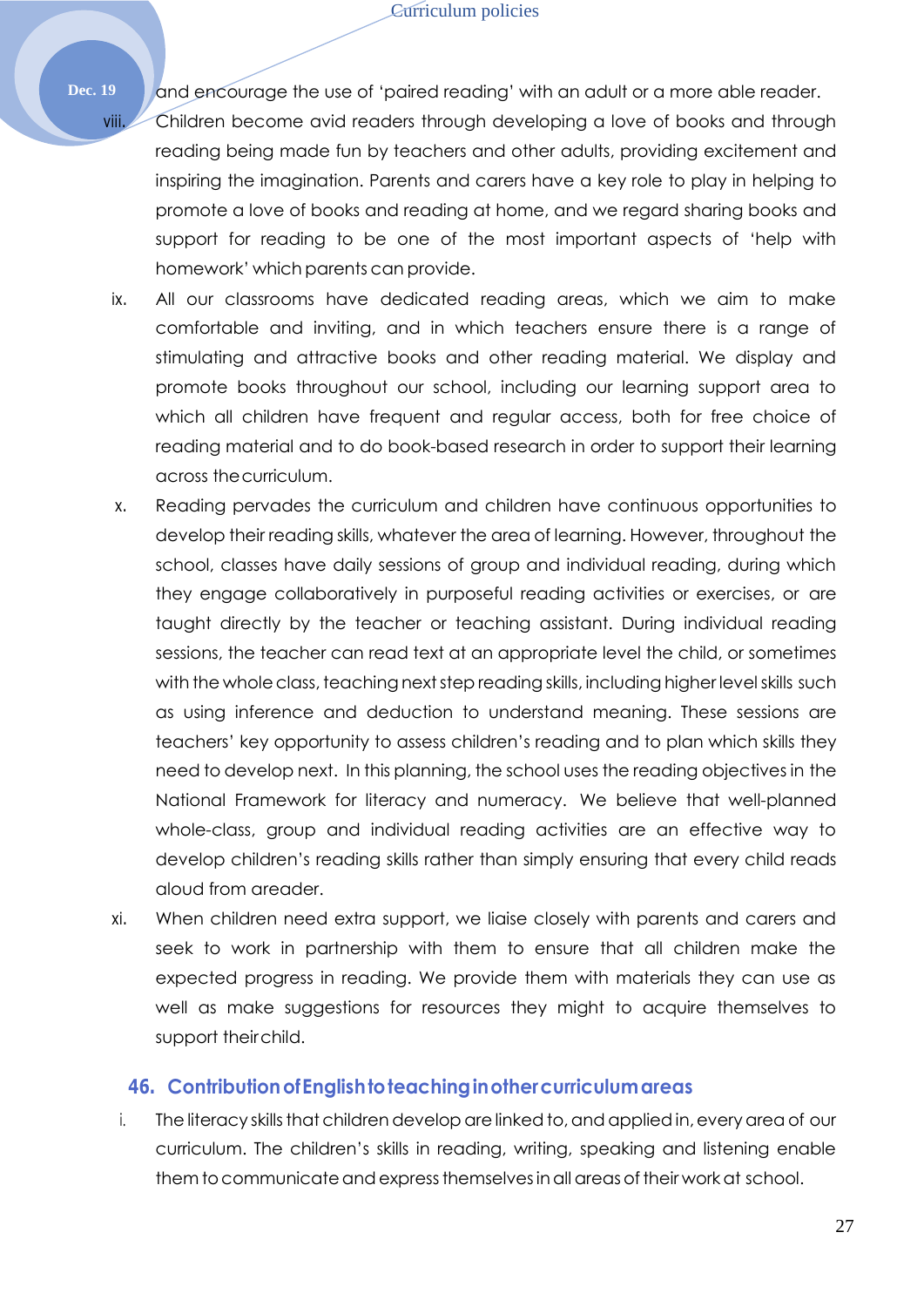# Dec. 19<sup>i</sup>i. Mathematics, science and design technology

- $\triangleright$  The teaching of literacy skills contributes significantly to children's mathematical understanding, in a variety of ways. Children in the EYFS develop their understanding of number, pattern, shape and space by talking about these matters with adults and other children. Children in Key Stage 1 meet stories and rhymes that involve counting and sequencing. Children in Key Stage 2 are encouraged to read and interpret problems, in order to identify the mathematics involved. They explain and present their work to others during plenary sessions, and they communicate mathematically through the developing use of precise mathematical language.
- ➢ Pupils will be expected to engage in research as part of their learning in science and design technology, to write a range of types of report on their work and to explain and communicate verbally about their learning, to the teacher and each other.

## iii. History and geography

➢ While these humanities subjects involve significant subject specific knowledge, skills and conceptual understanding, the medium for researching, learning about and communicating is, of course, the English language. Pupils will constantly call upon and develop their literacy skills in finding information, ordering and making sense of what they have learned and communicating it in writing andorally.

## iv. Personal,social,citizenshipandhealtheducation (PSCHE)

 $\triangleright$  The teaching of literacy skills contributes to the teaching of PSHE and citizenship by encouraging children to take part in class and group discussions on topical issues. Older children also research, debate and write about topical social problems and events. They discuss lifestyle choices, and meet and talk with visitors who work within the school community.

## v. Spiritual,moral,social andcultural development

➢ The teaching of literacy skills enables our children to offer critical responses to the moral questions they meet in their life, both within and outside school. Their understanding and appreciation of a range of texts bring them into contact with their own literary heritage and with texts from a diverse range of cultures. The organisation of our lessons and break times allows children to work and play together, giving them the chance to use their speaking and listening skills in developing social collaboration and understanding.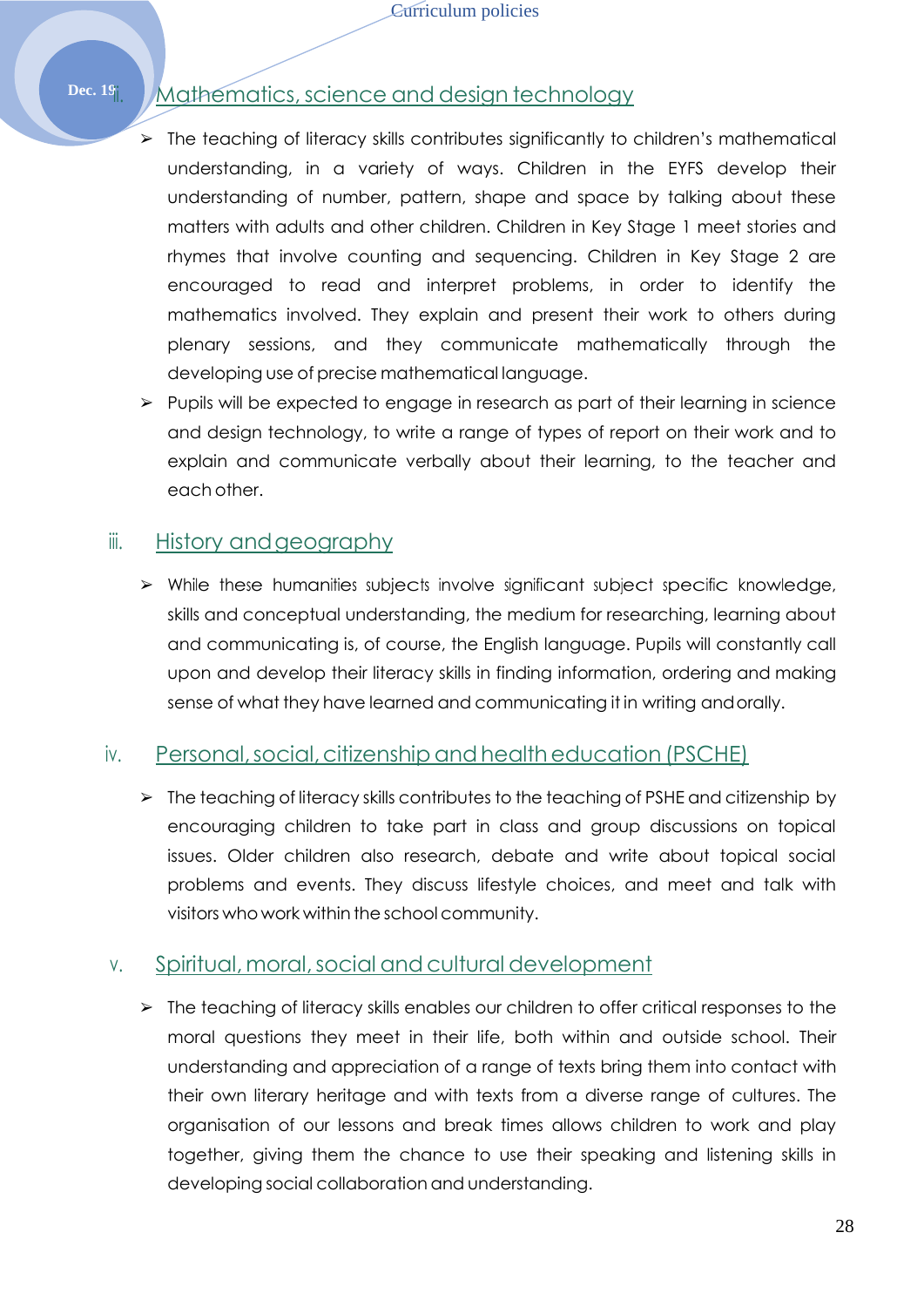#### **Dec. 19**

#### **47. English and ICT**

- i. Teachers may opt to use computer software, with clear learning objectives, to promote, enhance and support the teaching of English at word, sentence and text levels. It offers ways of developing learning which are not always possible with conventional methods, for example, through individualised interactive learning. Software can be used to support independent reading (text to speech) and writing (predictive word processors, word banks and spell checkers).
- ii. Pupils occasionally use word processing facilities to record and edit their writing, and have access to the teachers' laptops in the classroom for this purpose.
- iii. ICT is used at whole-class, group and independent levels. Through these means, classes engage in writing and reading, guided or modelled effectively by the teacher. A wide variety of text types and resources selected by the class teachers are available through the internet to support specific learning, focused on particular textualanalysis.

#### **48. English andinclusion**

- i. All children, whatever their ability and individual needs, have a basic entitlement to be taught essential literacy skills, and to have the opportunity to develop those skills tothebestoftheirability.Englishformspartoftheschoolcurriculumpolicyto provide a broad and balanced education to all children. Through our teaching of literacy skills, we provide learning opportunities that enable all pupils to make good progress. We strive hard to meet the needs of those pupils with special educational needs, those with disabilities, those with special gifts and talents, and those learning English as an additional language, and we take all reasonable steps to achieve this. (see EAL policy)
- ii. When progress falls significantly outside the expected range, the pupil may have special educational needs. Our assessment process looks at a range of factors – classroom organisation, teaching materials, teaching style, and differentiation – so that we can take some additional or different action to enable the child to learn more effectively. Assessment against the National Curriculum allows us to consider each child's attainment and progress against expected levels. This ensures that our teaching is matched to the child's needs.
- iii. Where intervention is required for certain children individual targets will be set.
- iv. Support for literacy is provided by using:
	- ➢ Individualised guided writing and reading;
	- $\triangleright$  Differentiated texts that children can more easily read and understand;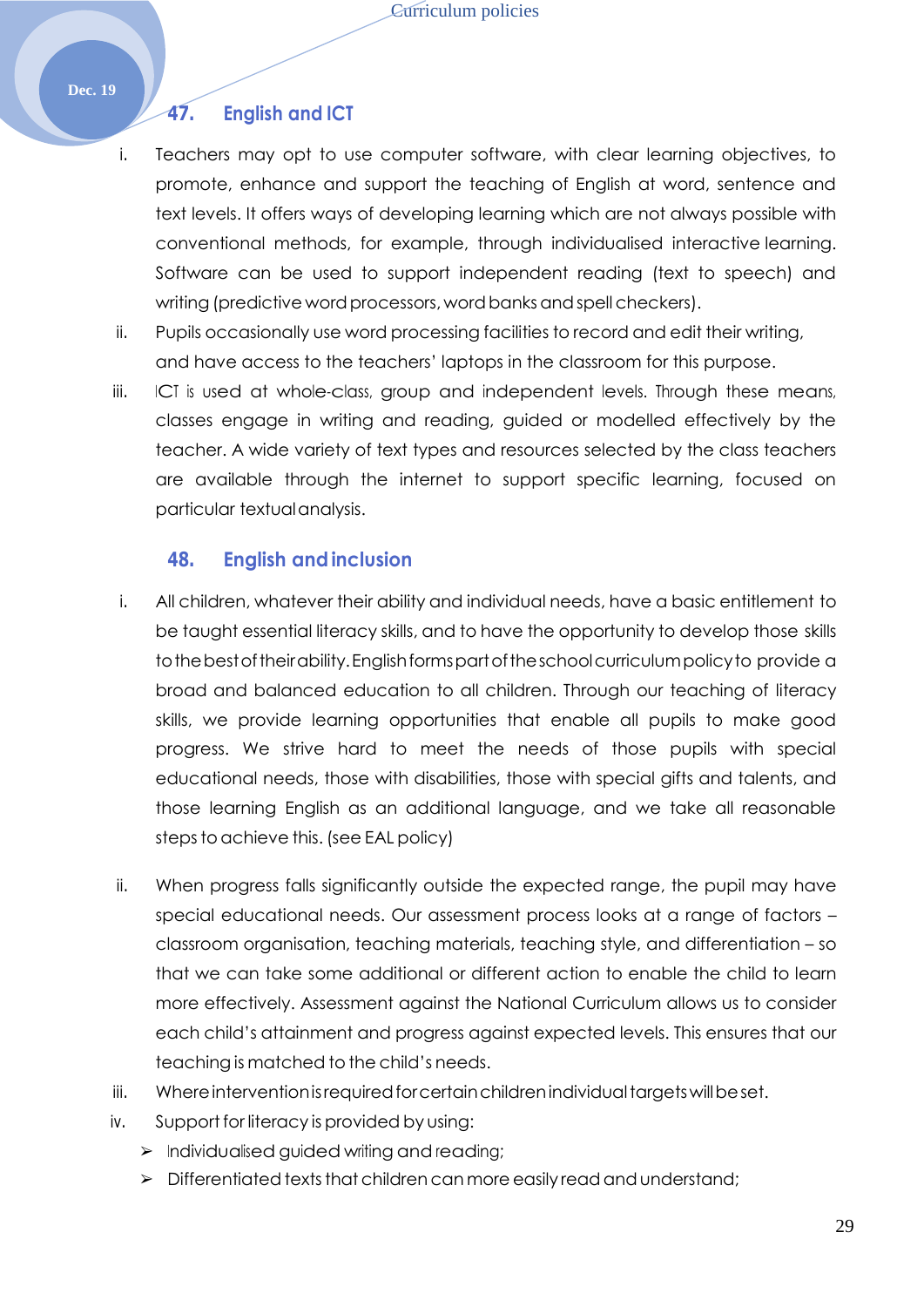**Dec. 19**  $\blacktriangleright$  Visual and written materials in different formats;

ICT and other technological aids;

- $\triangleright$  Alternative communication such as signs and symbols;
- $\triangleright$  Translation and amanuensis.

#### **49. Assessment**

- i. Teachers assess children's work in English in three phases. The short-term assessments that teachers make as part of every lesson help them to adjust their daily plans. They match these short-term assessments closely to the learning objectives. Written or verbal feedback is given to help guide children's progress. Older children are encouraged to review their work and make self-assessments about how they can improve their own work.
- ii. Teachers use medium-term assessments to measure progress against the key objectives, and to help them plan for the next unit of work. They use APP templates asthe recording format for this.
- iii. Teachers make long-term assessments towards the end of the school year, and they use these to assess progress against school and national targets. With the help of these long-term assessments, they are able to set targets for the next school year, and to summarise the progress of each child before discussing it with the child's parents or carers. The next teacher then uses these long-term assessments as the planning basis for the new school year.
- iv. These long-term assessments are based on teacher assessments, supported by national assessment guidelines. Teachers also make termly assessments of children's progress based on the level descriptions of the National Curriculum and on Assessing Pupils' Progress (APP) guidelines.
- v. Teachers meet regularly to moderate assessments across a range of writing and other activities to ensure that our teacher assessments are accurate and in line with nationalstandards.
- vi. Staff are continuously developing their English subject knowledge and the curriculum leader takes an active role in disseminating best practice and making recommendations for stafftraining.

### **50. Resources**

We have a range of resources to support the teaching of literacy across the school. There is a variety of age-appropriate learning materials. Each classroom has a reading area with a selection of fiction and non-fiction texts. Children have access to the internet via the teachers' computers. Pupils can visit the local library, which contains a range of books to support children's development of reading skills and independent or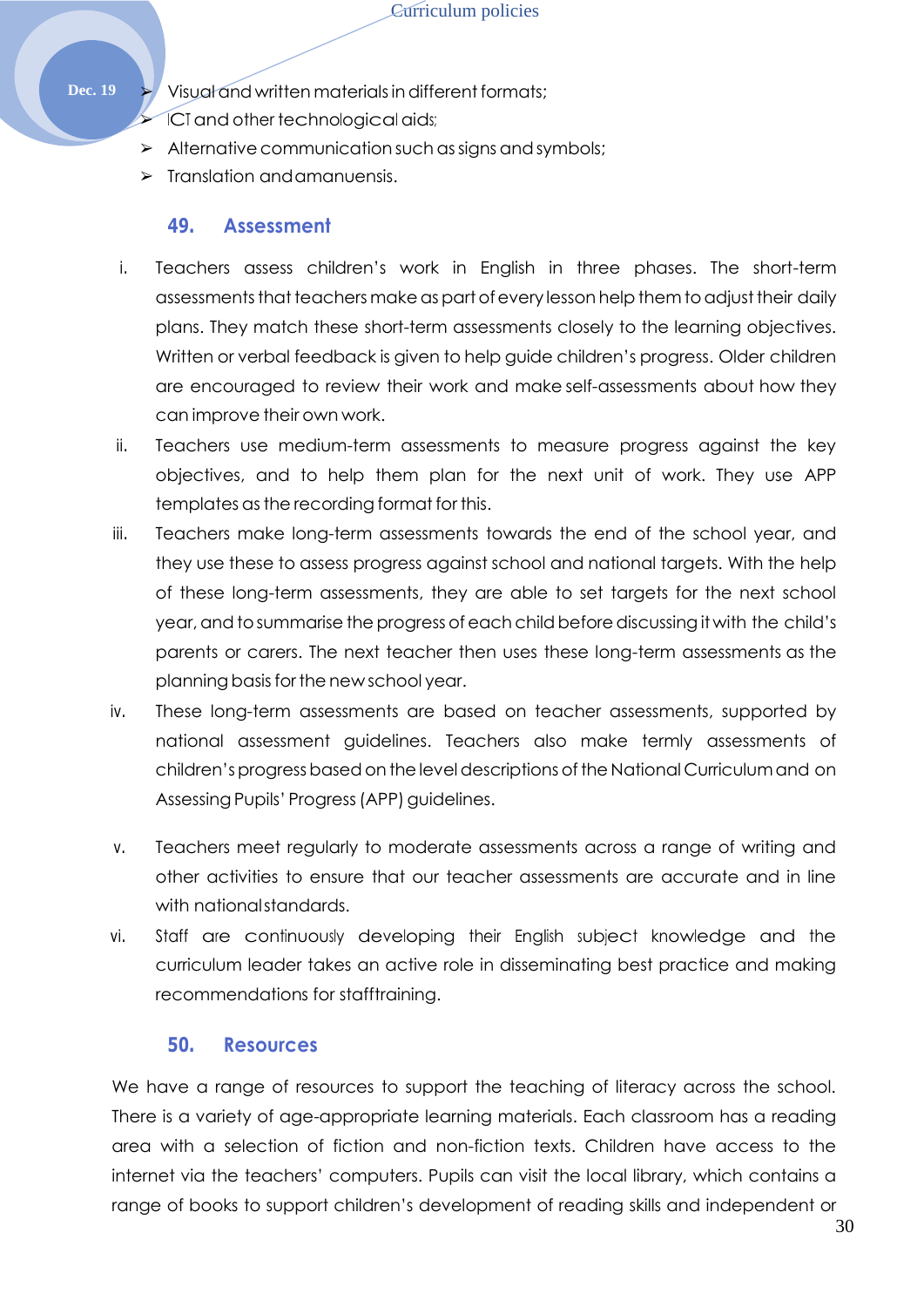Dec. 1<sup>9</sup>group research.

#### **51. Monitoring and review**

- i. The co-ordination and planning of the English curriculum are the responsibility of the curriculum leader, who also:
	- ➢ Supports colleagues in their teaching, by keeping abreast of current developments in English and by providing a strategic lead and direction for this subject;
	- ➢ Gives the Head Teacher an annual summary report in which s/he evaluates the strengths and areas for development in literacy in the school, and indicates areas for furtherimprovement;
	- ➢ Uses specially allocated regular management time to review evidence of the children's learning, and to observe and review literacy lessons across the school.
- ii. This policy will be reviewed at least every three years.

## <span id="page-30-0"></span>**Science Policy**

#### **1. Aims and objectives**

- i. Science teaches an understanding of natural phenomena. It aims to stimulate a child's curiosity in finding out why things happen in the way that they do. It teaches methods of enquiry and investigation to stimulate creative thought. Children learn to ask scientific questions and begin to appreciate the way in which science will affect the future on a personal, national and global level.
- ii. Our objectives in the teaching ofscience are to:
	- ➢ Task and answerscientific questions;
	- ➢ Plan and carry out scientific investigations, with the correct use of equipment (including, when possible, computers);
	- ➢ Know about life processes;
	- ➢ Know about materials, electricity, light, sound, and natural forces;
	- $\triangleright$  Know about the nature of the solar system, including Earth;
	- ➢ Know how to evaluate evidence, and to present conclusions both clearly and accurately.

#### **52.Teaching andlearning**

i. We use a variety of teaching styles in science lessons. Our HT aim is to develop children's knowledge, skills, and understanding. Sometimes, we do this through whole-class teaching, while at other times, we engage the children in an enquirybased research activity. We encourage the children to ask, as well as answer,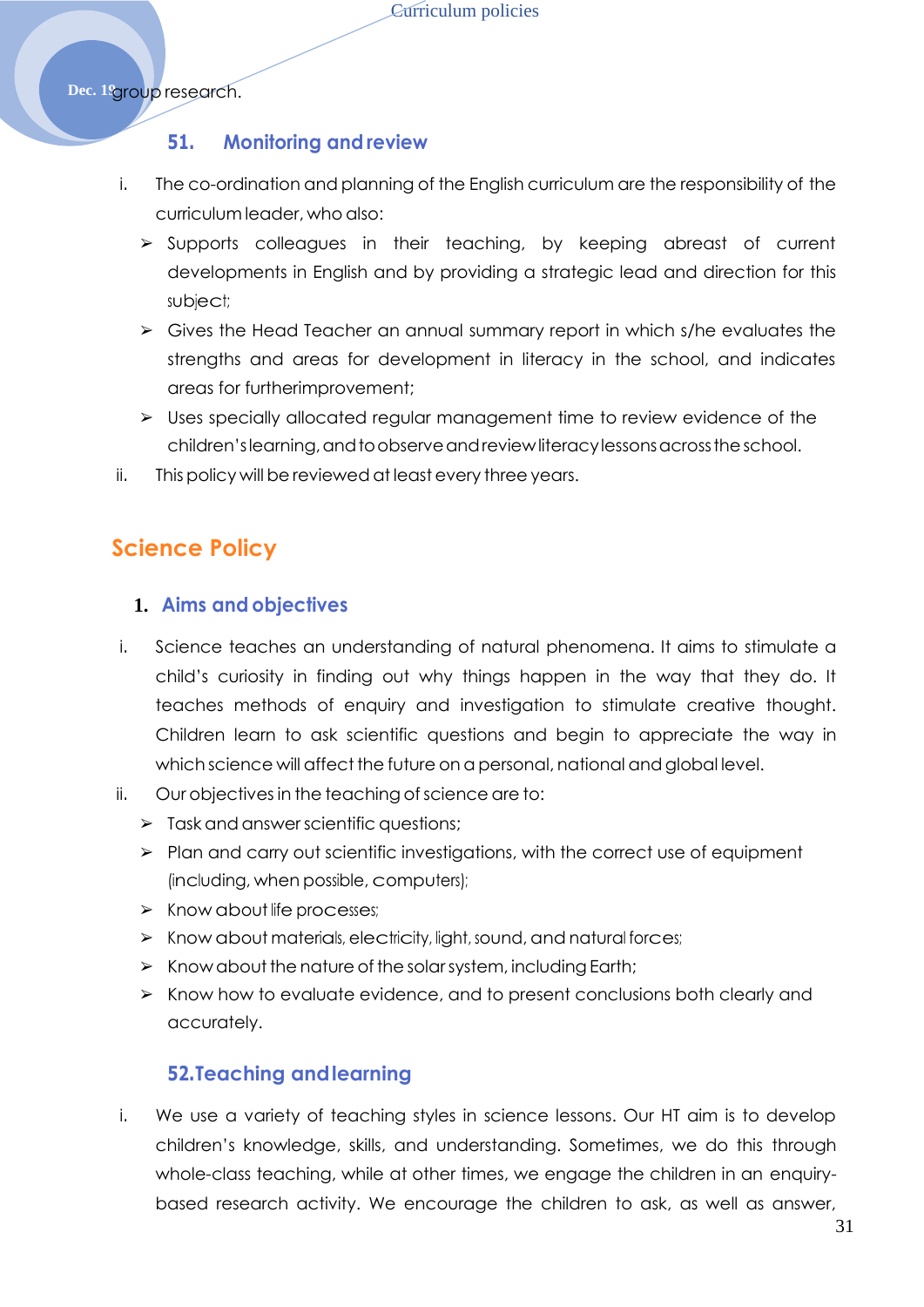Dec. 19 Scientific questions. They have the opportunity to use a variety of data, such as statistics, graphs, pictures and photographs. When possible, they use ICT in science lessons. They take part in role-play and discussions, and they present their ideas and findings to the rest of the class. They engage in a variety of problem- solving activities. Wherever possible, we involve the pupils in real scientific activities, such asorcarryingoutapracticalexperimentandanalysingtheresults.

- ii. We recognise that in all classes, children have a wide range of scientific abilities, and we ensure that we provide suitable learning opportunities for all children by matching the challenge of the task to the ability of the child. We achieve this in a variety ofways:
	- $\geq$  Setting tasks which are open-ended and can have a variety of responses;
	- ➢ Setting tasks of increasing difficulty (we do not expect all children to complete all tasks);
	- ➢ Sometimesgroupingchildrenbyabilityandsettingdifferenttasksforeachability group;
	- $\triangleright$  Providing resources of different complexity, matched to the ability of the child.

#### **53.Science curriculum planning**

- i. Science is a core subject in the National Curriculum. The school uses the national programme of study for science as the basis of its curriculum planning adapting it to the circumstances of our school. We make use of the local environment in our fieldwork, including areas where the physical environment differs from that which predominatesin our immediate surroundings.
- ii. We carry out our curriculum planning in science in three phases (long-term, medium-term and short-term). The long-term plan maps the scientific topics studied in each term during the key stage. The curriculum leader works this out in conjunction with teaching colleagues in each year group. In some cases, we combine the scientific study with work in other subject areas, especially at Key Stage 1; at other times, the children study science as a discrete subject.
- iii. Ourmedium-termplansinscience,givedetailsofeachunitof work foreachterm. The curriculum leader keeps and reviews these plans. As we have some mixed- age classes and also follow the French curriculum, we do our medium-term planning on a two-year rotation cycle. In this way, we ensure complete coverage, without repeating topics.
- iv. The class teacher is responsible for writing the daily lesson plans for each lesson (short-term plans). These plans list the specific learning objectives and expected outcomes of each lesson. The class teacher keeps these individual plans, and often discusses them on an informal basis with the curriculum leader.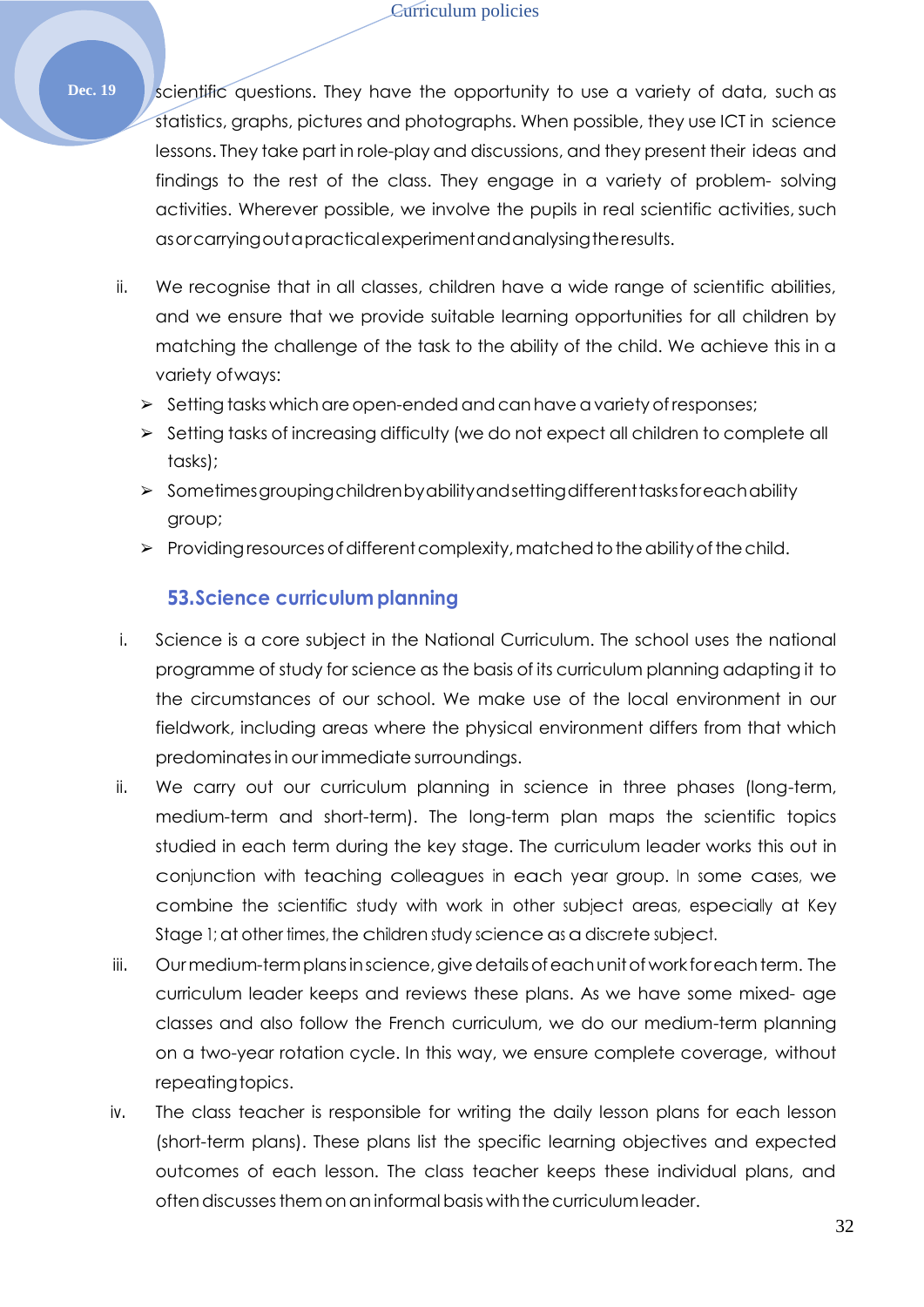#### **Dec. 19**

- v. We have planned the topics in science so that they build on prior learning. We ensure that there are opportunities for children of all abilities to develop their skills and knowledge in each unit, and we also build progression into the science scheme of work, so that the children are increasingly challenged as they move up through the school.
- vi. Topics and planning are done in conjunction with French colleagues we aim to teach Science in every half-term in either English or French.

#### **54.The Early Years Foundation Stage**

We teach science in reception classes as an integral part of the topic work covered during the year. The reception class is part of the Early Years Foundation Stage. We therefore relate the scientific aspects of the children's work in the Understanding of the World area of learning to the objectives set out in the Early Learning Goals which underpin the curriculum planning for children aged three to five. Science makes a significant contribution to developing a child's knowledge and understanding of the world, for example. through investigating what floats and what sinks when placed in water.

#### **55.Thecontributionof sciencetoteachinginothercurriculum areas**

#### i. English

Science contributes significantly to the teaching of English in our school by actively promoting the skills of reading, writing, speaking and listening. Some of the texts that the children study in the literacy hour are of a scientific nature. The children develop oral skills in science lessons through learning specific technical vocabulary, discussions (e.g. of the environment) and through recounting their observations of scientific experiments. They develop their writing skills through writing reports and projects and by recording information.

#### ii. Mathematics

Science contributes to the teaching of mathematics in a number of ways. When the children use weights and measures, they are learning to use and apply number. Through working on investigations, they learn to estimate and predict. They develop accuracy in their observation and recording of events. Many of their answers and conclusions includenumbers.

## iii. Humanities subjects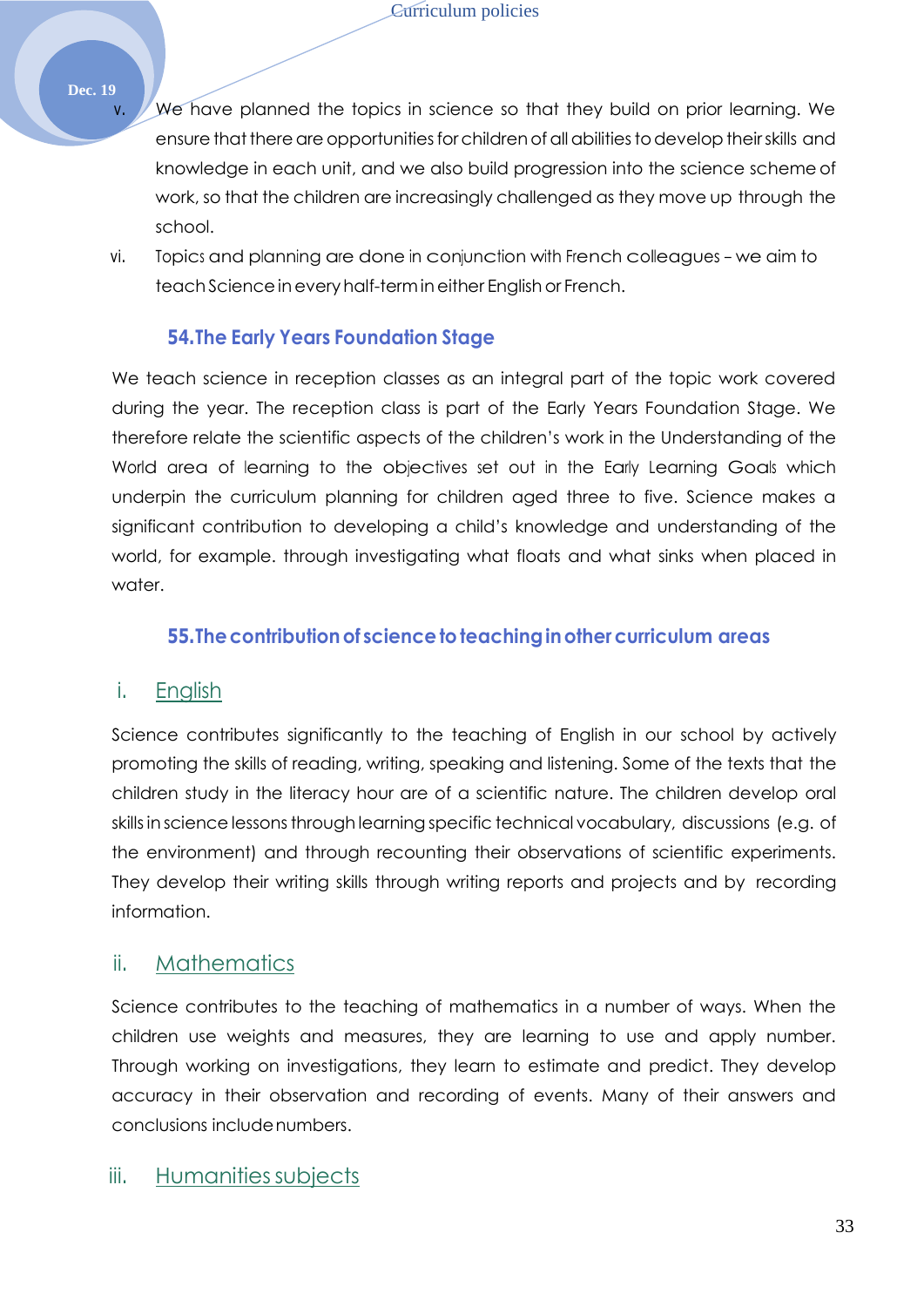Dec. 18 Science contributes significantly to the teaching of humanities. For example, there are many overlaps with geographical understanding as children learn about their environment and how it has changed over time. Some important people important to the development of science are studied in history lessons. Teachers will take opportunities that arise in science lessons to explore issues of awe and wonder in the natural world.

Personal, social and health education (PSHE) and citizenship

Science makes a significant contribution to the teaching of PSHE and citizenship. This is mainly in two areas. Firstly, the subject matter lends itself to raising matters of citizenship and social welfare. For example, children study the way in which people recycle material and how environments are changed for better or worse. Secondly, the subject gives children numerous opportunities to debate and discuss. They can organise campaigns on matters of concern to them, such as helping poor or homeless people. Science thus promotesthe concept of positive citizenship.

#### iv. Spiritual,moral,social andcultural development

Science teaching offers children many opportunities to examine some of the fundamental questions in life, for example, the evolution of living things and how the world was created. Through many of the amazing processes that affect living things, children develop a sense of awe and wonder regarding the nature of our world. Science raises many social and moral questions. Through the teaching of science, children have the opportunity to discuss, for example, the effects of smoking, and the moral questions involved in this issue. We give them the chance to reflect on the way people care for the planet, and how science can contribute to the way in which we manage Earth's resources. Science teaches children about the reasons why people are different and, by developing the children's knowledge and understanding of physical and environmental factors, it promotes respect for other people.

#### **56.Science andICT**

ICT enhances the teaching of science, because there are some scientific investigations where ICT can be particularly useful. It also offers ways of impacting on learning which are not possible with conventional methods. Children can use ICT to record, present and interpret data, to review, modify and evaluate their work, and to improve its presentation. Children learn how to find, select, and analyse information on the Internet.

#### **57.Science andinclusion**

i. At our school, we teach science to all children, whatever their ability and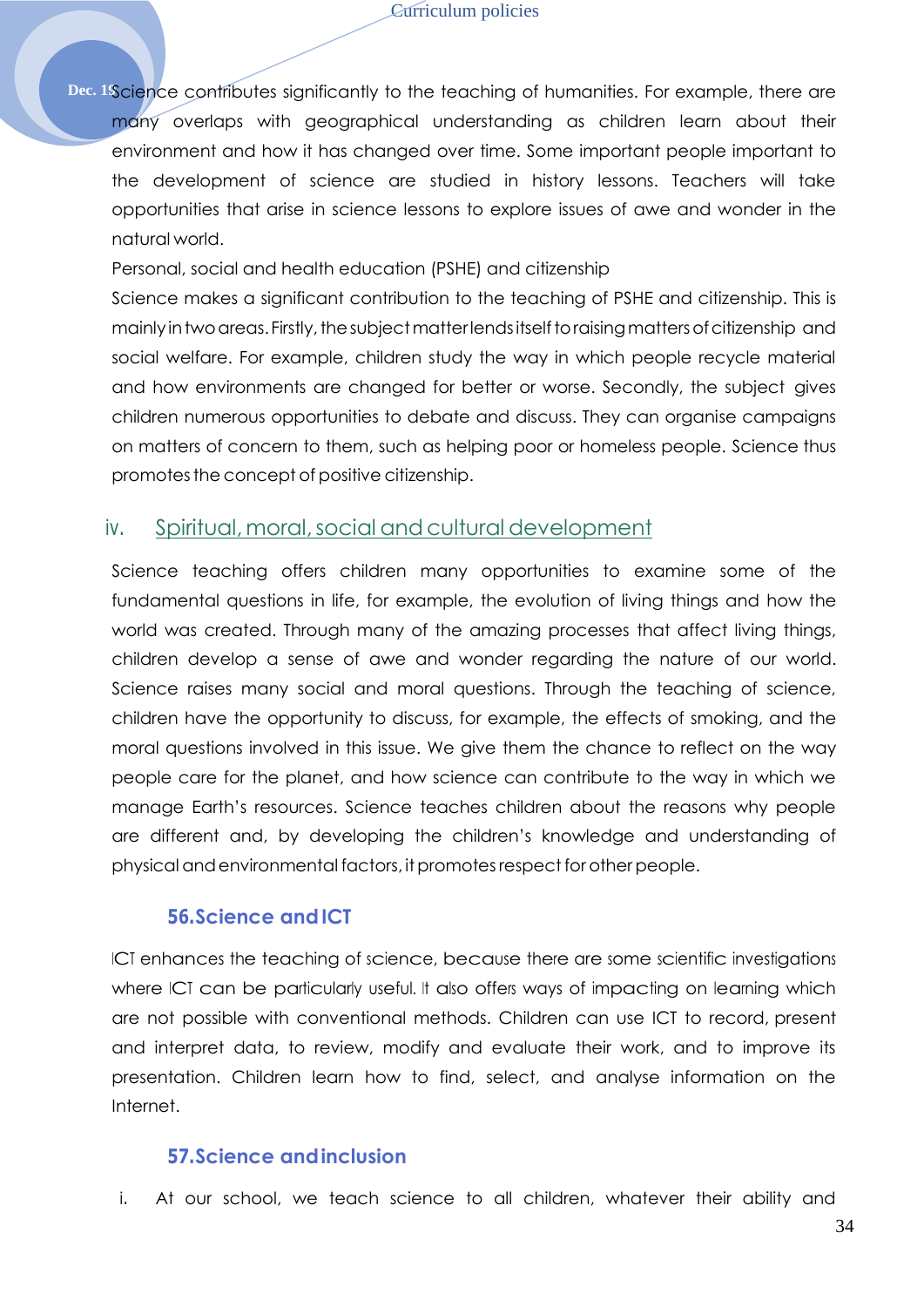- **Dec. 19** individual needs. Science forms part of the school curriculum policy to provide a broad and balanced education to all children. Through our science teaching, we provide learning opportunities that enable all pupils to make good progress. We strive hard to meet the needs of those pupils with special educational needs, those with disabilities, those with special gifts and talents, and those learning English as an additional language, and we take all reasonable steps to achieve this.
	- ii. When progress falls significantly outside the expected range, the child may have special educational needs. Our assessment process looks at a range of factors – classroomorganisation,teachingmaterials,teachingstyle,differentiation–sothat we can take some additional or different action to enable the child to learn more effectively. Assessment against the National Curriculum allows us to consider each child's attainment and progress against expected levels. This ensures that our teaching is matched to the child's needs.
	- iii. We enable all pupils to have access to the full range of activities involved in learning science. Where children are to participate in activities outside the classroom (e.g. a trip to a science museum), we carry out a risk assessment prior to the activity, to ensure that the activity is safe and appropriate for all pupils.

#### **58.Assessment**

- i. Teachers will assess children's work in science by making informal judgements during lessons. On completion of a piece of work, the teacher assesses it, and uses this assessment to plan for future learning. Written or verbal feedback is given to the child to help guide progress. Older children are encouraged to make judgements about how they can improve their own work.
- ii. At the end of a unit of work, the teacher makes a summary judgement about the work and progress of each pupil. We use this information as the basis for assessing the progress of each child over the academic year and we pass this information on to the next teacher at the end of the year.
- iii. At the end of the academic year the teacher makes a judgement on the child's level against National Curriculum level criteria.

#### **59.Resources**

We aim to have sufficient resources for all science teaching units in the school with equipment for each unit of work. The local library contains a good supply of science topic books to support children's individual research.

## <span id="page-34-0"></span>**Mathematics Policy**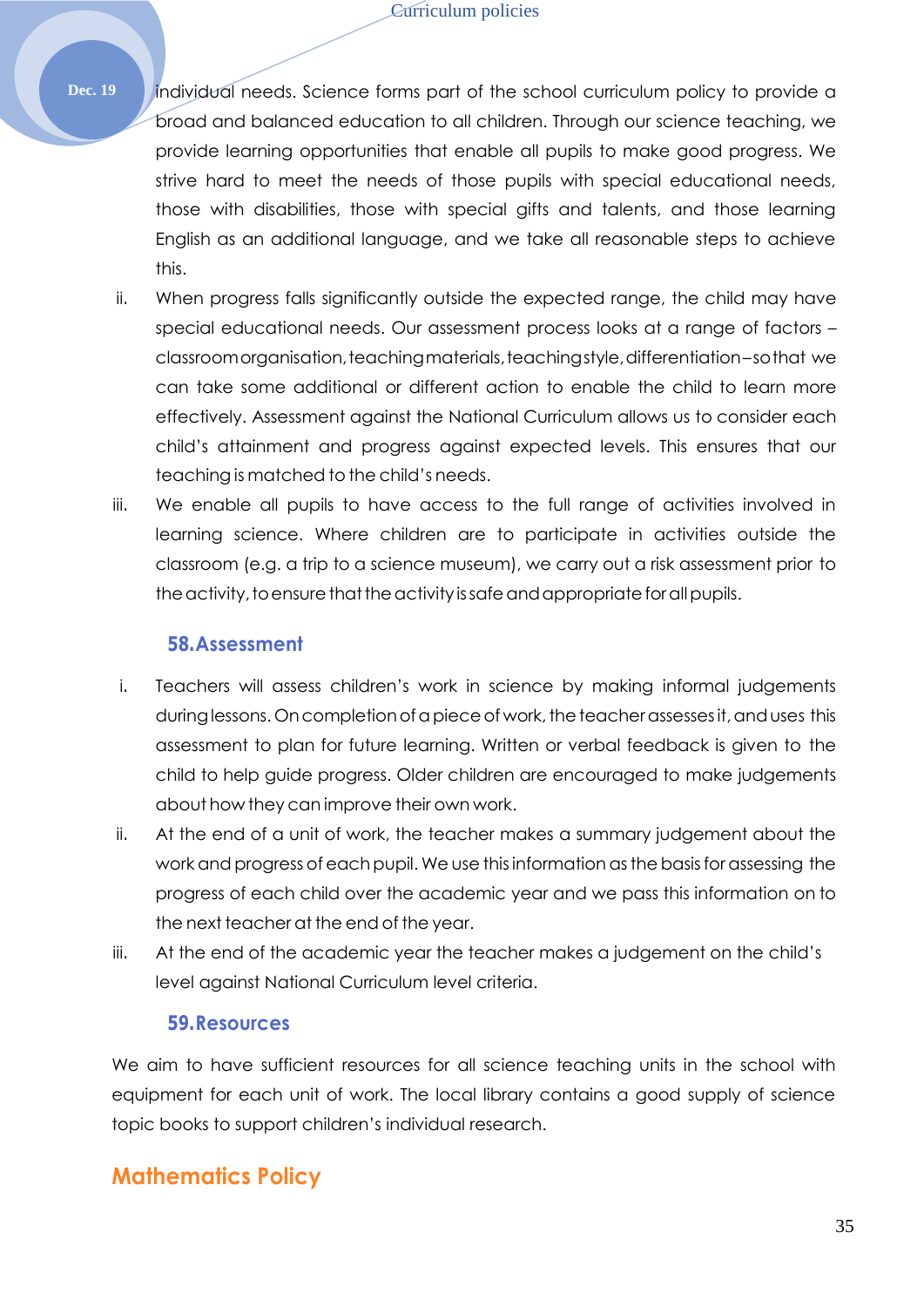#### **1. Aims and objectives**

- i. Mathematics teaches children how to make sense of the world around them through developing their ability to calculate, reason and solve problems. It enables children to understand relationships and patterns in both number and space in their everyday lives. Through their growing knowledge and understanding, children learn to appreciate the development and application of mathematicsin their daily lives.
- ii. Our objectives in the teaching of mathematics are to:
	- ➢ Promote enjoyment of learning through practical activity, exploration and discussion;
	- ➢ Promote confidence and competence with numbers and the numbersystem;
	- $\triangleright$  Develop the ability to solve problems through decision-making and reasoning in a range of contexts;
	- ➢ Develop a practical understanding of the waysin which information is gathered and presented;
	- $\triangleright$  Explore features of shape and space, and develop measuring skills in a range of contexts;
	- $\triangleright$  Help children understand the importance of mathematics in everyday life;
	- ➢ Develop the cross-curricular use of mathematics in other subjects.

#### **60.Teaching andlearning**

- i. The school uses a variety of teaching and learning styles in mathematics. Our HT aim is to develop children's knowledge, skills and understanding. During our daily lessons, we encourage children to ask as well as answer mathematical questions. They have the opportunity to use a wide range of resources, such as number lines, number squares, digit cards and small apparatus to support their work. Wherever possible ICT is used in mathematics lessons for modelling ideas and methods. We encourage the children to apply their learning to everyday situations eg. planning a trip to the shops to buy ingredients.
- ii. In all classes, children have a wide range of mathematical abilities. We recognise this fact and provide suitable learning opportunities for all children by matching the challenge of the task to the ability of the child. We achieve this through a range of strategies – in some lessons through differentiated group work and, in other lessons, by organising the children to work in pairs on open-ended problems or games. Where available, we use teaching assistants to support some children, and to ensure that work is matched to the needs of individuals. Teachers work with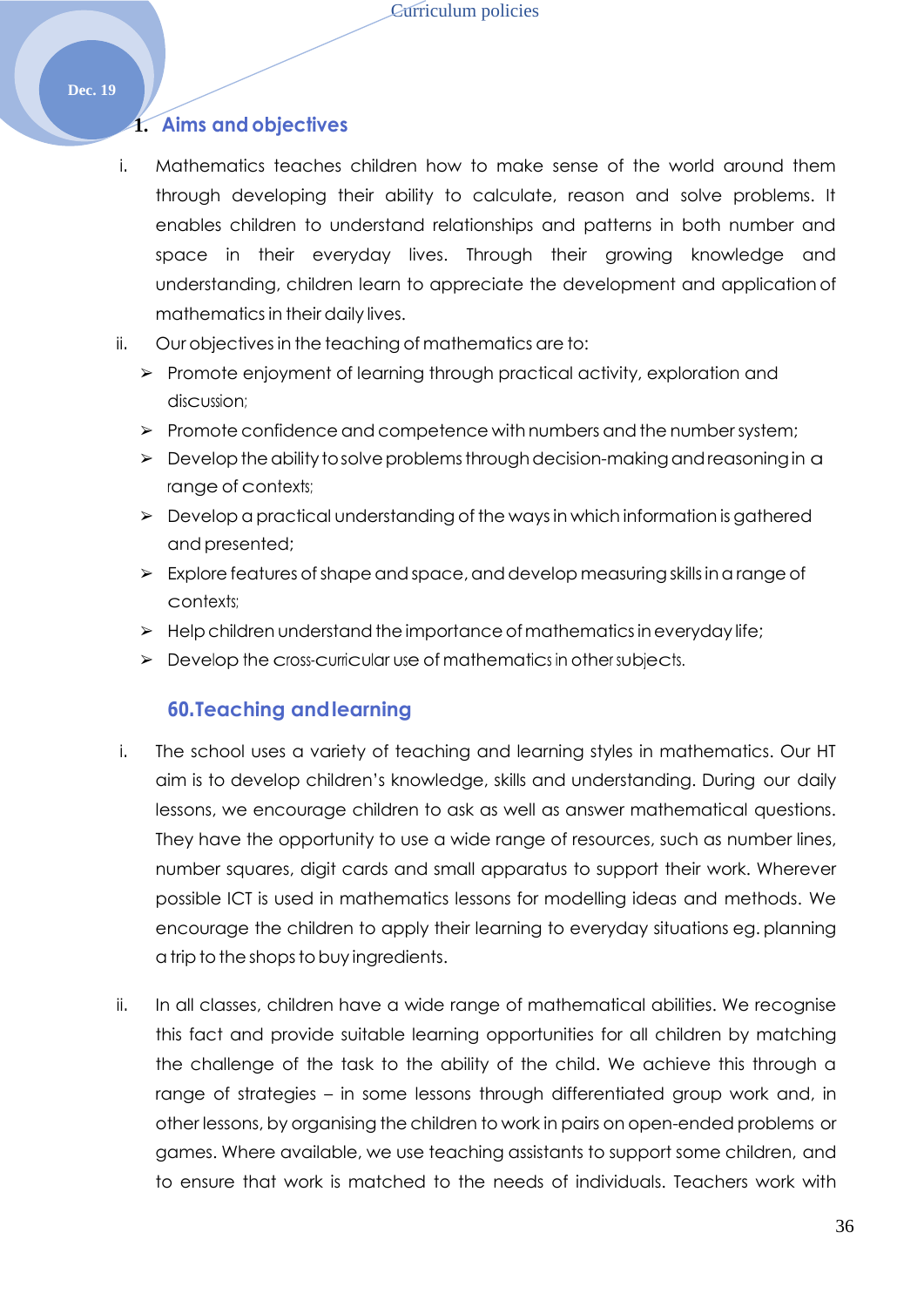#### Dec. 19 children in small focus groups on particular areas of need.

## **61.Mathematics curriculumplanning**

- i. When planning we consult with colleagues teaching the French curriculum to ensure even coverage and that methodology is consistent.
- ii. Mathematics is a core subject in the National Curriculum. We use the National Curriculum programmes of study as the basis for our curriculum planning. The national literacy and numeracy frameworks inform our approach to implementing the statutory requirements of the programme of study for mathematics.
- iii. We carry out the curriculum planning in mathematics in three phases (long-term, medium-term and short-term). Our yearly teaching programme identifies the key areas we teach in each year with key objectives being taken from the National Numeracy Strategy Framework for Teaching and the revised Primary Framework for Literacy andMathematics.
- iv. Our medium-term mathematics plans define what we teach giving details of the main teaching objectives for each term. They ensure an appropriate balance and distribution of work across each term. These plans are kept in the teacher's planning files and are reviewed by the curriculum leader.
- v. It is the class teacher who completes the weekly plans for the teaching of mathematics. These weekly plans list the specific learning objectives and expected outcomes for each lesson, and give details of how the lessons are to be taught.
- vi. We plan the activities in mathematics so that they build on the children's prior learning. While we give children of all abilities the opportunity to develop their skills, knowledge and understanding, we also plan progression into the scheme of work, so that there is an increasing challenge for the children as they move up through theschool.

## **62. The Early Years Foundation Stage**

We teach mathematics in our reception class using the Mathematics aspects of the EYFS curriculum as the basis of our planning. As the class is part of the Early Years Foundation Stage we relate the mathematical aspects of the children's work to the objectives set out in the Early Learning Goals, which underpin the curriculum planning for children aged three to five. We give all the children ample opportunity to develop their understanding of number, measurement, pattern, shape and space, through varied activities that allow them to enjoy, explore, practise and talk confidently about mathematics.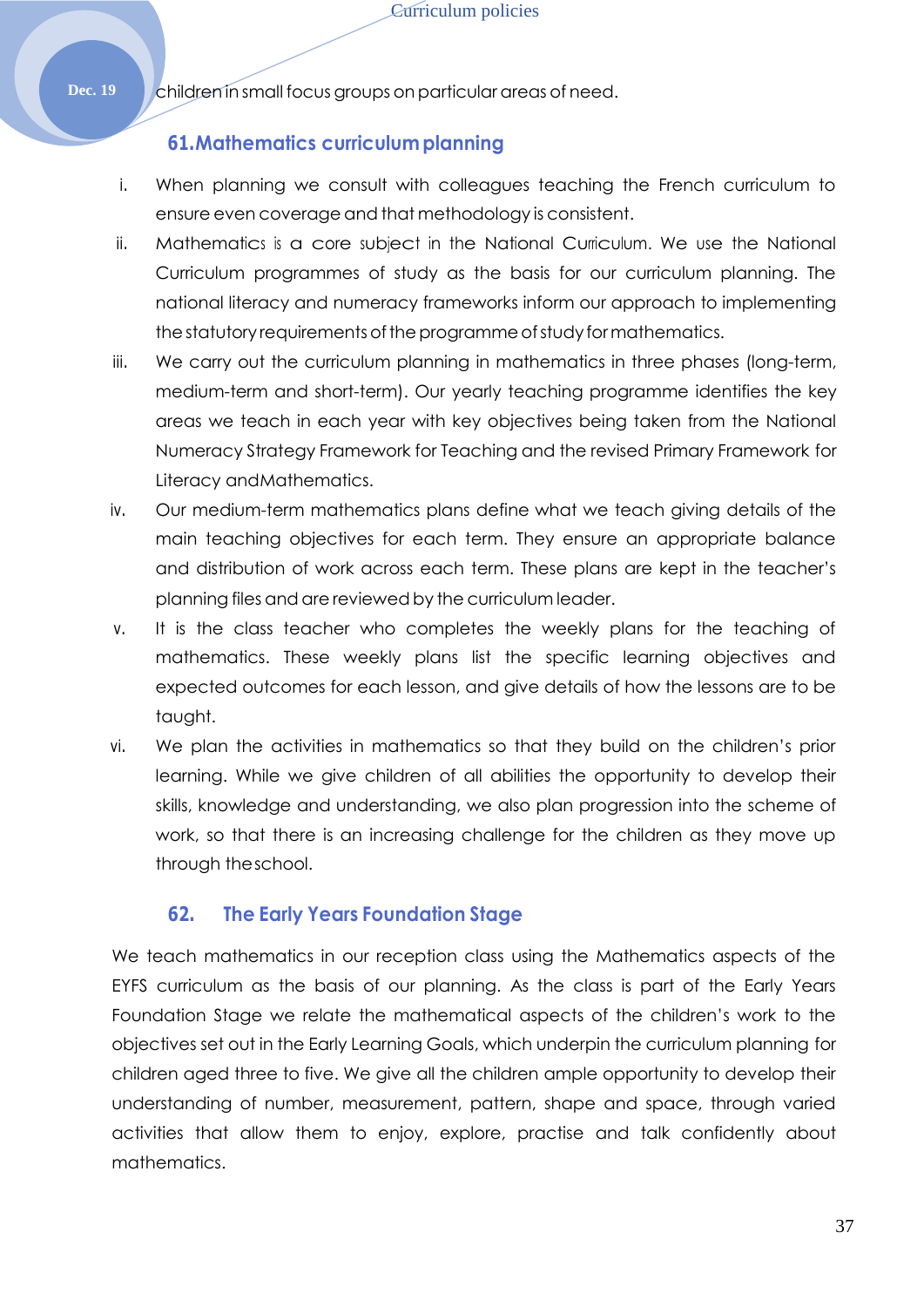## **Dec. 19 63.Contribution of mathematics to teaching in other curriculum areas**

## i. English

The teaching of mathematics contributes significantly to children's understanding of English in our school by actively promoting the skills of reading, writing, speaking and listening. For example, in mathematics lessons, we expect children to read and interpret problems, in order to identify the mathematics involved. They are also improving their command of English when they explain and present their work to others during plenary sessions. In English lessons, too, maths can contribute: younger children enjoy stories and rhyme that rely on counting and sequencing, while older children encounter mathematical vocabulary, graphs and charts when reading non-fiction texts. It also allows the children to appreciate that they are able to work mathematically in more than one language.

## ii. Personal, social and health education (PSHE) and citizenship

Mathematics contributes to the teaching of PSHE and citizenship. The work that childrendooutside their normal lessons encouragesindependentstudyandhelpsthem to become increasingly responsible for their own learning. The planned activities that children do within the classroom encourage them to work together and respect each other's views. We present older children with real-life situations in their mathematics work on the spending of money.

## iii. Spiritual, moral, social and cultural development

The teaching of mathematics supports the social development of our children through the way we expect them to work with each other in lessons. We group children so that they work together, and we give them the chance to discuss their ideas and results as well as help each other with any language difficulties they might experience.

## **64.Mathematics and ICT**

Information and communication technology enhances the teaching of mathematics significantly, because ICT is particularly useful for mathematical tasks. It also offers ways of impacting on learning which are not possible with conventional methods. Teachers can use software to present information visually, dynamically and interactively, so that children understand concepts more quickly. The use of mathematical games helps with developing numerical knowledge like multiplication tables.

## **65.Mathematics and inclusion**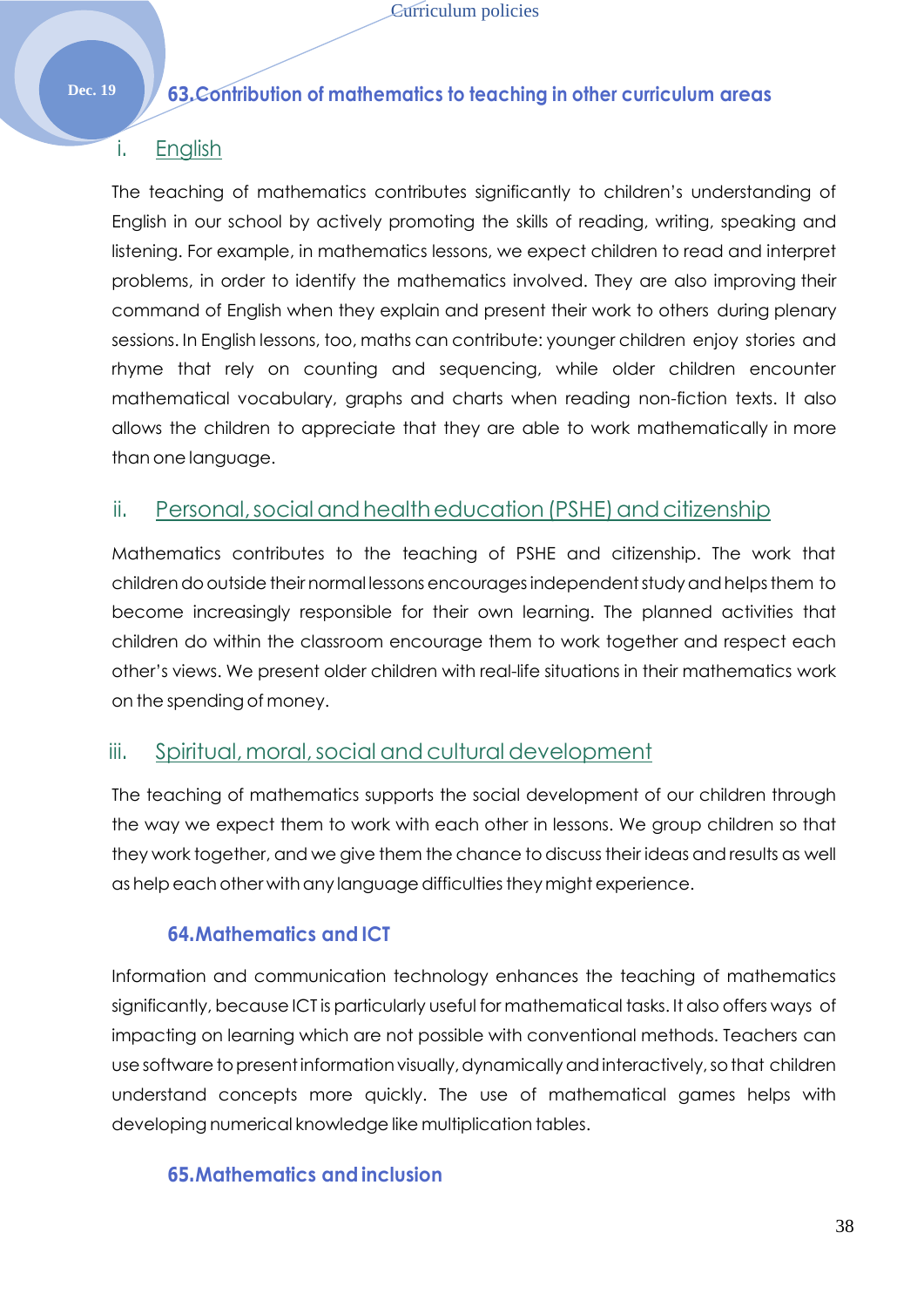**Dec. 19** i. At our school, we teach mathematics to all children, whatever their ability and individual needs. Mathematics forms part of the school curriculum policy to provide a broad and balanced education to all children. Through our mathematics teaching, we provide learning opportunities that enable all pupils to make good progress. We strive hard to meet the needs of those pupils with special educational needs, those with disabilities, those with special gifts and talents and those learning English as an additional language, and we take all reasonable steps to achieve this.

- ii. When progress falls significantly outside the expected range, the child may have special educational needs. Our assessment process looks at a range of factors – classroomorganisation,teachingmaterials,teachingstyle,differentiation–sothat we can take some additional or different action to enable the child to learn more effectively. Assessment against the National Curriculum allows us to consider each child's attainment and progress against expected levels. This ensures that our teaching is matched to the child's needs.
- iii. Sometimes mathematical targets are set for an individual child. Teachers will pay regard to such targets when designing lessons or setting individual tasks in mathematics.
- iv. We enable all pupils to have access to the full range of activities involved in learning mathematics. Where children are to participate in activities outside the classroom (e.g. a "maths trail"), we carry out a risk assessment prior to the activity, to ensure that the activity is safe and appropriate for all pupils.

#### **66.Assessment**

- i. Teachers will assess children's work in mathematics from three aspects (long-term, medium-term and short-term). We use short-term assessments to help us adjust our daily plans. These short-term assessments are closely matched to the teaching objectives. We make informal notes on the lessonplans.
- ii. We make medium-term assessments to measure progress against the key objectives, and to help us plan the next unit of work. We use APP templates as the recording format forthis.
- iii. We make long-term assessments towards the end of the school year, and we use these to assess progress against sub levels in the National Curriculum levels of attainment. We can then set targets for the next school year and make a summary of each child's progress before discussing it with parents and carers. We pass this information on to the next teacher at the end of the year, so that the new school year can be planned. We make the long-term assessments informed by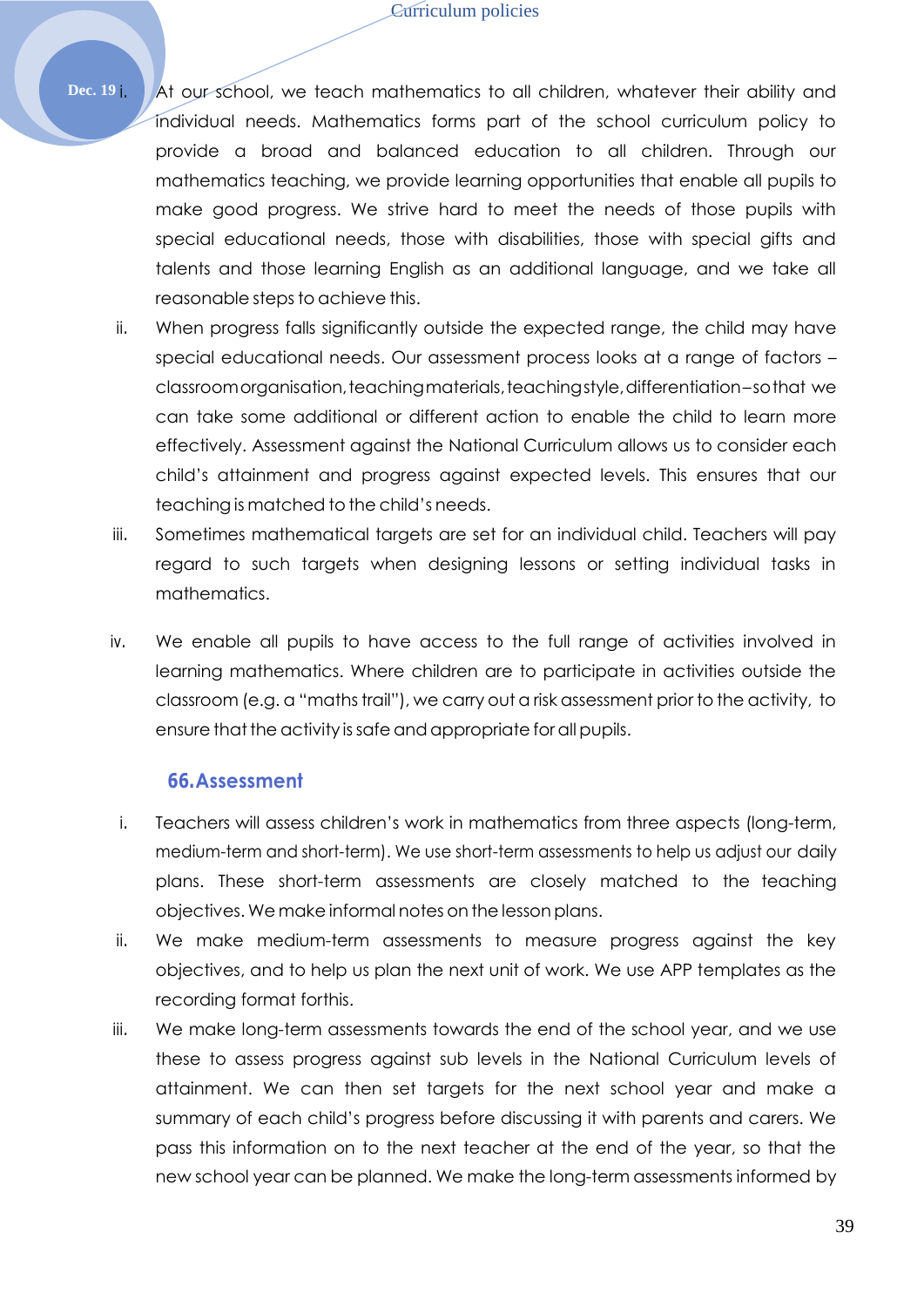- Dec. 19 end-of-year tests and on-going teacher assessments. We also make annual assessments of children's progress measured against the level descriptions of the National Curriculum.
	- iv. Teachers meet regularly to review individual examples of work using national exemplification material.
	- v. Older children are encouraged to make judgements about how they can improve their own and each other's work as well as how they feel they are achieving in givenareas.

## **67.Resources**

All classrooms have a range of appropriate small apparatus. Teachers use their own computers to support in lessons and we occasionally use the Abacus scheme text books in lessons and for reinforcement.

## **History Policy**

#### **1. Aims and objectives**

- i. The aim of history teaching is to stimulate the children's interest and understanding about the life of people who lived in the past. We teach children a sense of chronology, and, through this, they develop a sense of identity, and a cultural understanding based on their historical heritage. Thus, they learn to value their own and other people's cultures in modern multi-cultural Britain and, by considering how people lived in the past, they are better able to make their own life choices today. In our school, history makes a significant contribution to citizenship education by teaching about how Britain developed as a democratic society. We teach children to understand how events in the past have influenced our lives today; we also teach them to investigate these past events and, by so doing,todeveloptheskillsofenquiry,analysis,interpretationandproblem-solving.
- ii. Our objectivesin the teaching of history are to:
	- ➢ Foster in children an interest in the past, and to develop an understanding that enables them to enjoy all that history has to offer;
	- ➢ Enable children to know about significant events in British history, and to appreciate how things have changed over time;
	- ➢ Develop asense of chronology;
	- ➢ Know and understand how the British system of democratic government has developed and, in so doing, to contribute to a child's citizenship education;
	- ➢ Understand how Britain is part of a wider European culture, and to study some aspects of Europeanhistory;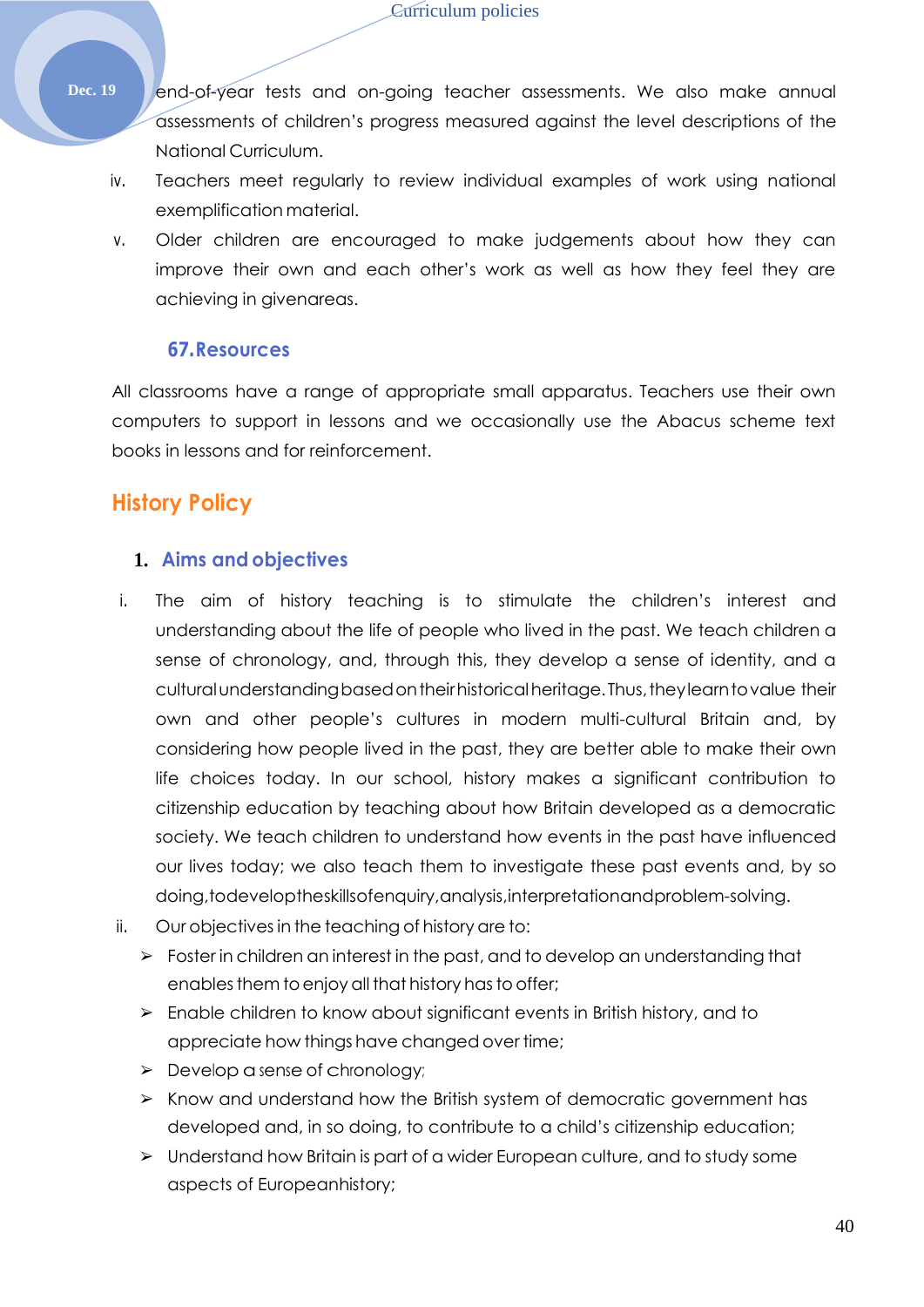- **Dec. 19**  $\rightarrow$  Have some knowledge and understanding of historical development in the wider world;
	- $\triangleright$  Help children understand society and their place within it, so that they develop a sense of their cultural heritage;
	- ➢ Develop in children the skills of enquiry, investigation, analysis, evaluation and presentation;
	- $\triangleright$  Develop the necessary skills to be able to interpret differing interpretations of historical events;
	- ➢ Have some knowledge and understanding of the history of a non-European country when children from that part of the world make up a significant proportion of the school'srole.

## **68.Teaching andlearning**

- i. History teaching in our school focuses on enabling children to think as historians. We place an emphasis on examining historical artefacts and primary sources. In each key stage, we give children the opportunity to visit sites of historical significance. We encourage visitors to come into the school and talk about their experiences of events in the past. We recognise and value the importance of stories in history teaching, and we regard this as an important way of stimulating interest in the past. We focus on helping children to understand that historical events can be interpreted in different ways, and that they should always ask searching questions, such as "how do we know?", about information they are given.
- ii. We recognise that in all classes, children have a wide range of ability in history, and we seek to provide suitable learning opportunities for all children by matching the challenge of the task to the ability of the child. We achieve this by:
	- $\triangleright$  Setting tasks which are open-ended and can have a variety of responses;
	- ➢ Settingtasksofincreasingdifficulty,somechildrennotcompletingalltasks;
	- ➢ Sometimes grouping children by ability, and setting different tasks for each ability group;
	- $\triangleright$  Providing resources of different complexity, depending on the ability of the child;
	- ➢ Usingclassroomassistantstosupportchildrenindividuallyoringroups.

#### **69.History curriculumplanning**

i. History is a foundation subject in the National Curriculum. We use the national programmes of study as the basis for our curriculum planning in history, adapted to our local context. We ensure that there are opportunities for children of all abilities to develop their skills and knowledge in each unit, and we plan progression into the scheme of work, so that the children are increasingly challenged as they move through the school. We pay regard to the national scheme of work for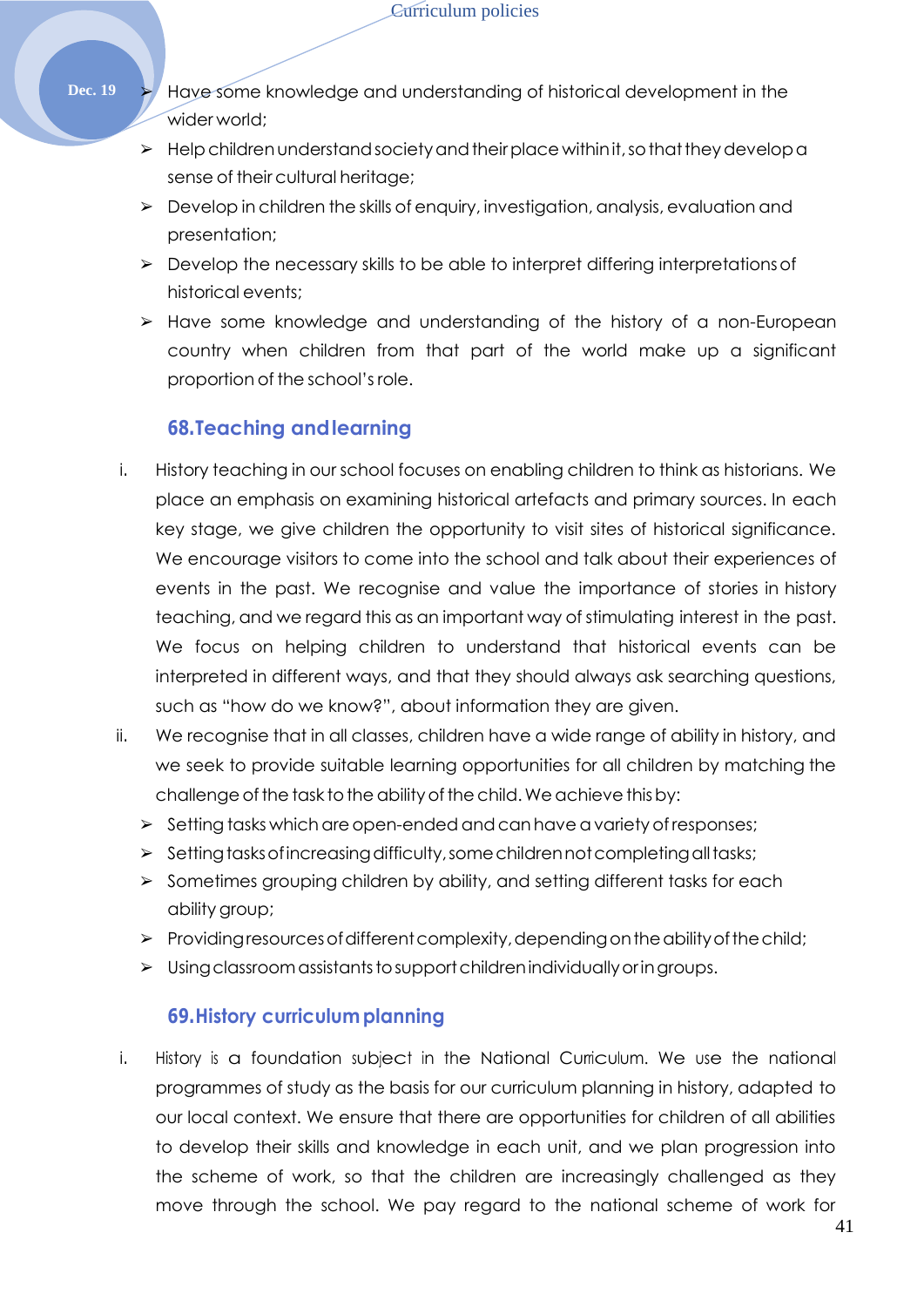- **Dec. 19** history but much of our planning is based on the themes chosen by the school for each term.
	- ii. We carry out curriculum planning in history in three phases (long-term, medium- term and short-term). The long-term plan maps the history topics studied in each term during each key stage; the subject leader devises this plan in conjunction with teaching colleagues in each year group, and the children study history topics in conjunction with other subjects, especially at Key Stage 1. Some topics have a particular historical focus, and in Key Stage 2, we place an increasing emphasis on independent historical study. We teach the knowledge, skills and understanding set out in the National Curriculum through the corresponding programme ofstudy.
	- iii. Our medium-term plans give details of each unit of work for each term. The subject leader keeps and reviews these plans on a regular basis. Because we have some mixed-age classes, we carry out the medium-term planning on a twoyear rotation cycle. By so doing, we ensure that children have complete coverage of the National Curriculum, but do not have to repeat topics.
	- iv. Theclassteacherwritesthelessonplansforeachhistorylesson(short-termplans). These plans list the specific learning objectives and expected outcomes for each lesson. The class teacher keeps these individual plans, although they are often discussed with the subject leader on an informal basis.

## **70.The Early Years Foundation Stage**

We teach history in the reception class as an integral part of the topic work covered during the year. As the reception class is part of the Early Years Foundation Stage we relate the history aspect of the children's work to the objectives set out in the Early Learning Goals (ELGs) which underpin the curriculum planning for children aged three to five. History makes a significant contribution to developing a child's understanding of the world, through activities such as dressing up in historical costumes, looking at pictures of famous people in history, or discovering the meaning of vocabulary (e.g. "new" and "old") in relation to their own lives.

## **71.The contribution of history to teaching in other curriculum areas**

## i. English

History contributes significantly to the teaching of English in our school by actively promoting the skills of reading, writing, speaking and listening. Children develop oracy through discussing historical questions, or by presenting their findings to the rest of the class. They develop their writing ability by composing reports and letters, and through using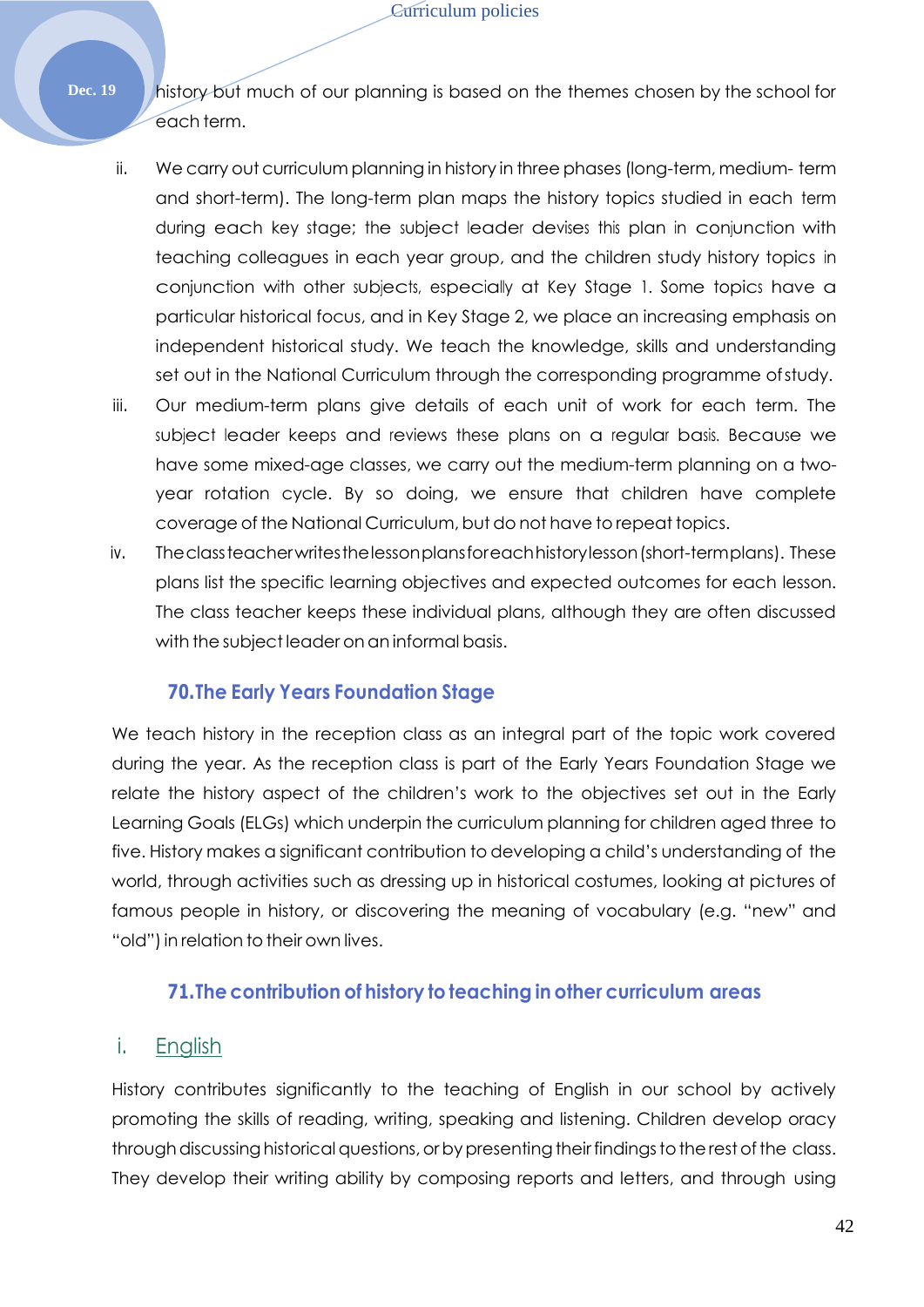Dec. 1<sub>3writingframes.</sub>

## ii. Mathematics

The teaching of history contributes to children's mathematical understanding in a variety of ways. Children learn to use numbers when developing a sense of chronology through activities such as creating time lines and through sequencing events in their own lives. Children also learn to interpret information presented in graphical or diagrammatic form. For example, they study the impact of the plague by analysing population statistics.

## iii. Personal, social and health education (PSHE) and citizenship

History contributes significantly to the teaching of PSHE and citizenship. Children develop self-confidence by having opportunities to explain their views on a number of social questions, such as how society should respond to poverty and homelessness. They discover how to be active citizens in a democratic society by learning how laws are made and changed, and they learn how to recognise and challenge stereotypes, and to appreciate that racism is a harmful aspect of society. They learn how society is made up of people from different cultures, and they start to develop tolerance and respect forothers.

## iv. Spiritual,moral,social andcultural development

In our teaching of history, we contribute, where possible, to the children's spiritual development, as in the Key Stage 1 unit of work, "What are we remembering on Remembrance Day?" Children find out how British society has changed over time and learn about significant events such as "The Great Fire of London". The history programme of study enables children to understand that Britain's rich cultural heritage canbe furtherenrichedby the multi-cultural British societyoftoday.

## **72.History and ICT**

Information and communication technology enhances our teaching of history, wherever possible and appropriate, in all key stages. They can also use interactive time line software and they can make creative use of the digital camera to record photographic images. For example, they might manipulate an image by importing a digital photograph of themselves into a photo-editing program, along with a figure in period costume and some historical background scenery. Role-playing software can engage children invisualscenarios which they can direct themselves.

## **73.History andinclusion**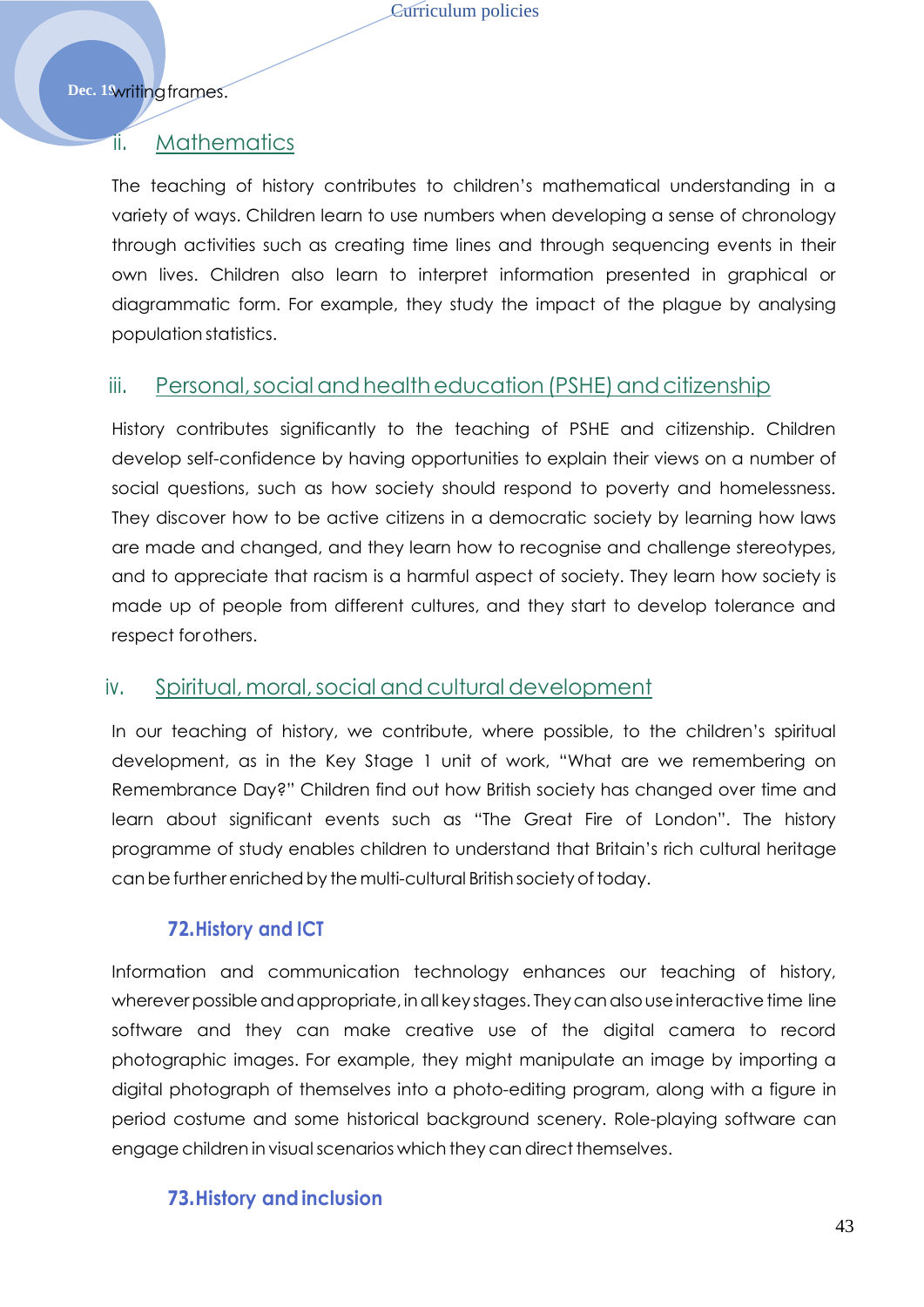**Dec. 19** i. At our school, we teach history to all children, whatever their ability and individual needs. This accords with the school's curriculum policy of providing a broad and balanced education to all children. Through our history teaching, we provide learning opportunities that enable all pupils to make good progress. We strive hard to meet the needs of those pupils with special educational needs, those with disabilities, those with special gifts and talents, and those learning English as an additional language, and we take all reasonable steps to achieve this. (For further details, see the separate policies on Special Educational Needs, Equality of opportunity, Gifted and Talented Children, English as an Additional Language (EAL).)

- ii. When progress falls significantly outside the expected range, the child may have special educational needs. Our assessment process looks at a range of factors – classroom organisation, teaching materials, teaching style, and differentiation – so that we can take some additional or different action to enable the child to learn more effectively. Assessments made by teachers against the National Curriculum's attainment targets and level descriptors allow us to consider each child's attainment and progress in relation to the levels expected. This helps to ensure that our teaching is matched to the child's needs.
- iii. The work done by the pupils in history may contribute to the targets set out in an Individual Education Plan (IEP). Teachers will have regard to these targets when planning lessons and designing tasks for history lessons.
- iv. We enable all pupils to have access to the full range of activities involved in learning history. Where children are to participate in activities outside the classroom, for example a visit to an archaeological dig, we carry out a risk assessment prior to the activity, to ensure that the activity is safe and appropriate for allpupils.

#### **74.Assessment**

- i. Children demonstrate their ability in history in a variety of different ways. Younger children might, for example, act out a famous historical event, whilst older pupils may produce a presentation based on their investigation, for example, of voyages of discovery. Teachers will assess children's work by making informal judgements during lessons. On completion of a piece of work, the teacher assesses the work and uses this information to plan for future learning. Written or verbal feedback is given to the child to help guide his or her progress. Older children are encouraged to make judgements about how they can improve their own work.
- ii. At the end of the year teachers make a summary judgement about the work of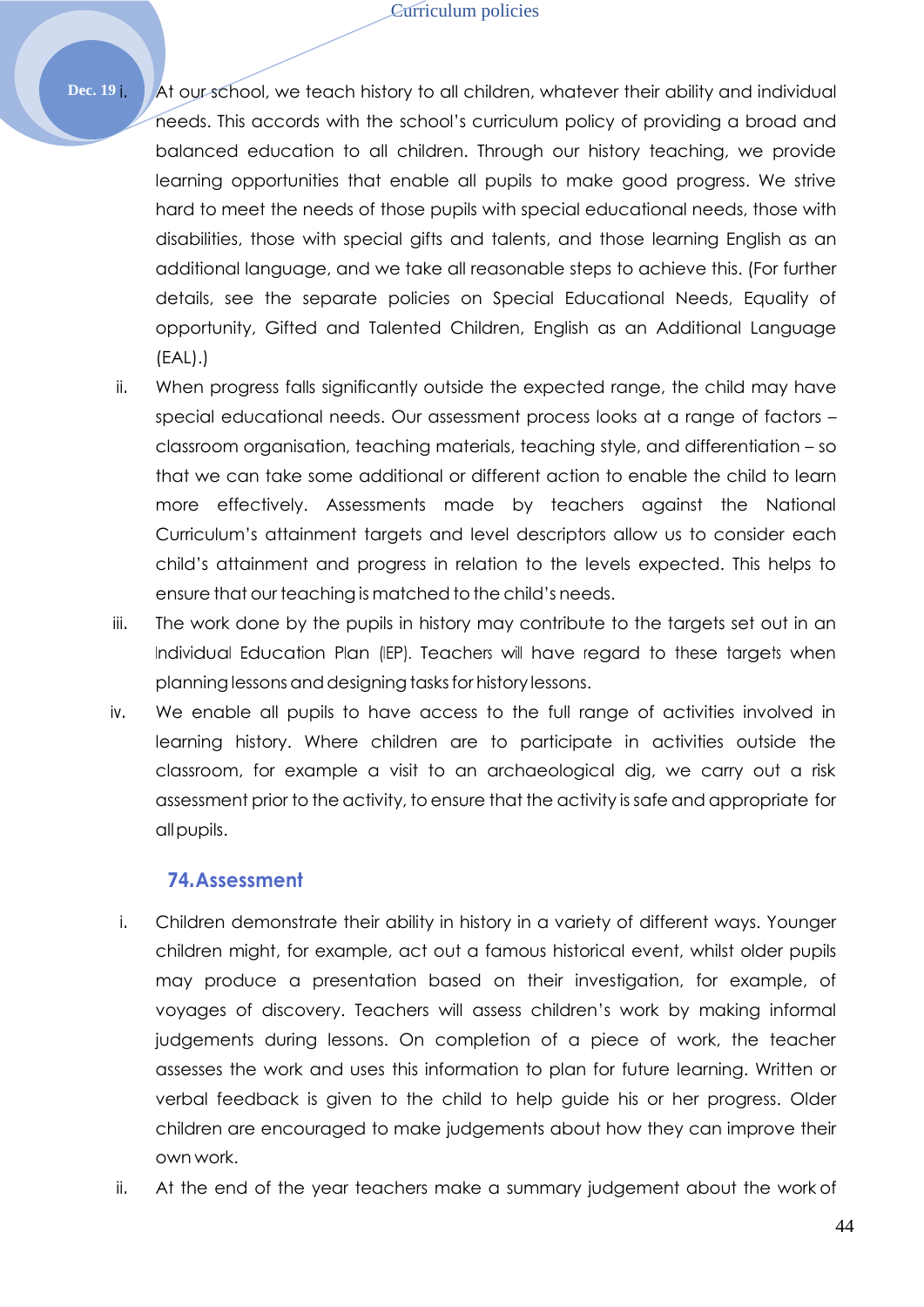**Dec. 19** each pupil in relation to the National Curriculum level of attainment, and records the children's gradesina markbook. We use these grades as a basisfor assessing the progress of the child, and we pass this information on to the next teacher at the end of the year.

#### **75.Resources**

The library contains a good supply of topic books and software to support children's individual research.

# **Geography Policy**

## **1. Aims and objectives**

- i. Geography teaches an understanding of places and environments. Through their work in geography, children learn about their local area, and they compare their life in this area with that in other regions in the United Kingdom and in the rest of the world. They learn how to draw and interpret maps, and they develop the skills of research, investigation, analysis and problem-solving. Through their growing knowledge and understanding of human geography, children gain an appreciation of life in other cultures. Geography teaching also motivates children to find out about the physical world, and enables them to recognise the importance of sustainable development for the future of mankind.
- ii. Our objectives in the teaching of geography are to:
	- ➢ Enable children to gain knowledge and understanding of placesin the world;
	- ➢ Increase children'<sup>s</sup> knowledge of other cultures and, in so doing, teach a respect and understanding of what it means to be a positive citizen in a multicultural country;
	- ➢ Allow children to learn graphic skills, including how to use, draw andinterpret maps;
	- $\triangleright$  Enable children to know and understand environmental problems at a local, regional and globallevel;
	- ➢ Encourage in children a commitment to sustainable development, and an appreciation of what "global citizenship" means;
	- ➢ Develop in children a variety of other skills, including those of enquiry, problemsolving, ICT, investigation, and that of presenting their conclusions in the most appropriate way;
	- ➢ Develop the cross-curricular use of geography in all subjects.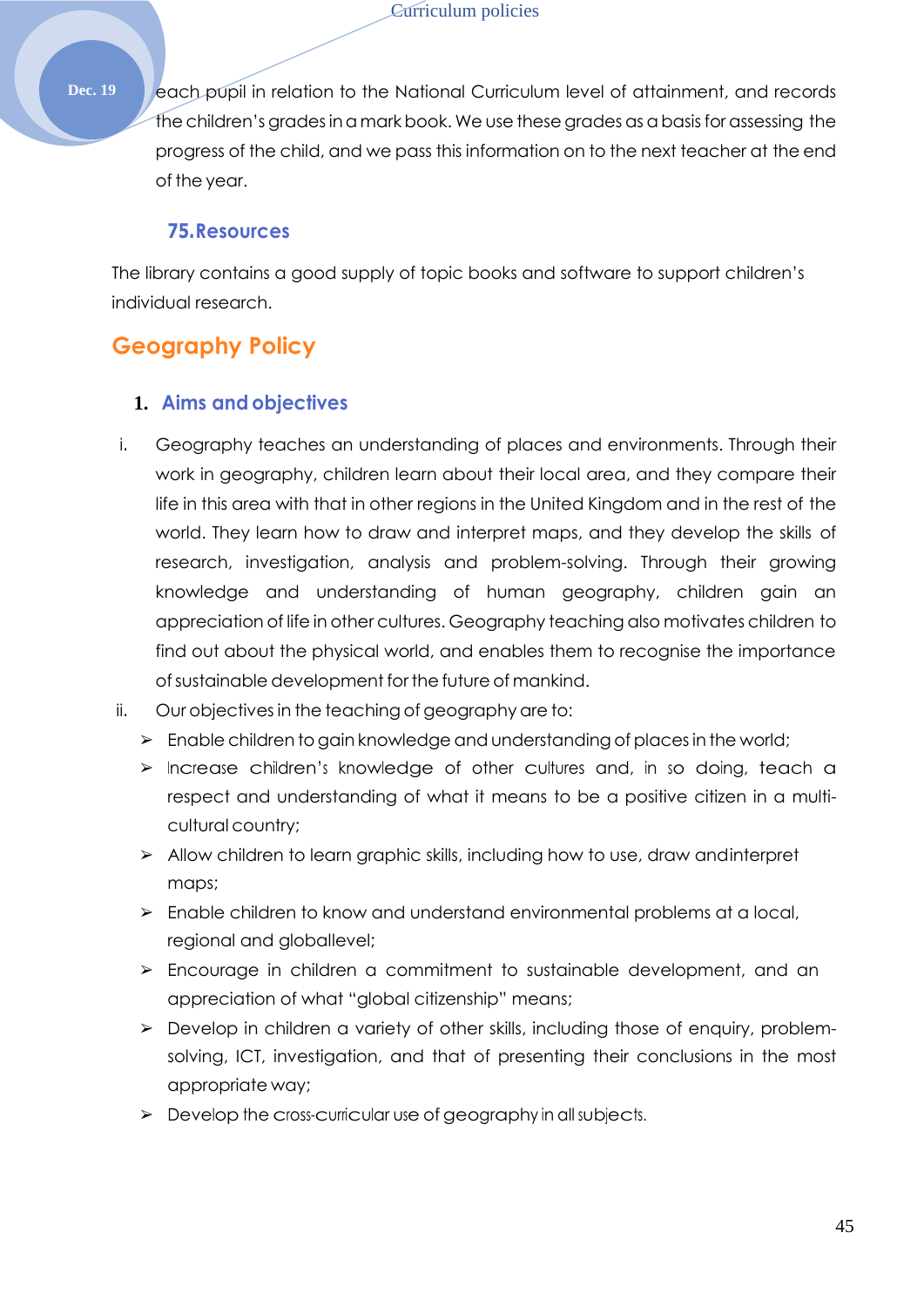## **76.Teaching andlearning**

- i. We use a variety of teaching and learning styles in our geography lessons. We believe in whole-class teaching methods, and we combine these with enquirybased research activities. We encourage children to ask as well as answer geographical questions. We offer them the opportunity to use a variety of adapted data, such as maps, statistics, graphs, pictures and aerial photographs. Children take part in role-play and discussions, and they present reports to the rest of the class. They engage in a wide variety of problem-solving activities. Wherever possible, we involve the children in "real" geographical activities, for example, research of a local environmental problem, or use of the Internet to investigate a current issue.
- ii. We recognise the fact that there are children of widely different geographical abilities in all classes, and we provide suitable learning opportunities for all children by matching the challenge of the task to the ability of the child. We achieve this by:
	- $\geq$  Setting tasks which are open-ended and can have a variety of responses;
	- $\triangleright$  setting tasks of increasing difficulty, some children not completing all tasks;
	- ➢ Sometimesgroupingchildrenbyability,andsettingdifferenttaskstoeachability group;
	- $\triangleright$  Providing resources of different complexity, according to the ability of the child.

#### **77.Geography curriculumplanning**

- i. Geography is a foundation subject in the National Curriculum. We use the national programmes of study as the basis for our curriculum planning in geography and we have adapted this to the local context of our school. For example, we make use of the local environment in our fieldwork and we also choose a locality where the human activities and physical features provide a contrast to those that predominate in our own immediate area. We have regard to the national scheme of work for geography but much of our planning is based on the themes chosen by the school for each term.
- ii. Our curriculum planning is in three phases (long-term, medium-term and shortterm). Our long-term plan maps the geography topics studied over the year during each key stage. The curriculum leader devises this plan in conjunction with teaching colleagues in each year group. In some cases, we combine the geographicalstudywithwork inothersubjectareas,especiallyatKeyStage1.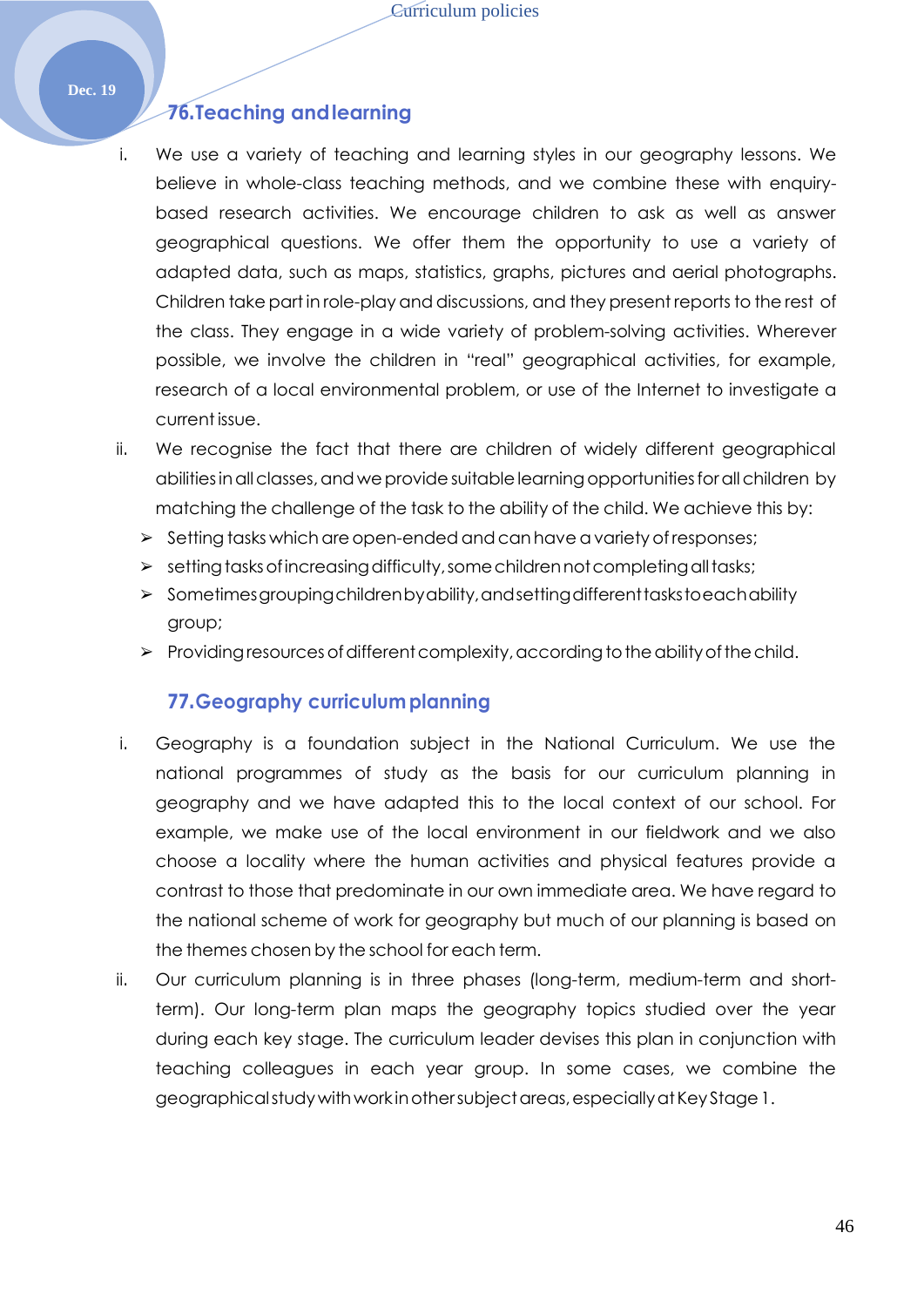- iii. Our medium-term plans give details of each unit of work. The curriculum leader reviewsthese plans on a regular basis. Because we have some mixed-age classes as well as following the French curriculum, we do the medium-term planning on a twoyear rotation cycle. In this way, we ensure that children have complete coverage of the National Curriculum, but do not have to repeat topics.
- iv. Each class teacher creates a plan for each lesson. These plans list specific learning objectives and expected outcomes for each lesson. The class teacher keeps these individual plans, and often discusses them with the curriculum leader on an informalbasis.
- v. We plan the topics in geography so that they build on prior learning. Children of all abilities have the opportunity to develop theirskills and knowledge in each unit and, through planned progression built into the scheme of work, we offer them an increasing challenge as they move up the school.

#### **78.The Early Years Foundation Stage**

We teach geography in reception classes as an integral part of the topic work covered during the year. As the reception class is part of the Early Years Foundation Stage, we relate the geographical aspects of the children's work to the objectives set out in the Early Learning Goals which underpin the curriculum planning for children aged three to five. Geography makes a significant contribution to the development of each child's knowledge and understanding of the world, through activities such as collecting postcards from different places, singing songs from around the world, or investigating what makes a "good" playground.

#### **79.Thecontributionofgeography toteachinginothercurriculum areas**

#### i. English

Geography makes a significant contribution to the teaching of English in our school because it actively promotes the skills of reading, writing, speaking and listening. We ensure that some of the texts that we use in the literacy hour are geographical in nature or tie in with the topic we are studying eg. Handa's Surprise during our topic on Africa. At Key Stage 2, we incorporate speaking and listening on topical issues. We also use environmental issues as a way of developing the children's writing ability, by asking them to record information and write reports and letters.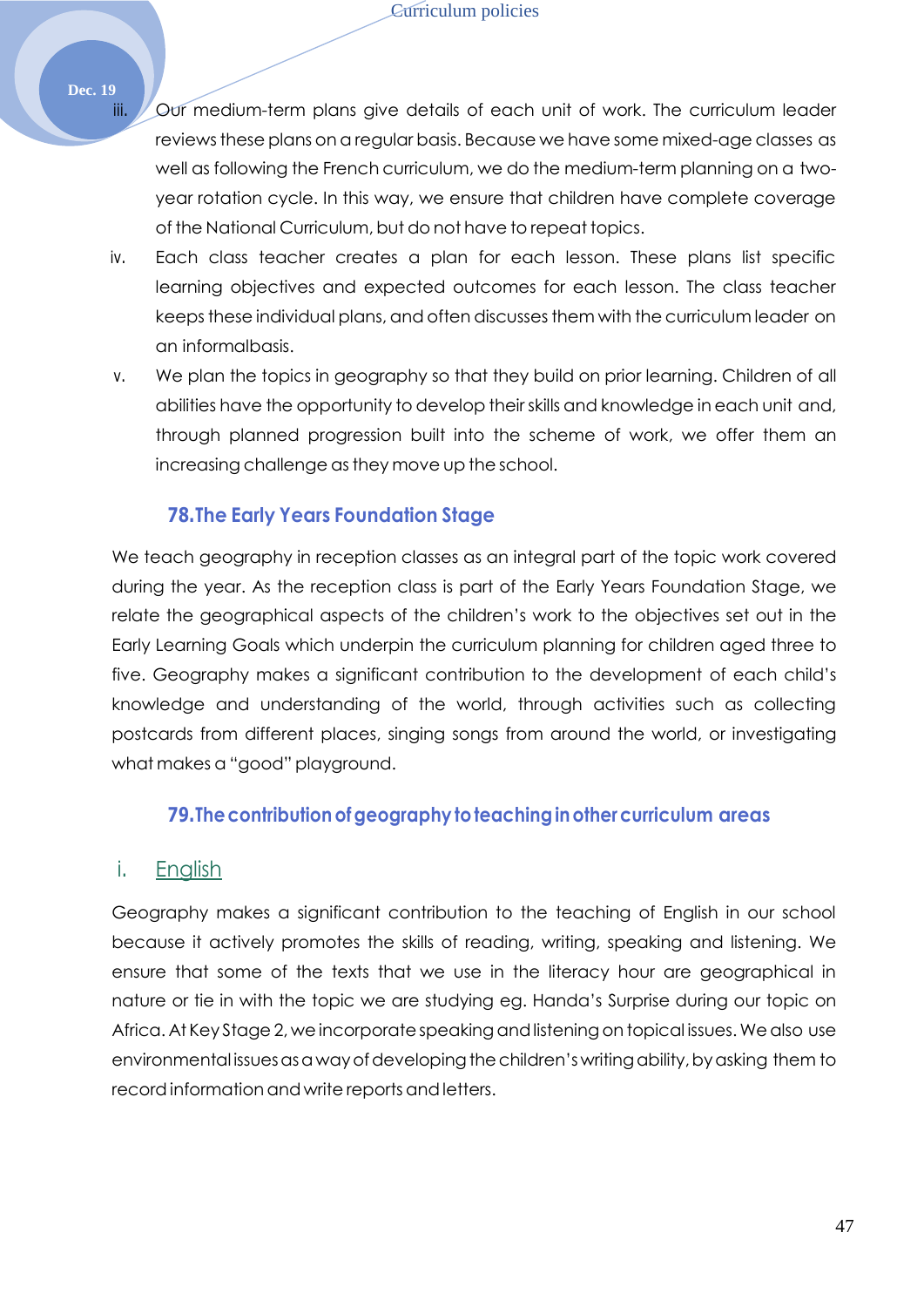## ii. Mathematics

The teaching of geography in our school contributes to children's mathematical understanding in a variety of ways. We teach the children how to represent objects with maps. The children study space, scale and distance, and they also use graphs to explore, analyse and illustrate a variety of data.

#### iii. Personal, social and health education (PSHE) and citizenship

Geography contributes significantly to the teaching of PSHE and citizenship. Firstly, the subject matter lends itself to raising matters of citizenship and social welfare. For example, children study the way in which people recycle material, and how environments are changed for better or for worse. Secondly, the nature of the subject means that children have the opportunity to take part in debates and discussions.

## iv. Spiritual, moral, social and cultural development

We offer children in our school many opportunities to examine the fundamental questions in life through the medium of geography. For example, their work on the changing landscape and environmental issues leads children to ask questions about the evolution of the planet. We encourage the children to reflect on the impact of mankind on our world, and we introduce the concept of "stewardship" in relation to sustainable development. Through teaching about contrasting localities, we enable the children to learn about inequality and injustice in the world. We help children to develop their knowledge and understanding of different cultures, so that they learn to avoid stereotyping other people, and acquire a positive attitude towards others. We help contribute to the children's social development by teaching them about how society works to resolve difficult issues of economic development. Geography contributes to the children's appreciation of what is right and wrong by raising many moral questions during the programme of study.

## **80.Geography andICT**

Information and communication technology enhances our teaching of geography, wherever appropriate, in each key stage. Children can use ICT to present written work. Homework include researching information through the Internet. We offer children the opportunity to use the digital camera.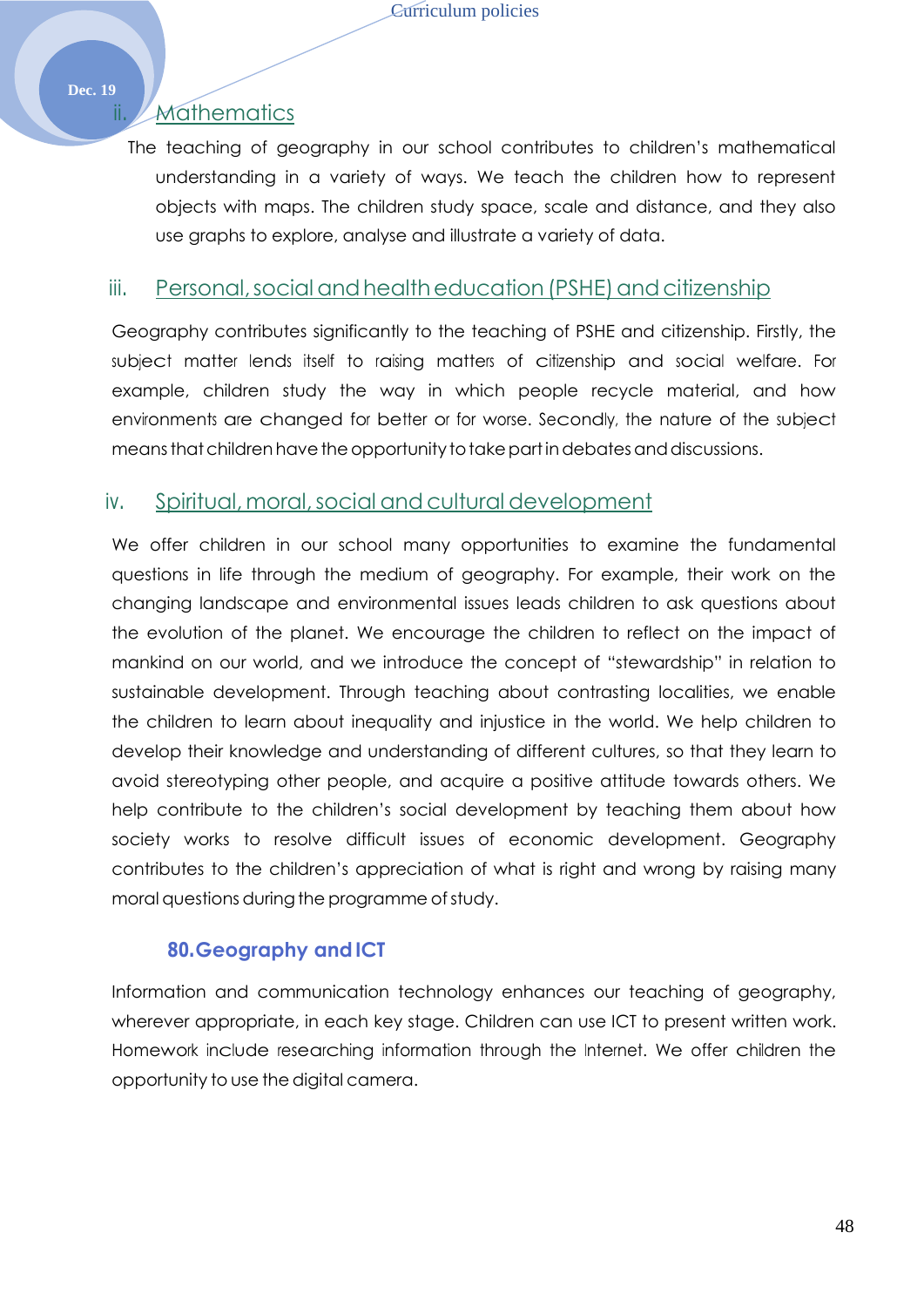#### **81. Geography andinclusion**

- i. At our school, we teach geography to all children, whatever their ability and individual needs. Geography implements the school curriculum policy of providing a broad and balanced education to all children. Through our geography teaching, we provide learning opportunities that match the needs of all children's learning and we take all reasonable steps to achieve this.
- ii. When progress falls significantly outside the expected range, the child may have special educational needs. Our assessment process looks at a range of factors – classroomorganisation, teaching materials, teachingstyle, differentiation–sothat we can take some additional or different action to enable the child to learn more effectively. Assessment against the National Curriculum allows us to consider each child's attainment and progress against expected levels. This helps to ensure that our teaching is matched to the child's needs.
- iii. We enable all pupils to have access to the full range of activities involved in learning geography. Where children are to participate in activities outside the classroom, such as a field trip we carry out a risk assessment prior to the activity, to ensure that the activity is safe and appropriate for all pupils.

#### **82.Assessment**

- i. Children demonstrate their ability in geography in a variety of different ways. Younger children might, for example, dress up in costumes from different parts of the world, whilst older pupils might produce a PowerPoint presentation based on their investigations. Teachers will assess children's work by making informal judgements during lessons. On completion of a piece of work, the teacher assesses the work and uses this information to plan future learning. Written or verbal feedback is given to the child to help guide his or her progress. Older children are encouraged to make judgements about how they can improve their own work.
- ii. We assess work in geography by making informal judgements as we observe the children during lessons. Once the children complete a piece of work, we mark and comment, as necessary. At the end of the year we make a summary judgement of the work of each pupil in relation to the National Curriculum levels of attainment. We use these to plan future work with that pupil, to provide the basis for assessing the progress of the child, and to passinformation on to the next teacher at the end of the year.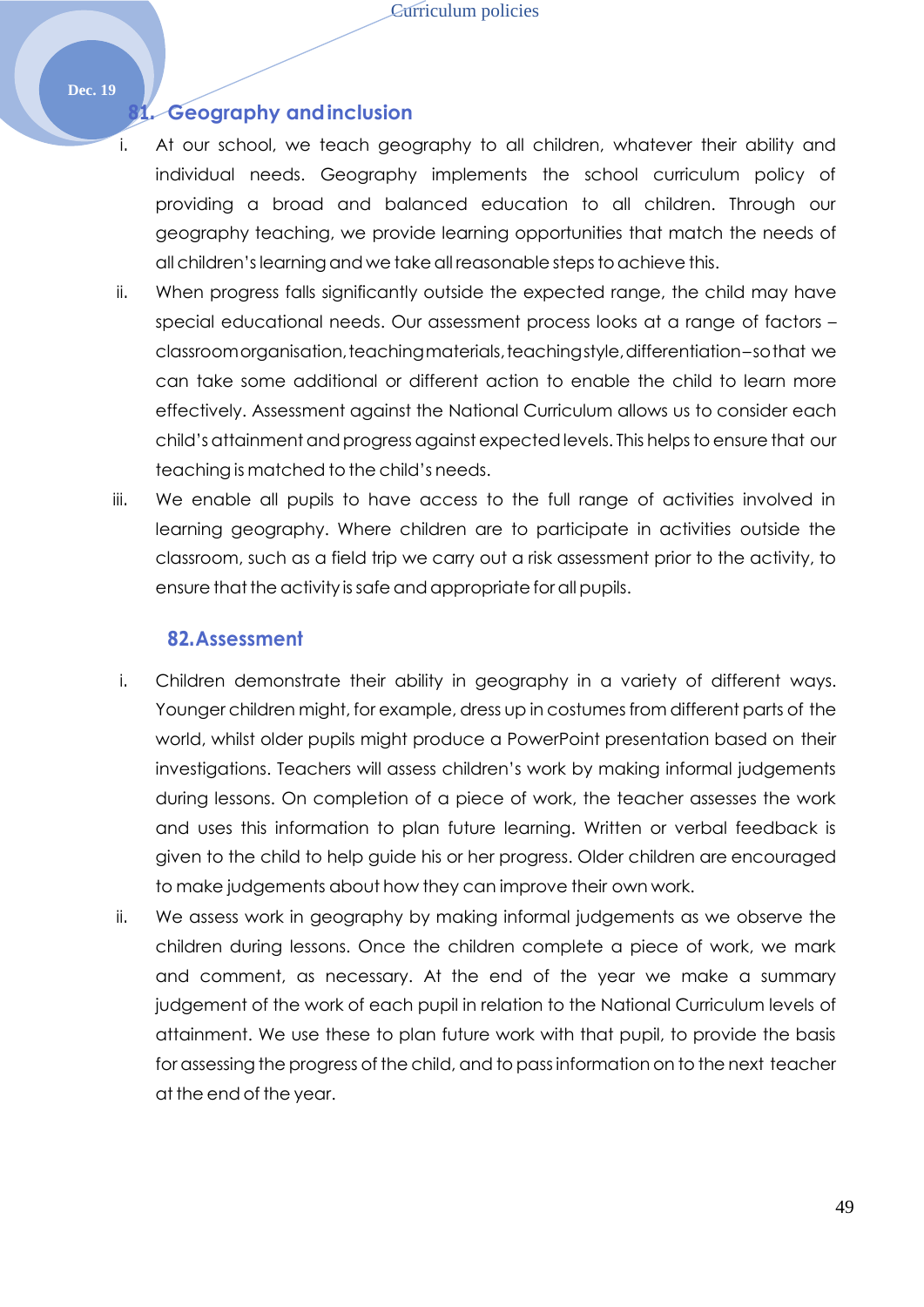## **Dec. 19 83.Resources**

We aim to ensure that we have sufficient resources to be able to teach the geography programmes of study with the right equipment for each topic. The local library has a supply of geography topic books to support the children's individual research.

#### **84.Fieldwork**

- i. Fieldwork is integral to good geography teaching, and we include as many opportunities as we can to involve children in practical geographical research and enquiry.
- ii. For health and safety issues regarding fieldwork, our school follows the guidance contained in its policies on Off-Site Visits and Health and Safety.

#### **85.Monitoring and review**

- i. The coordination and planning of the geography curriculum are the responsibility of the curriculum leader, who also:
	- ➢ Supports colleagues in their teaching, by keeping informed about current developments in geography and by providing a strategic lead and direction for thissubject;
	- $\triangleright$  Provides the Head Teacher with an annual summary report in the strengths and weaknesses in geography are evaluated and the areas for further improvement indicated.
- ii. The quality of teaching and learning in geography is monitored and evaluated by the curriculum leader reporting to the Head Teacher as part of the school's agreed cycle of monitoring and evaluation.
- iii. This policy will be reviewed every three years or sooner if necessary.

## **Homework Policy**

#### **Introduction**

- i. By the term 'homework', this policy refers to anything children do outside the normal school day that contributes to their learning, in response to requests or guidance from the school. Homework encompasses a whole variety of activities instigated by teachers and parents/carers to support the children's learning. For example, parents or carers who spend time reading stories to their children before bedtime are supporting their learning in a very valuable way.
- ii. Homework is a very important part of a child's education, and can add much to a child's development. The government makes clear its commitment to homework, it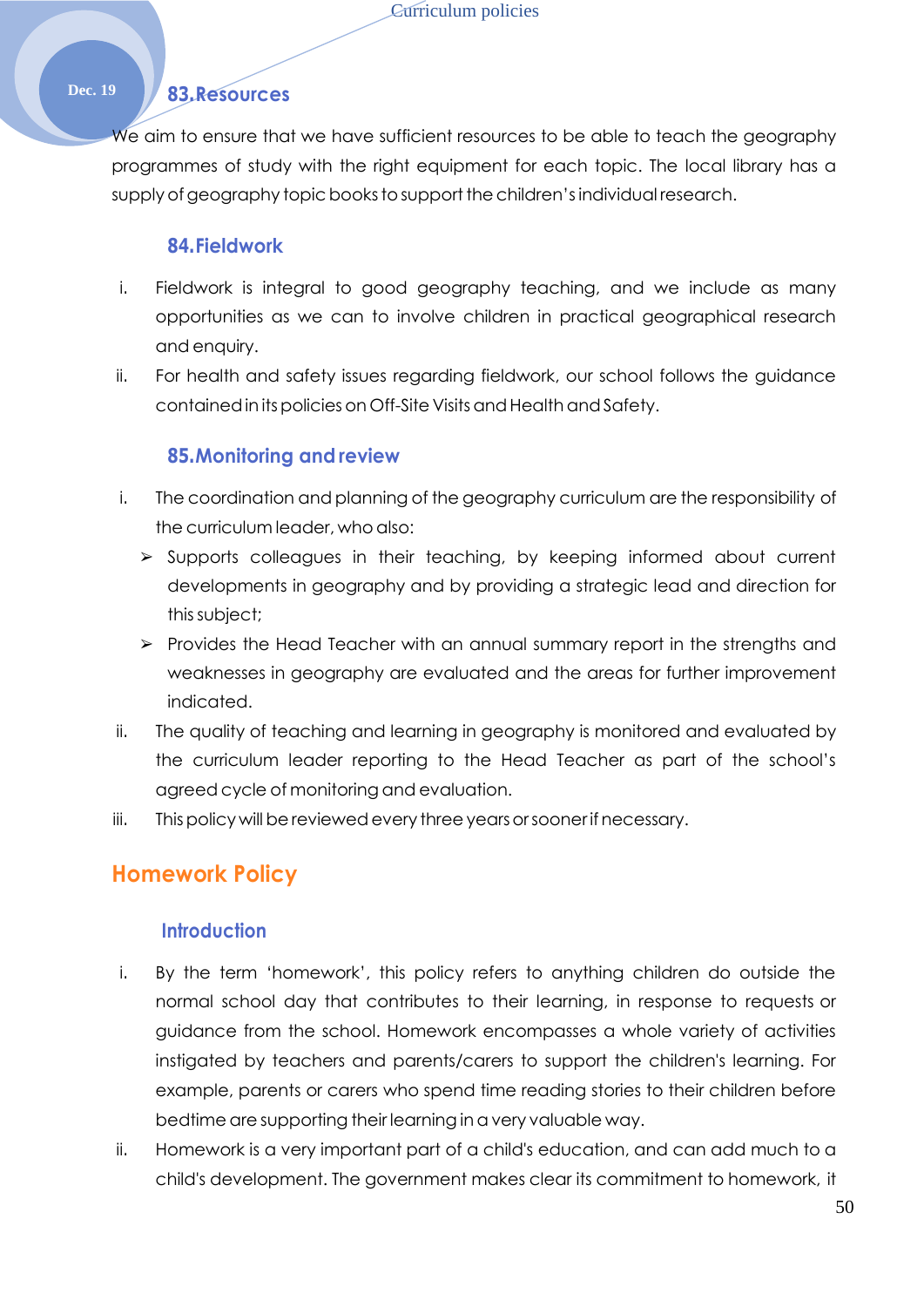**Dec. 19 regards if as an essential part of good education. We believe that homework can** help to make links in pupils' learning and to enable them to become lifelong learners,notsimplyregardinglearningassomethingwhichgoesonatschool.

- iii. We recognise that the educational experience that any school by itself can provide is limited by the time and resources available; children can therefore benefit greatly from the complementary learning that they do at home. Indeed, we see homework as an important example of partnership and cooperation between teachers and parents/carers. One of the aims of our teaching is for children to develop as independent learners, and we believe that doing homework is one of the main ways in which children can acquire the skill of independent learning.
- iv. Homework plays a positive role in raising a child's level of attainment. However, we also acknowledge the important role of play and free time in a child's growth and development. While homework is important, it should not prevent children from taking part in family and leisure activities, and participating in various clubs and organisations which play an important part in children's lives. We are well aware that children spend more time at home than at school, and we believe that they develop their interests and skills to the full only when parents/carers encourage them to make maximum use of the opportunities available outside school.

## **86.Aims and objectives**

The aims and objectives of our homework policy are:

- $\triangleright$  To ensure a consistent approach to the use of homework across the school;
- ➢ To inform parents and carers about our approach to homework and to promote partnership and co-operation between home and school in supporting each child's learning;
- ➢ To help to enable pupils to make maximum progress in their academic and social development;
- $\triangleright$  To help pupils develop the skills of independent learners;
- $\geq$  To help children to understand that the world of learning extends beyond the school, and to make links between their experiences in school and those gained outside school;
- $\triangleright$  To enable all aspects of the curriculum to be covered in sufficient depth;
- ➢ To provide educational experiences not possible in school;
- ➢ To consolidate and reinforce the learning done in school, and to allow children to practise skills taught in lessons;
- $\geq$  To help children develop good work habits for the future.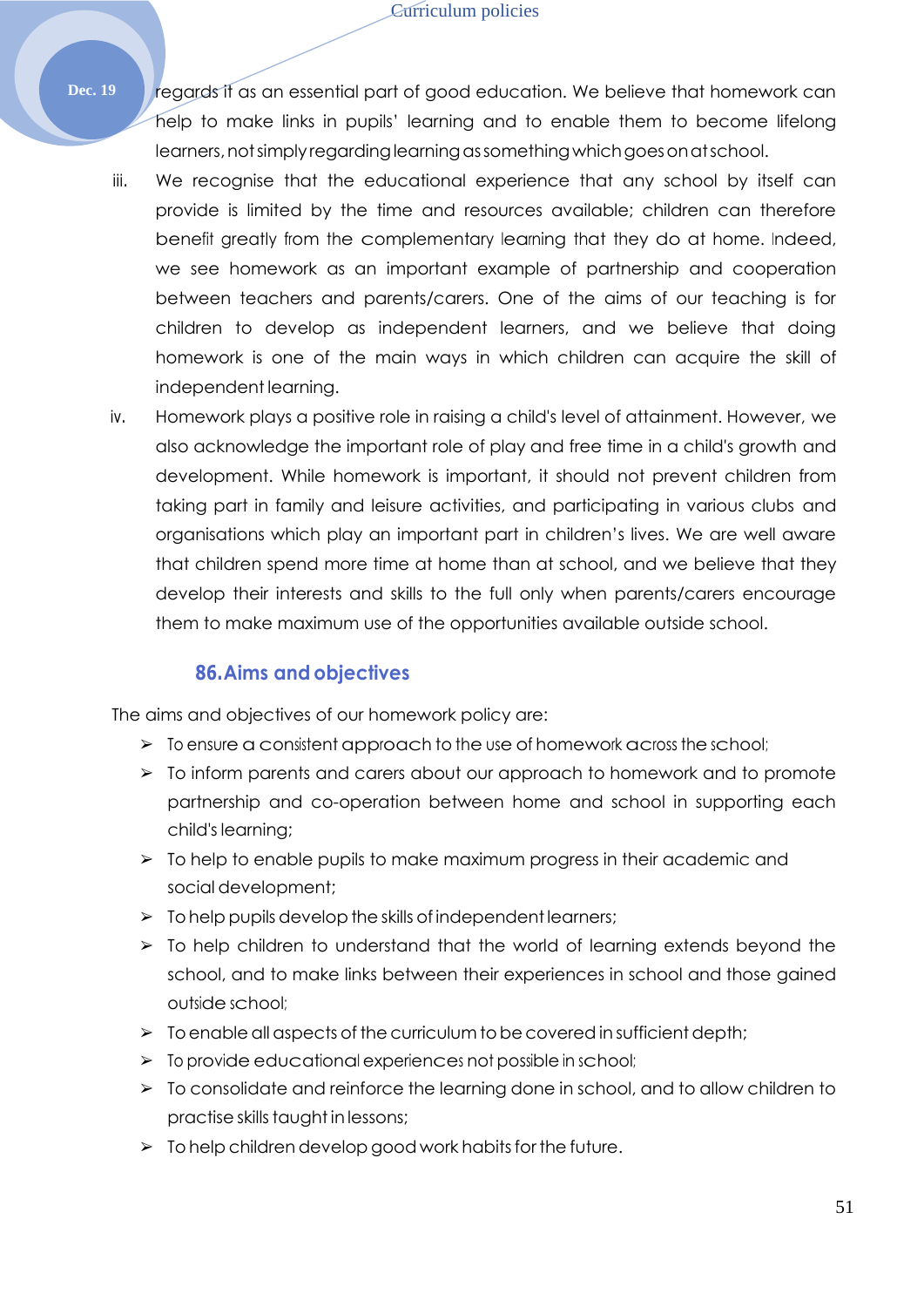## **Dec. 19 87.Types of homework**

- Staff and pupils regard homework as an integral part of the curriculum  $-$  it is planned and prepared alongside all other programmes of learning. It is designed to consolidate skills being taught in school.
- ii. We set a variety of homework activities. In the Foundation Stage and at Key Stage 1, we provide books for children to take home and read with their parents or carers. We give guidance to parents and carers on achieving the maximum benefit from this time spent reading with their child. We also ask Key Stage 1 children to learn spellings or mathematical facts as part of their homework. Sometimes, we ask children to find and collect things that we then use in lessons. When we ask children to study a topic, or to research a particular subject, we encourage them to use the local library, as well as the Internet and if possible to get first hand anecdotes from family members.
- iii. At Key Stage 2, we continue to give children the sort of homework activities outlined in paragraph 3.2, but we expect them to do more tasks independently. We set literacy and numeracy homework routinely each week, and we expect the children to consolidate and reinforce the learning done in school through practice at home. We also set homework as a means of helping the children to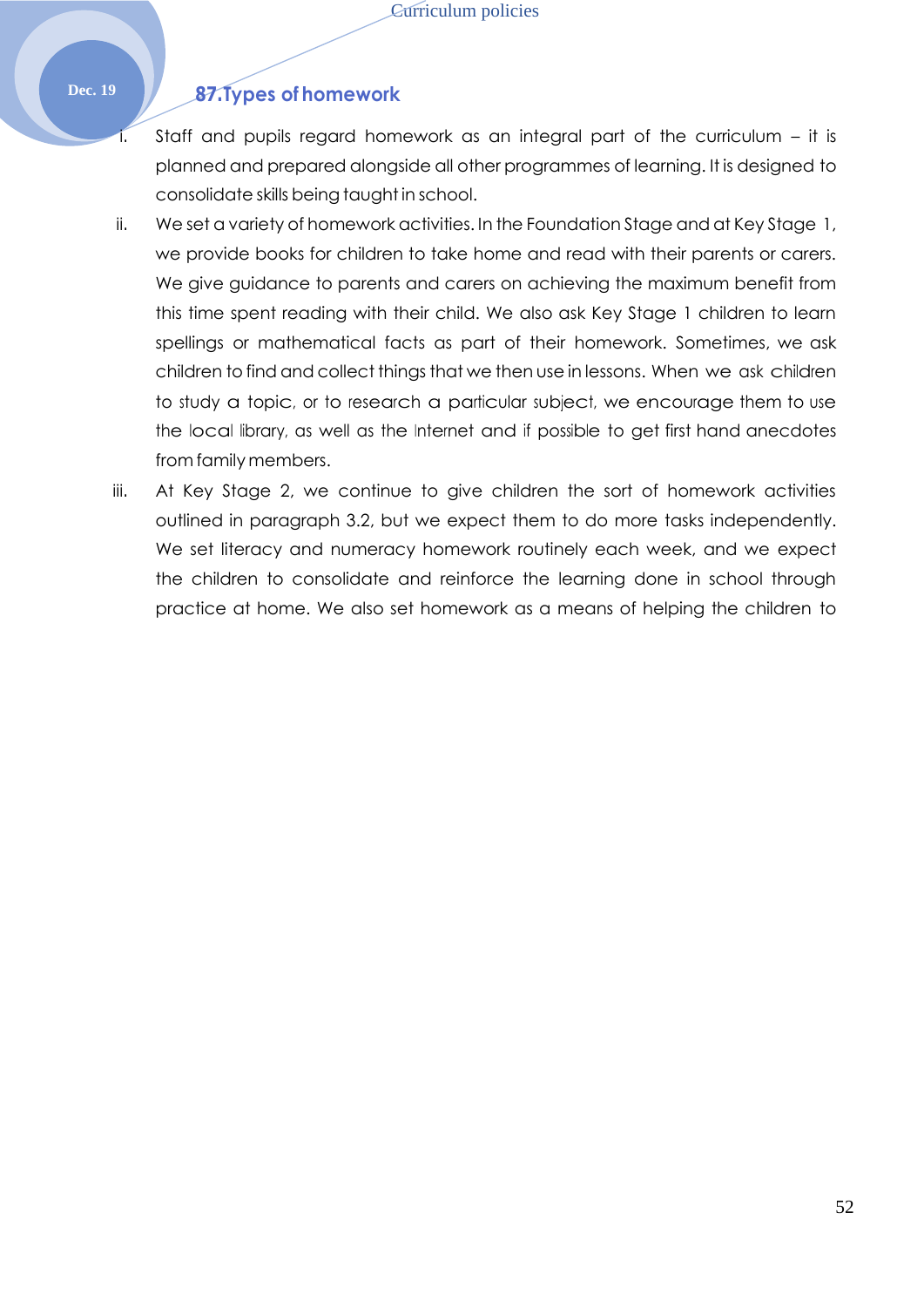prepare for occasional tests, as well as to ensure that prior learning has been understood.

- iv. Homework is marked according to the general school Marking Policy. Homework completed well is acknowledged and praised. There may be issues arising from the work, which the teacher will follow up in lesson time.
- v. We recognise that children have individual learning styles, which means that some tasks, for example, research, can be completed in a number of different ways, while others demand a particular approach or method, for example, mathematical calculations.

#### **88.Amount of homework**

- i. As they move through the school, we increase the amount of homework that we give the children. We expect children in Key Stage 1 to spend approximately one hour a week doing homework, although this may well be in addition to reading and enjoying books with a parent. We expect children in Years 3 and 4 to spend approximately 15–20minutespernightonhomework,andchildreninYears 5and 6 to spend approximately 30 minutes per night. This is in line with government guidelines, which can be seen on the Directgov website.
- ii. We encourage feedback from parents either face to face or in the Home-School Liaison books.

## **89.Inclusion andhomework**

We set homework for all children as a normal part of school life. We ensure that all tasks set are appropriate to the ability of the child, and we endeavour to adapt any task set so that all children can contribute in a positive way. When setting homework for pupils we take different learning needsinto account.

## **90.The role of parents and carers**

i. Parents and carers have a vital role to play in their child's education, and homework is an important part of this process. We ask parents and carers to check what homework has been set, to use their child's home-school liaison book and to encourage their child to complete the tasks that are set. We invite them to help their children as and when they feel it to be necessary and to provide them with the sort of environment that allows children to do their best. Parents and carers can support their child by providing a good working space at home, by enabling their child to visit the library regularly, and by discussing the work that their child isdoing.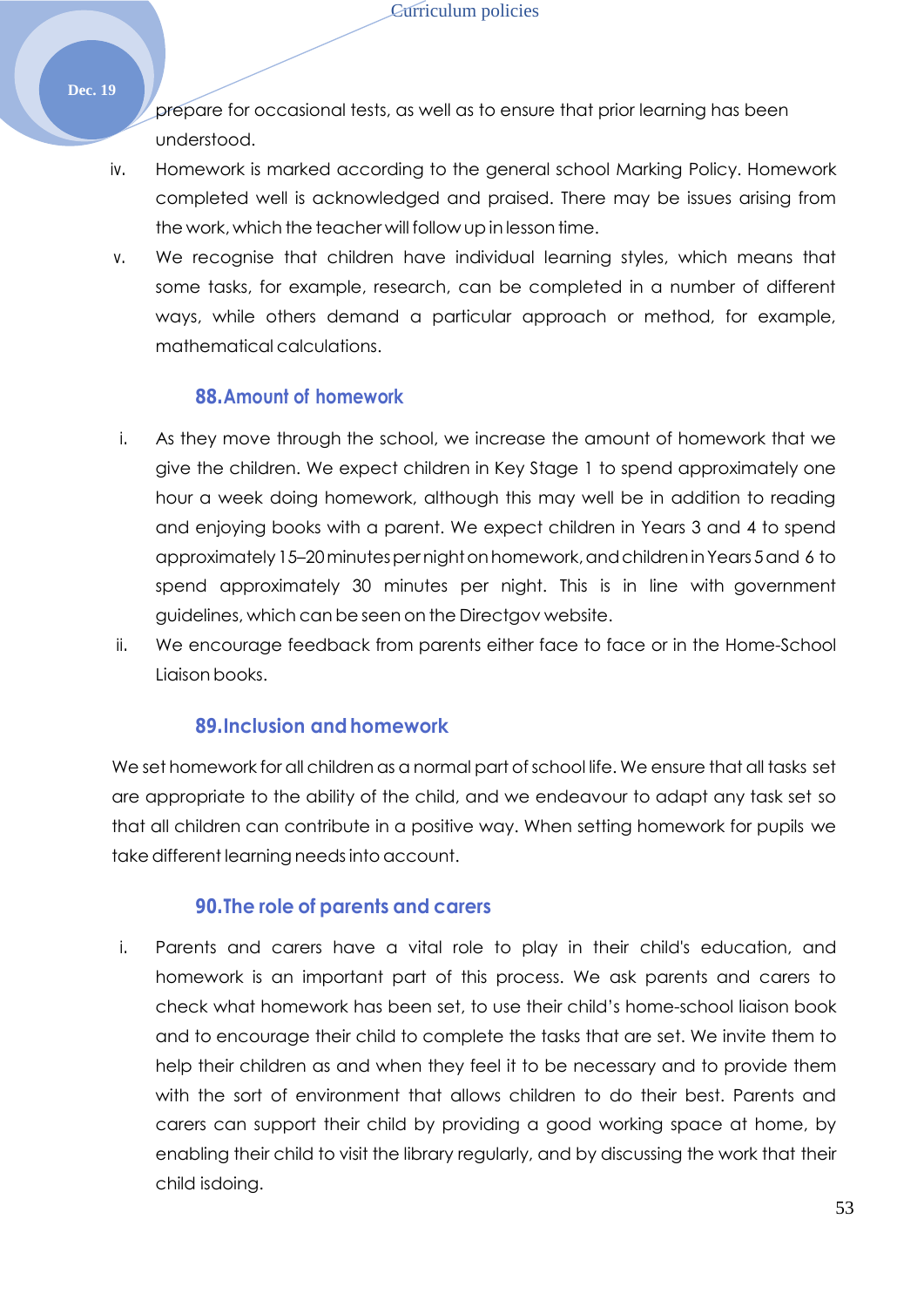Dec. 19ii. If parents and carers have any questions about homework, they should, in the first instance, contact the child's class teacher. If their questions are of a more general nature, they should contact the Head Teacher.

## **91.Use of ICT**

- i. The use of ICT and the internet has made a significant contribution to the amount of reference material available at home, and the ease and speed with which it can be accessed. However, our teachers expect their pupils to produce their own work, perhaps by editing something they have found, or by expressing it in their own words. The children are not achieving anything worthwhile by merely downloading and printing out something that has been written by somebody else.
- ii. There are many websites containing highly educational material which can have a powerful effect on children's learning. Parents or carers are advised to always supervise their child's access to the internet.

## **92.Monitoring and review**

- i. Parents and carers complete a questionnaire each year, and during the school's Ofsted inspection, which asks questions about parents' views on homework. The senior management team pays careful consideration to any concern that is raised by anyparent.
- ii. This policy will be reviewed every three years or more often if necessary.

# **Marking and FeedbackPolicy**

*(This should be read in conjunction with the Marking Rubric)*

## **1. Introduction**

- i. Assessing pupils' learning and progress is a vital part of teachers' professional work. Crucially, it should celebrate pupils' learning, recognise their achievements against the shared learning objectives, and identify and describe what pupils need to learn next, or what they need to do to improve their work. Assessment is far more effective in supporting learning if it is shared with the pupil. This sharing is the purpose of marking work and giving feedback to pupils.
- ii. We take a professional approach to the tasks of marking work and giving feedback on it. Each teacher may apply some individual approaches to this task,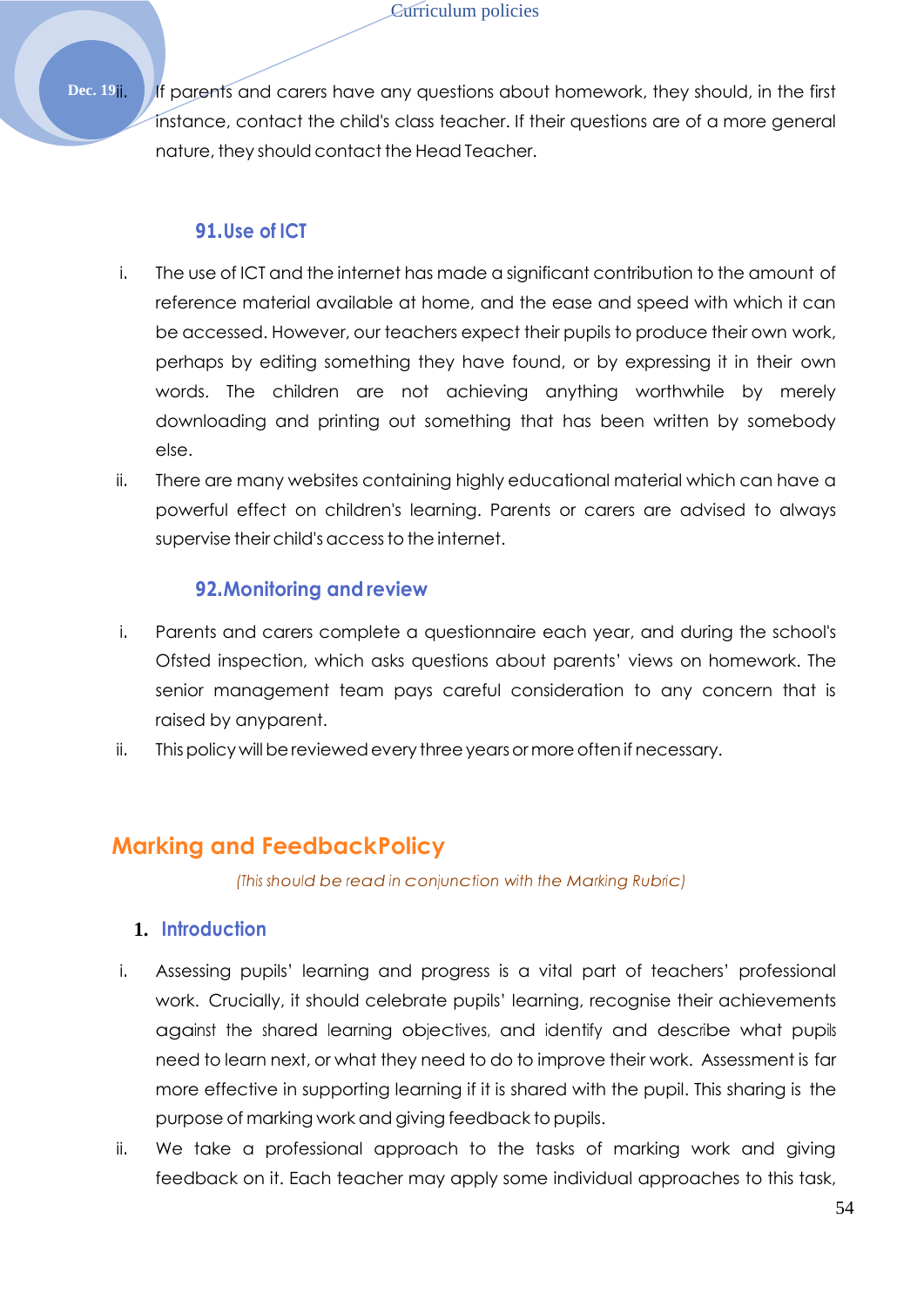**Dec. 19** and the type of feedback given will need to take into account the age of the pupils, but we have a system of consistent practice, for example in the way work is marked and the use of marking symbols, in order to enable pupils to understand more readily the feedback given.

iii. All children are entitled to regular and comprehensive feedback on their learning. Therefore, all teachers will mark work and give feedback as an essential part of the assessmentprocess.

## **93. Aimsandobjectives**

We mark children's work and offer feedback in order to:

- $\triangleright$  Show that we value the children's work, and encourage them to value it too;
- ➢ boost the pupils' self-esteem, and raise aspirations, through use of praise and encouragement; the main objective of marking and feedback is not to find fault, but to help children learn; if children's work is well matched to their abilities, then errors that need to be corrected will not be so numerous as to affect their selfesteem;
- $\triangleright$  Give the children a clear general picture of how far they have come in their learning, and what they need to learn next;
- $\triangleright$  Offer the children specific information on the extent to which they have met the lesson objective, and/or the individual targets set for them, and show them how they can improve their work in the future;
- ➢ Promote self-assessment, whereby the children recognise their learning challenges, and are encouraged to accept guidance from others;
- ➢ Share expectations;
- $\triangleright$  Gauge the children's understanding, and identify any misconceptions;
- $\triangleright$  Provide a basis both for summative and for formative assessment
- ➢ Providetheon-goingassessmentthatshouldinformourfuturelesson-planning.

## **94. Principles of marking and feedback**

We believe that the following principles should underpin all marking and feedback:

- ➢ The process of marking and offering feedback should be a positive one, with pride of place given torecognition of the efforts made by the child;
- ➢ Marking and feedback is the dialogue that takes place between teacher and pupil, ideally while the task isstill being completed;
- ➢ Marking should always relate to the lesson objective and, where appropriate, the child's own personal learning targets;
- ➢ The child must be able to read and respond to the comments made, and be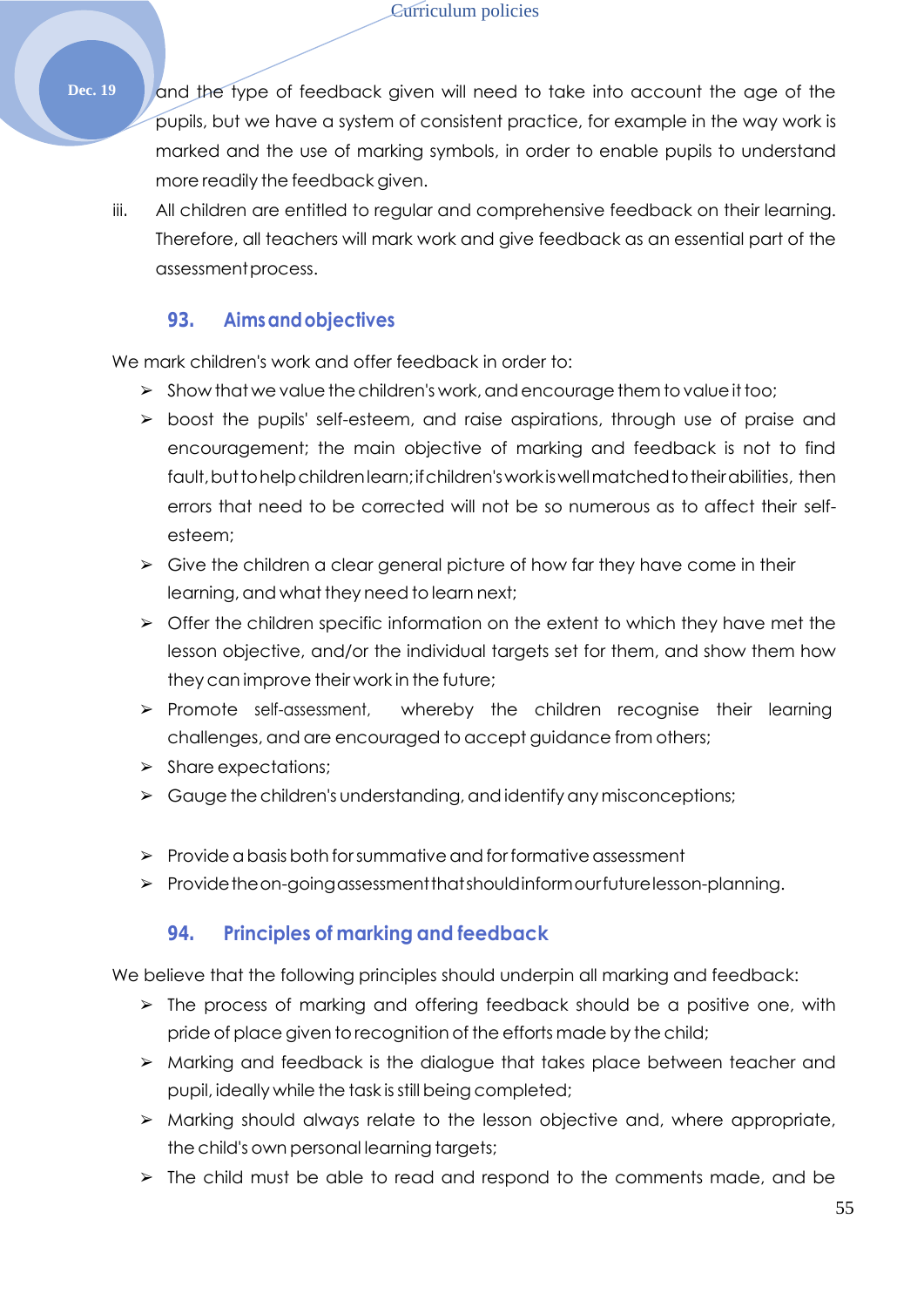**Dec. 19** given time to do so; therefore teachers' handwriting must be legible and model an age appropriate style to the pupil; where the child is not able to read and respond in the usual way, other arrangements for communication must be made;

- $\geq$  Comments should be appropriate to the age and ability of the child, and may vary across year groups and key stages;
- ➢ Comments will focus on only one or two key areas for improvement at any one time;
- ➢ Teachers should aim to promote children's self-assessment by linking marking and feedback into a wider process of engaging the child in his or her own learning. This includes sharing the learning intentions and the success criteria for the task right from the outset;
- ➢ Whenever possible, marking and feedback should involve the child directly; the younger the child, the more important it is that the feedback is oral and immediate;
- ➢ Marking should be constructive and formative;
- ➢ For one-to-one feedback (teacher to pupil) to be effective, sufficient mutual trust must beestablished;
- $\triangleright$  Feedback may also be given by a teaching assistant, or through peer review;
- $\triangleright$  Group feedback is provided through lesson plenaries, and in group sessions;
- $\triangleright$  Feedback will help a child to identify their key priorities for improvement and the progress they are making towards personal targets;
- ➢ Teachers will note common errors that are made by a significant number of pupils and use them to inform future planning;
- ➢ Marking will always be carried out promptly, and will normally be completed before the next lesson in that subject (although this may not always be possible for longer pieces of work).

## **95. Implementing the markingpolicy**

## **English**

iii. For the English curriculum teachers use a blue or green pen to mark and write feedback in the children's books. Teachers write a positive comment related to the learning objective and a next step that will push the children further in their learning. If a child is given verbal feedback, this is shown in the book by writing ' verbal feedback given'. Children are reminded to read and respond to their marking and are reminded to make sure that their feedback influences their next piece of work. Children will also use a green pen or pencil for self/ peer assessment opportunities within class.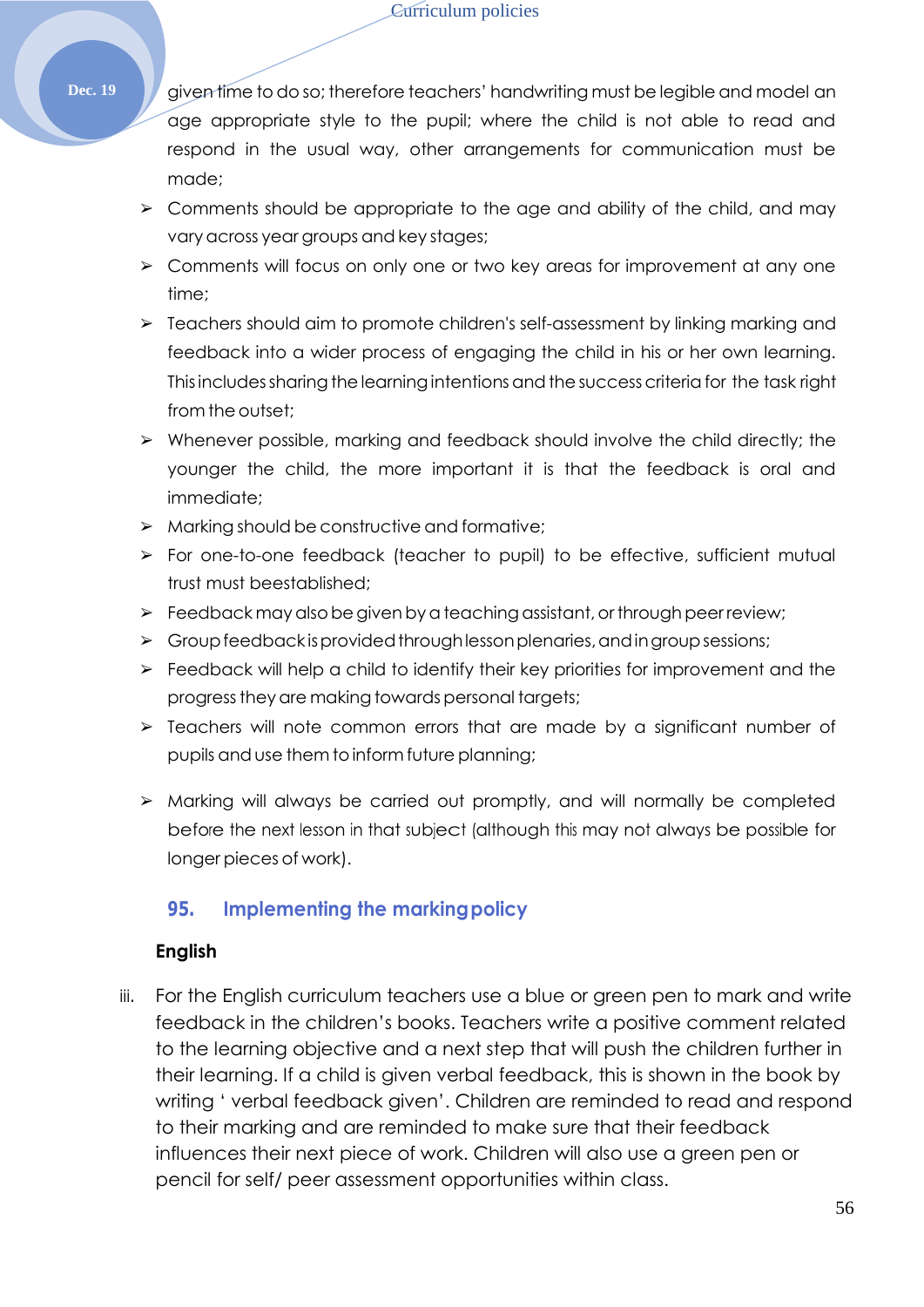## **Dec. 19 French**

iv. For the French curriculum teachers use a red to mark and write feedback in the children's books. Teachers write a positive comment related to the learning objective and a next step that will push the children further in their learning'.

#### **Principles**

- i. Teachers always make clear the expectations for the presentation of a piece of work, in terms of headings, dates, lay-out etc. These may be specific for particular types of work, for example, numeracy. These have been taught and may be on display. They make it clear what well-presented work in the subject looks like.
- ii. The extent of the teacher's response to a piece of work is determined not by the number of errors found in it, but by the teacher's professional judgement. Consideration is given to what a particular child is capable of, what the next learning stages involve, and what should now have priority. Children should not receive the impression that things are right when they are not; on the other hand, they should not be discouraged from being adventurous for fear of having faults emphasised.
- iii. In order to encourage a positive response, any negative comments must always be followed up by a constructive statement on how to improve.
- iv. Written comments are more valuable than marks or grades. In the English curriculumwedonotnormallygivemarksorgradesonpiecesofwrittenwork.
- v. Ticks are a normal indication that a particular item is correct, for example, a mathematical calculation, or a correct spelling in a test. Crosses should not be used to indicate an error; rather the child should be directed to revisit their work through other means. Where lots of errors have been made, teachers will use a written comment, a discussion with the pupil and a resetting of a more appropriate task to address the pupil's learning needs. Other symbols may be used once their meaning has been explained, for example, 'Sp' beside a spelling mistake, a wiggly line beneath text which doesn't make sense, etc…. (see separate document)
- vi. Wherever possible, teachers should establish direct links between oral or written praise and the class or school rewards systems. At the same time, teachers should remember that stickers, stars and merit points in themselves do nothing to close gaps in understanding, or to bring about improvements.
- vii. Where pupils interact in the marking process, they will be all the more engaged and receptive to correction. They should be encouraged to self-assess and to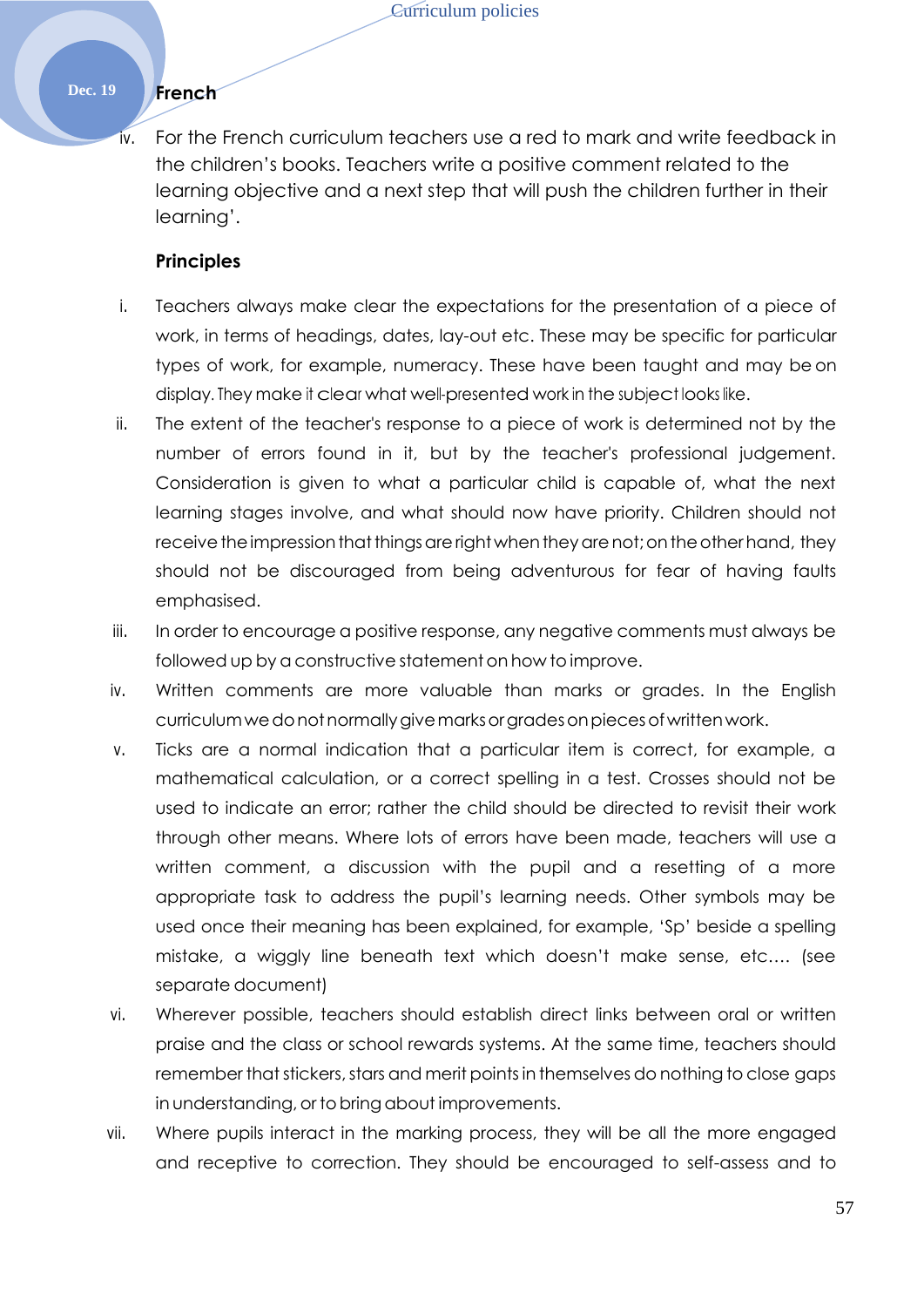#### Curriculum policies

- Dec. 19 **respond**, perhaps with a comment of their own, to the teacher's written comments.
	- viii. When appropriate, children may review and mark their own work, but this should be with the learning objective and success criteria for the work clearly in mind, and involve peer discussion, rather than just giving the pupil a chance to play the role of the teacher. The teacher will always review self and peer assessment, and carry out an appropriate assessment of their own.
	- ix. Children should be encouraged to assess their work ahead of final marking, using the shared success criteria for the lesson. These criteria will often be displayed and can remind children of their learning targets, or suggest common checks to perform (e.g. capital letters). This helps the children to self-reflect at each step of the learning process.
	- x. In addition, the children could indicate where they think a particular target has been achieved. Their learning partners might also check on their behalf, before the work is handed in, that a particular target has been met.
	- xi. Occasional personal tutorials offer a valuable opportunity to review and evaluate the progress a child is making, by highlighting successes and identifying the next steps inlearning.
	- xii. Teachers will comment on spelling and grammar only in the following cases:
		- $\triangleright$  If spellings and grammar were part of the lesson focus;
		- $\triangleright$  If it is a spelling that the pupil should know;
		- $\triangleright$  If it is something related to the pupil's target.

## **93. Monitoring and review**

We are aware of the need to monitor and update the school's Marking and Feedback Policy on a regular basis, so that we can take account of improvements made in our practice.Wewillthereforereviewthispolicyeverythreeyearsorearlierifnecessary.

# **Assessment Policy**

*(To be read in conjunction with policies on Marking and Feedback ,Target Setting and Teaching and Learning.)*

## **1. Introduction**

i. We believe that effective assessment is an essential element of effective teaching and learning, and provides crucial information without which teaching cannot be appropriately focused on the needs of learners.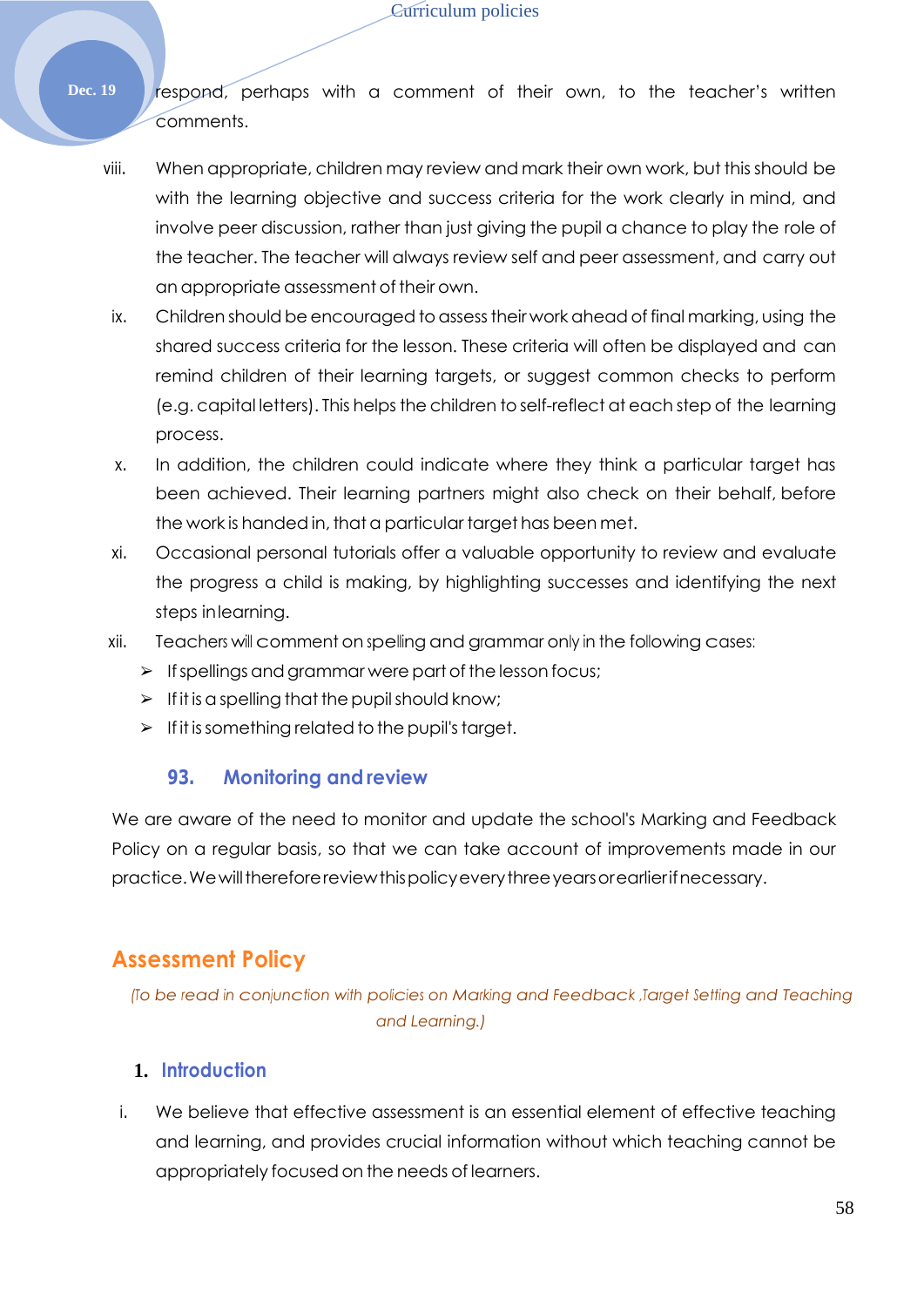Dec. 19ii. We give our children regular feedback on their learning so that they understand what it is that they need to improve or to learn next. Such feedback will be both oral and written (marking). Research has shown that pupils' involvement in the process of assessing their own learning (self-assessment) raises standards and empowers pupils to take action towards improving their achievement.

## **97. Aims and objectives**

The purpose of assessment in our school is:

- ➢ To enable teachers to plan work that accurately addresses the learning needs of each pupil, by ascertaining what they need to learn next;
- $\triangleright$  To enable teachers to record the attainment and progress of pupils;
- ➢ To increase pupils' motivation by celebrating their learning achievements and enabling them to understand what they have learned and what they need to learn next;
- ➢ To help pupils recognise the standards they are aiming for, and to understand the criteria of effective learning and achievement;
- $\geq$  To enable teachers to provide regular information for parents and carers about their child's progress in learning and enable them to support their child's education;
- ➢ To provide the Head Teacher and governors with information that allows them to make judgements about the effectiveness of teaching and learning in the school.

## **98. Planning for assessment**

- i. As teachers plan their lessons, so they should plan for assessment opportunities. These will occur at key points in the lesson and will be based on pupils' response to the learning task in question and, more specifically, to the teacher's use of focused questions, designed to assess learning. Teachers will also, of course, plan to assess pupils' understanding more formally through the use of tests.
- ii. The school uses assessment guidelines, such as those provided in the Assessing Pupils' Progress (APP) materials, to help teachers to assess the National Curriculum sublevel which pupils have attained. These assessment materials then help the teacher to determine what knowledge, skills or understanding a pupil needs in order to progress to the next sub-level. It is very important that such teacher assessments are based on a range of work in different contexts, over time, and notsolely on one or two pieces of work.
- iii. Teachers in the Early Years Foundation Stage (EYFS) will plan and assess children's learning against the Early Learning Goals, and use the EYFS Profile to assess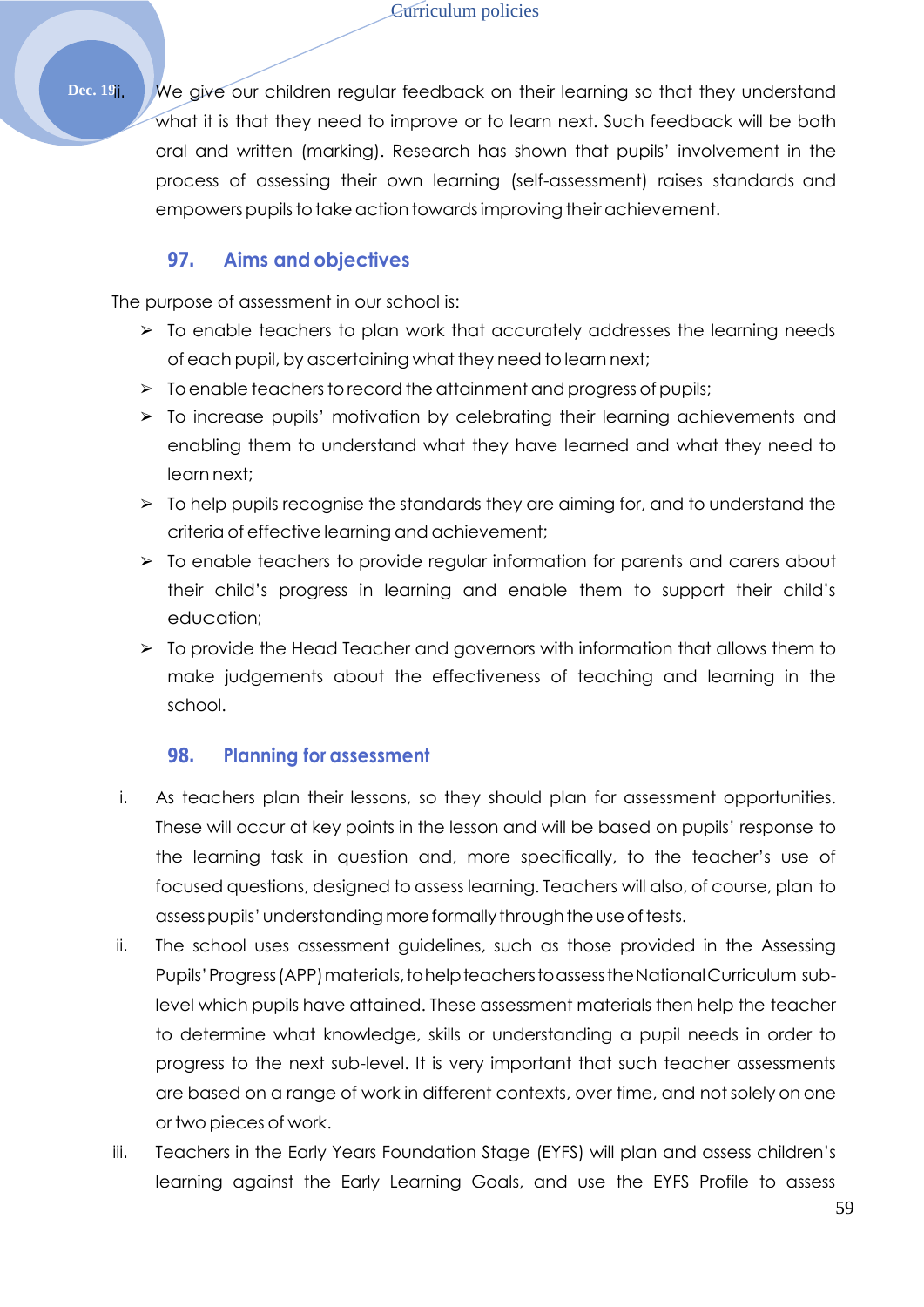Dec. 19 **Children's achievements and progress.** 

- iv. We use our school's curriculum plan to guide our teaching. This long-term plan follows the Primary Framework for literacy and mathematics and the Programmes of Study of the National Curriculum. Teachers understand the age-related expectations of the National Curriculum, in terms of sub-levels, and will plan their lessons to enable the maximum number of pupils to be working at age-related expectations or above. For those pupils working significantly below age-related expectations, teachers will plan additional support, sometimes together with the special educational needs coordinator (SENCO).
- v. We plan our lessons with clear learning intentions. These may differ for groups of differing ability or for individual pupils. Where necessary, teachers' short-term planning will make clear this differentiation. This is based on the teacher's detailed knowledge of each child. Our lesson plans make clear the expected outcomes for eachlesson.

Teachers always share the lesson's learning intention with the children, either at the beginning of the lesson or, in some cases, as the lesson develops. They also share with pupils, or, indeed, often agree with them, the criteria for success for the particular learning tasks in the lesson, so that pupils can assess their own learning and that of their peers. Some aspects of self-assessment or peer-assessment, against the shared success criteria, will be a common, planned feature of our lessons.

Teachers strive to ensure that learning intentions and success criteria are expressed in language which can be understood by the pupils whom they are teaching. This ensures that children from the very youngest age in school have a good understanding of their learning and areable to talk aboutit.

vi. Teachers ask well phrased and carefully directed questions and analyse pupils' responses to find out what they know, understand and can do, and to reveal any misunderstandings, which they can then plan to address.

#### **English**

#### **Summative assessment**

We do summative assessments in which the children are given age appropriate NFER classroom tests for: reading, spelling and grammar and maths on a termly basis. We do this for the Baseline data, Autumn 2, Spring 2 and Summer 2. Teachers mark the work and meet with the Deputyhead teacher to input data (based on this mark and their own teacher assessment as well) into the tracking system on ScholarPack. During this meeting, the teacher and deputy head teacher discuss individual students progress, attainment and needs. Gaps in their learning are established and individual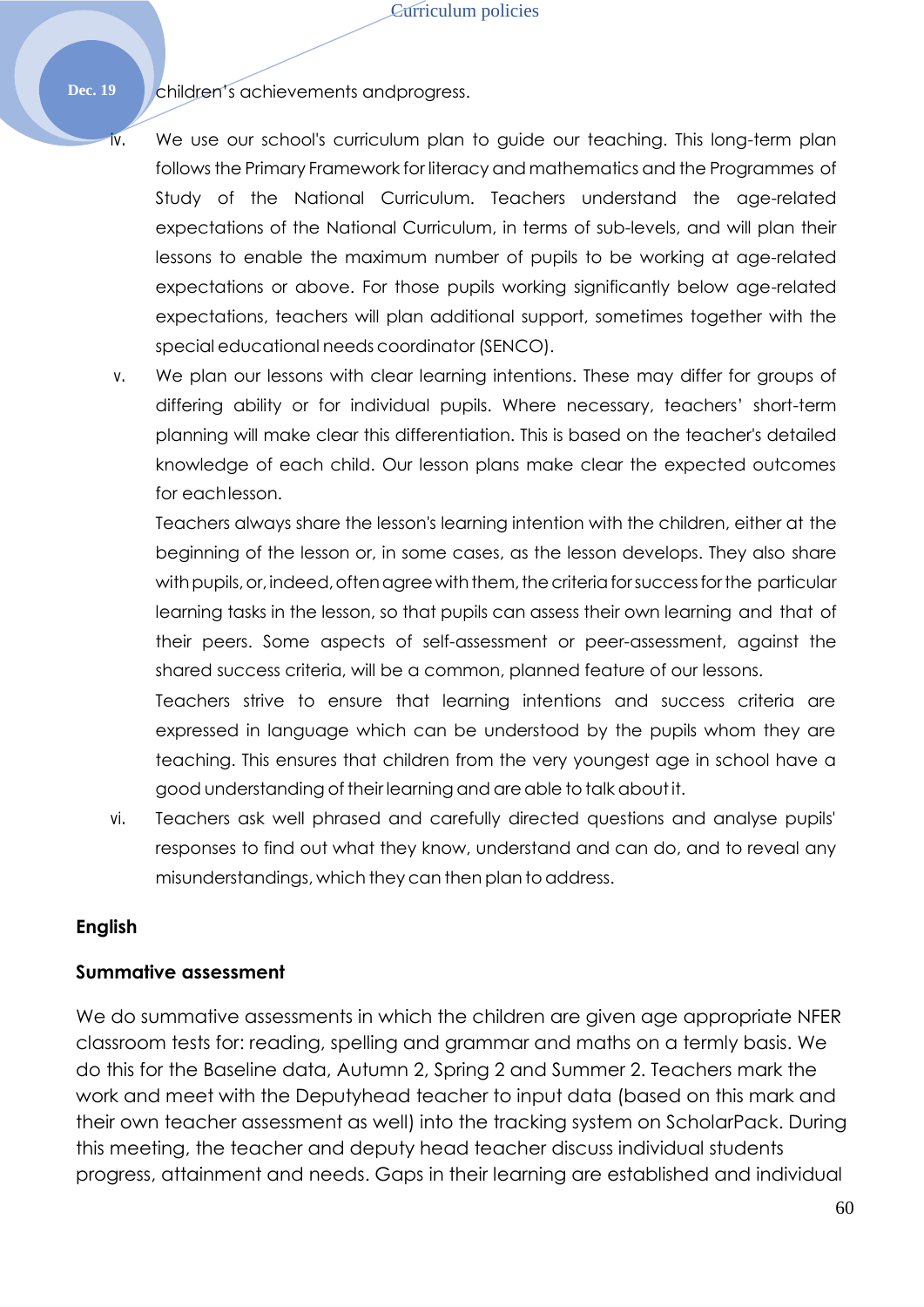**Drangets are set for students to inform the teachers planning/ interventions/ setting for** the following term.

## **EYFS**

For the Early Years at LPEB we use an online individual tracking system for recording progress called Tapestry. Each pupil has an individual account that both the teacher and parents/ carers can access. Teacher write comments based on the EYFS statuary framework and the seven area of learning. Teachers and teaching assistants record observations during the school day and upload photos of the pupils work and learning within the school.

## **French (CE1-CM)**

For the equivalent of Key Stage 2 (CE1-CM), pupils complete two short tests on a fortnightly basis in French and Maths. These quick tests include approximately 20 questions and are based on the pupils learning over the course of the two weeks. The results for these tests are saved onto the GoogleDrive and sent to the headteacher to monitor pupil progress and attainment. The completed tests and the results for these tests are also sent home for parents to see so that they are also aware of how their child is progressing within French language and Maths.

Summative Assessments on the French side take place twice per year for the older classes (CE1/CM): Before the Winter (Christmas) holiday in December and at the end of the academic year in June. These assessments are based on the National assessment for French language and maths. The results for these tests are sent to the headteacher, who inputs the data onto an Excel/ graph to monitor progress. The results from the bi-annual summative tests combined with the teachers formative assessment inform the data inputted into the bi-annual reports that are sent to parents. Teachers meet with the head teacher to discuss individual students progress, attainment and needs. Gaps in their learning are established and individual targets are set for students to inform the teachers planning/ interventions/ setting for the following term.

## **NEXT STEPS**

As a school, our next step is to establish how we formally assess the younger years within the French curriculum (MS/ GS/ CP classes). We are currently trialling a French version of Tapestry for the younger years within the school but it is still at the very early stages and not completely established yet. We are still in the planning stage and considering using Tapestry for both the French and English early years. This is an area of focus that we aim to clarify by the end of the 2019/2020 academic year.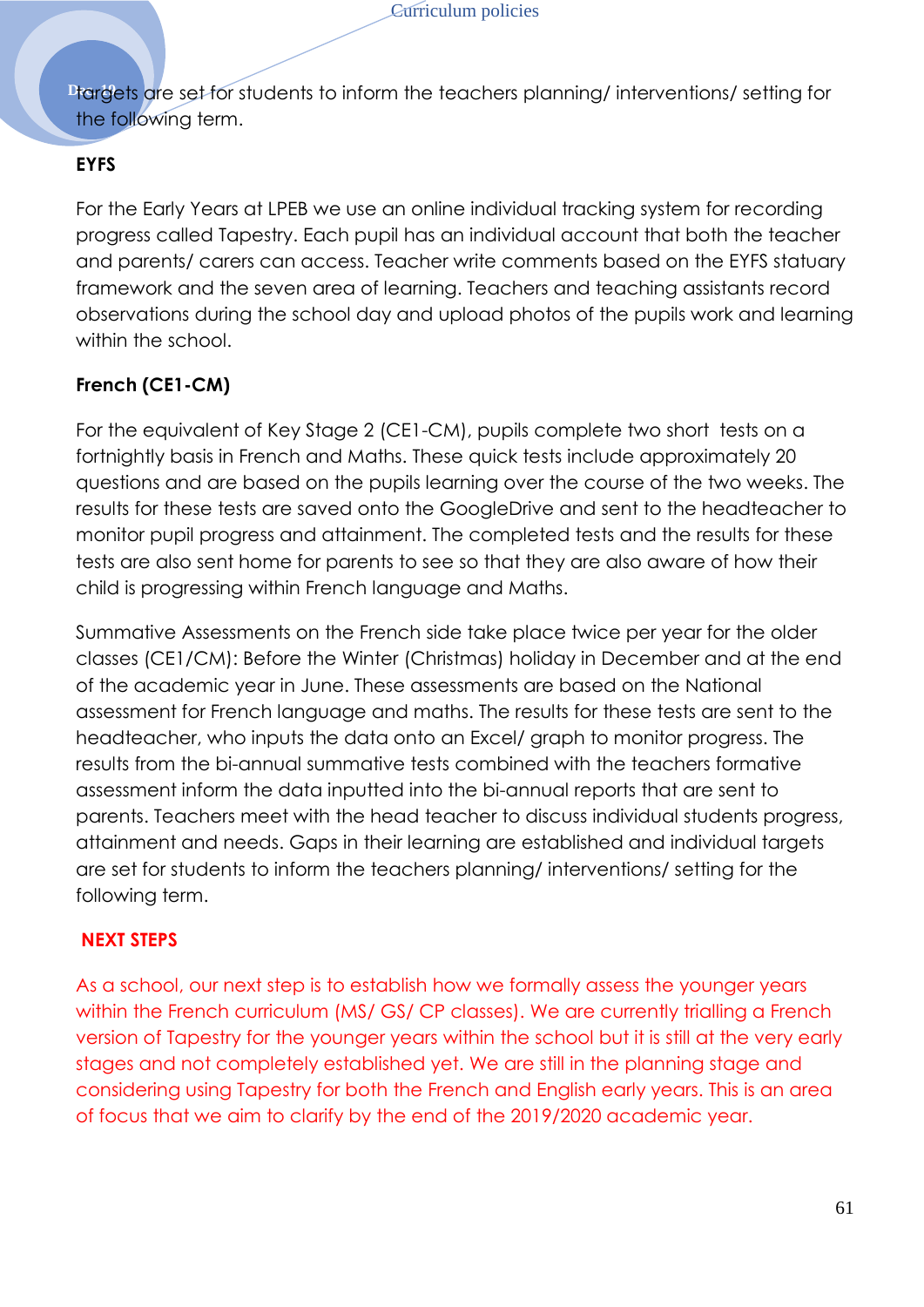# **Dec. 19Reports**

Written reports in French and English are completed twice per year for parents to see their child's progress. The first report will be sent to parents in the last week of term before for the winter break in December, the second report will be sent to parents in the last week of term in July at the end of the academic year. Reports are saved onto the GoogleDrive, checked and signed by the headteacher before being sent to parents as a PDF document.

#### **99. Target-setting**

- i. Target-setting is used by the school in a number of ways and at a number of levels. Each year group has targets for the whole cohort, for reading, writing, mathematics and science, in terms of the percentage of pupils attaining specific levels by the end of the year, and the percentage of pupils working at agerelated expectations or above. We also have targets for the percentage of pupils making good progress, exemplified, for example, by two National Curriculum sublevels progress in any one year in Key Stage 2. These targets are based on each individual pupil's end-of-year target, which will seek to ensure that each individual makes good progress from their starting point at the beginning of the year. Pupils'progresstowardstheir targetsisreviewedtermly,andtargetsrevisedwhere necessary.
- ii. We also set learning targets for particular areas of the curriculum, especially reading, writing and mathematics. These will often be group targets or, sometimes, individual. We involve pupils in this target-setting and record these targets at the front of their exercise books, or elsewhere, for them to refer to. We ensure that these 'curriculum' targets relate to the learning intentions and success criteria of lessons, and that pupils are able to review their own progress against such targets. The teacher reviews these with each child on a regular basis.
- iii. We encourage our older pupils to review their targets with fellow pupils, because we believe that this encourages them to work together and share evidence of progress. We also encourage them to involve their parents and carers in this process.

#### **100. Recording**

i. We use various methods of assessing a child's learning. The type of assessment that we make varies from subject to subject. It is unnecessary to keep a formal record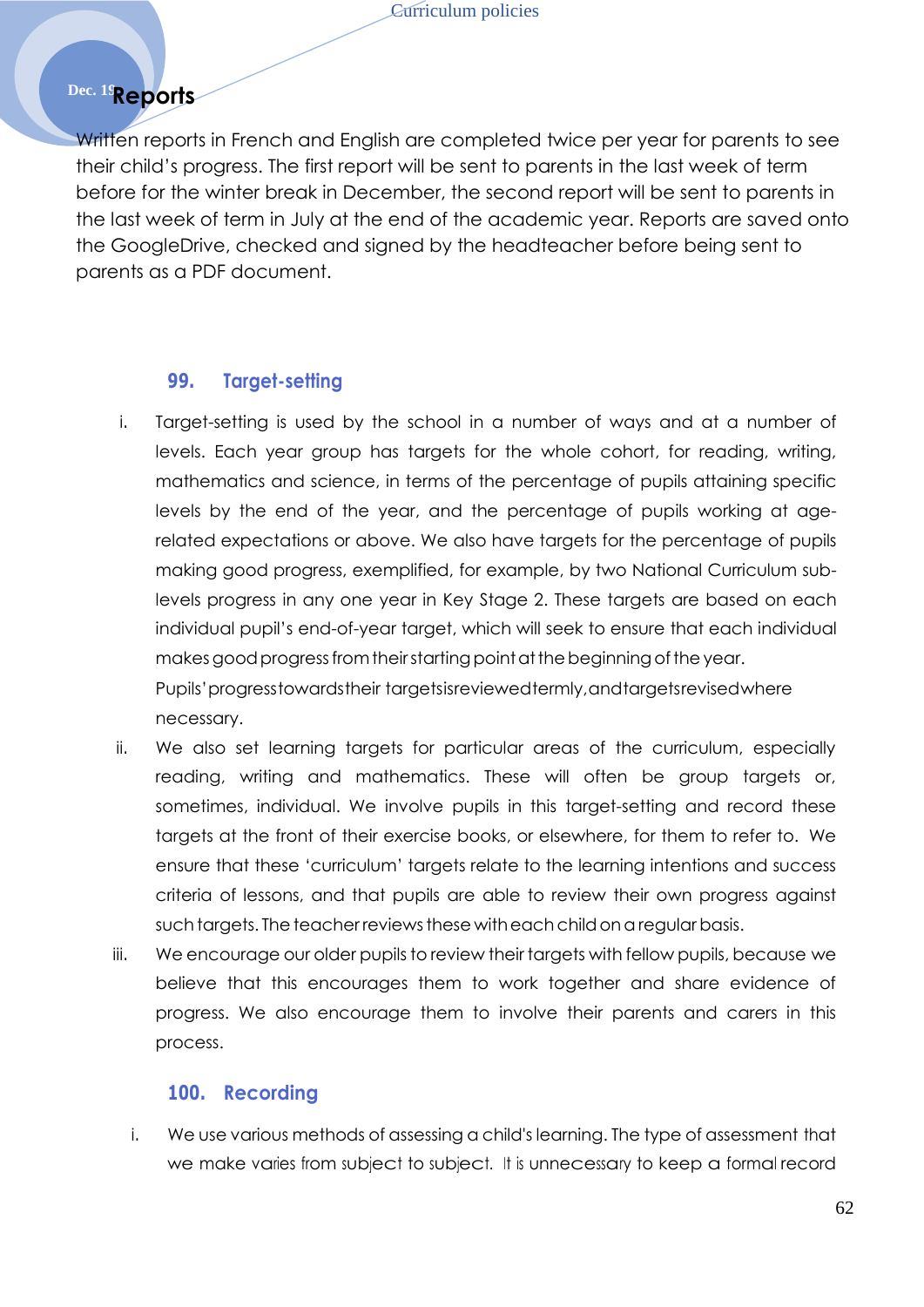**Dec. 19** of all these assessments; we record only that which will inform planning for future learning, or contribute towards our overall evaluations of pupils' attainment and progress.

ii. Using the assessment guidelines referred to above, teachers record the progress of each child against age-related expectations. This involves making a judgement about the work of each child in relation to the National Curriculum levelof attainment.Thisallowsustomonitortheprogressofeachchild.Teachers record this information, at the end of each term, on progress tracking grids, allowing judgements to be made, over time, about each pupil's rate of progress. Care should be taken not to judge progress over too short aperiod. Whilewemake suchon-goingassessmentsatleasttermly,onetermistooshorta period to judge progress in terms of National Curriculum sub-levels, though teachers will record whether pupils are 'on track' to meet challenging sub-level targets, based on an aspiration of good progress. At the end of each year, each teacher shares and discusses this information with the pupils' next teacher. TeachersintheEYFSwill record summative assessments in pupil folders

## **101. Reporting to parents and carers**

- i. We have a range of strategies that keep parents and carers fully informed of their child's progress in school. We encourage parents and carers to contact the school if they have concerns about any aspect of their child's work.
- ii. Twice a year (Autumn and Spring Term), we offer parents and carers the opportunity to meet their child's teacher. At the first meeting of the school year, we share and discuss the targets that we have identified for their child. At the second meeting of the year (which we hold at the end of the spring term), we evaluate their child's progress as measured against the targets. At an optional third meeting of the year, we review their child's written report and thetargets identified in it for the next school year.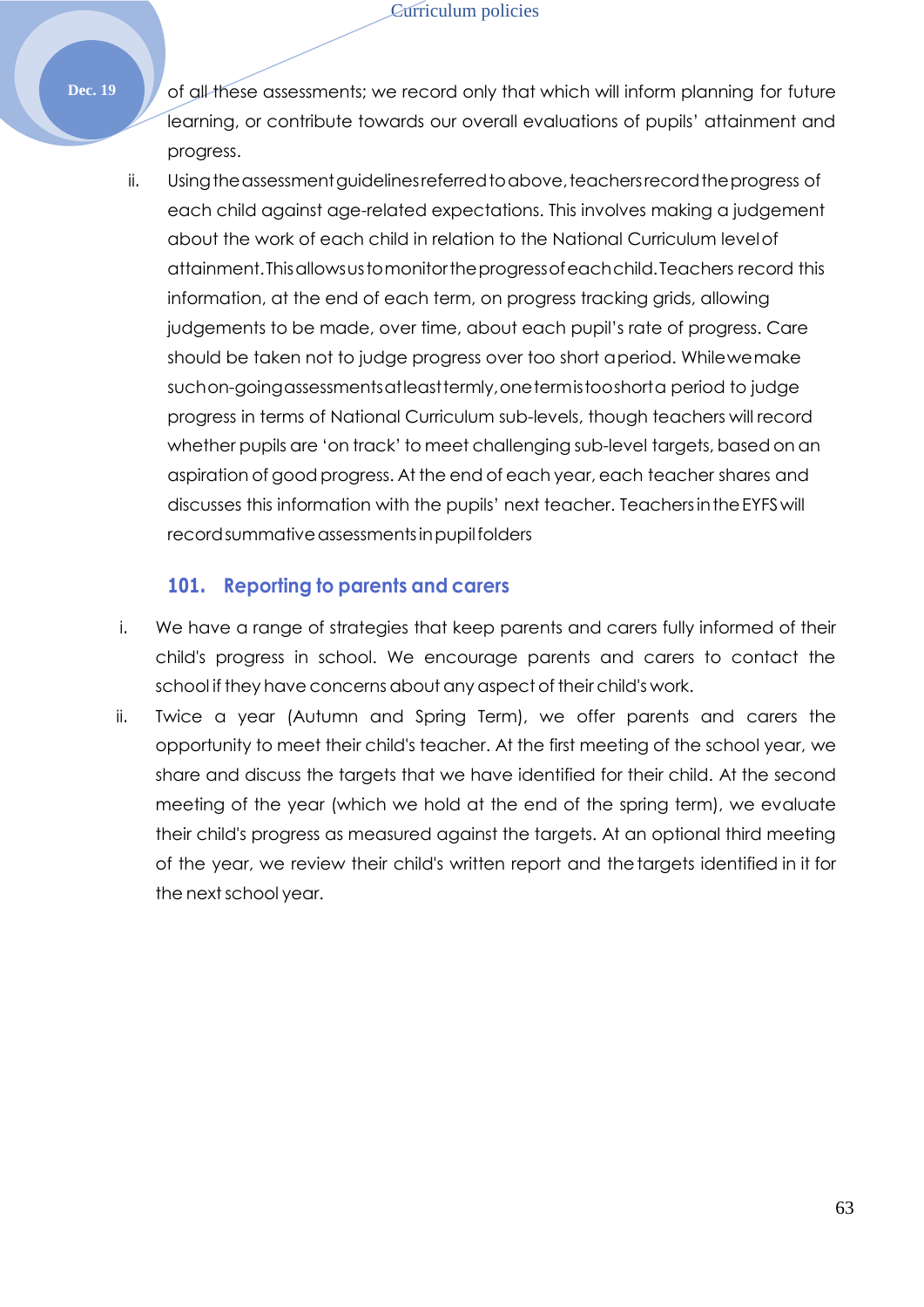- iii. During the summer term, we give all parents and carers a written report of their child's progress and achievements during the year. In this report, we also identify target areas for the next school year. We write individual comments on all subjects of the National Curriculum. In this written report, we reserve a space for children to give their own evaluation of their performance during the year. We also offer parents the opportunity to come in and discuss their child's end of year report.
- iv. In reports for pupils in Year 2, we also provide details of the levels achieved at the end of the key stage. At the end of Year 2, these are based primarily on teacher assessment, informed by formal assessment tasks in reading, writing and mathematics, Test results do not always demonstrate accurately the levels at which a pupil is working.
- v. We offer parents and carers of pupils in the EYFS the opportunity, at parents' meetings as well as incidentally throughout the year, to discuss their child's individual portfolio with the teacher. This will be based on children's achievements against the Early Learning Goals in the Early Years Profile.
- vi. At the start of each term, each teacher gives parents and carers an update that identifies the main areas of learning for that particular class. In this update, the teacher identifies how parents and carers can support any elements of the learning during theterm.

#### **102. Feedback to pupils**

- i. We believe that feedback to pupils is very important, as it tells them how well they have done, and what they need to do next in order to improve their work. We have an agreed code for marking, as this ensures that we all mark in the same way, and the children are taught to understand it.
- ii. We give children verbal feedback on their work whenever possible. We usually do this when the children are working during the lesson, although we sometimes give feedback on a particular lesson at the beginning of the next one. When lesson time does not allow for verbal feedback, we write comments on the children's work during marking. We give written comments to children of all ages, appropriate to the child's age, thereby getting them accustomed to reading and responding to teachers' comments. It is important that teachers' handwriting in pupils' books is entirely legible and models good handwriting for the pupils.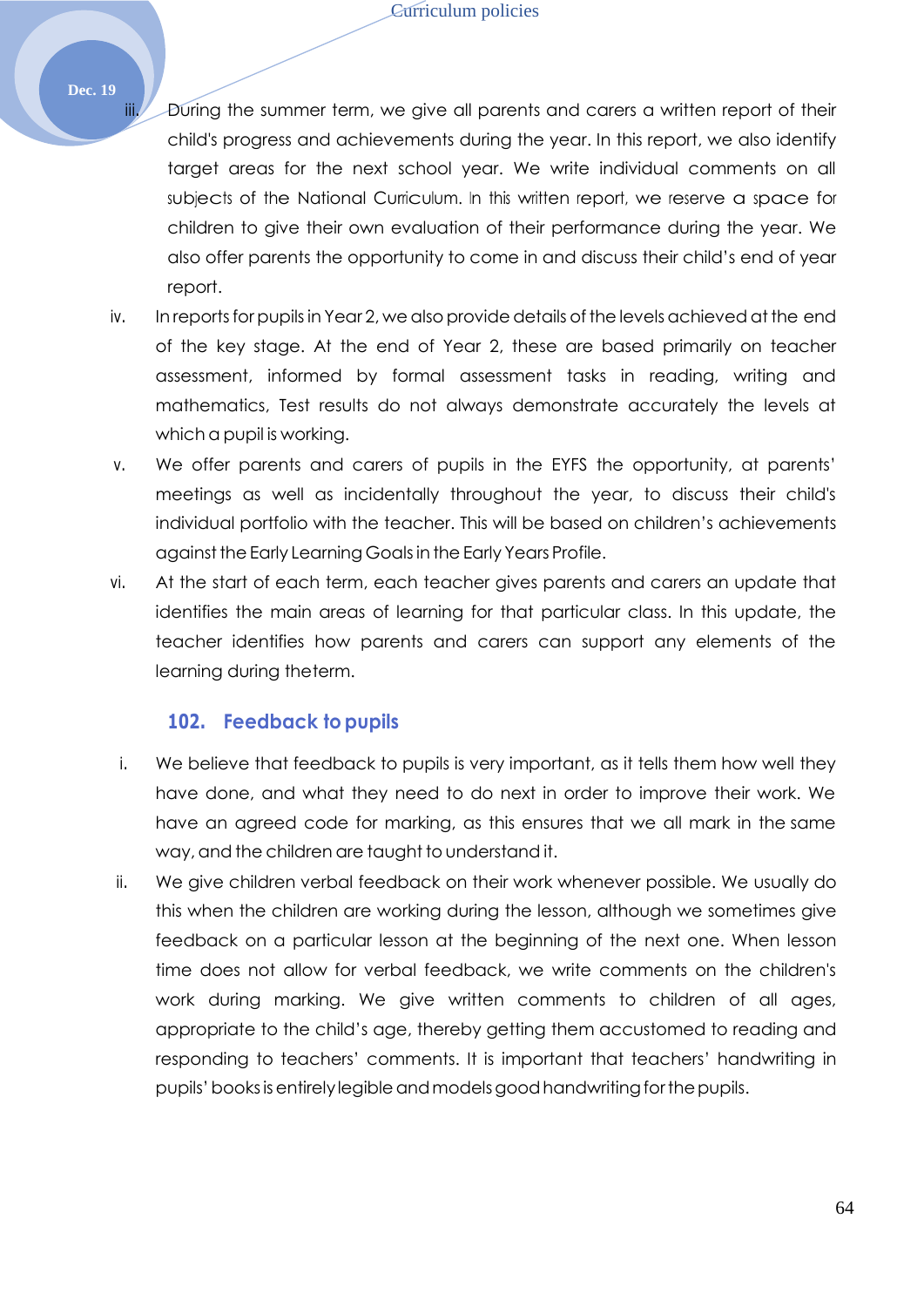iii. Most written comments in pupils' books are intended for the pupils. Occasionally, however, teachers may annotate a piece of written work with notes intended for their own, or another teacher's, future reference, for example, indicating the degree of independence with which the work was completed. This happens more frequently with younger pupils. Pupils are taught to distinguish between annotations of this kind and proper feedback to them.

- iv. When we give written feedback to a child, we relate this to the learning intention or the success criteria for the lesson. Comments may also relate to the pupil's targets. We make clear whether the learning intention has been met, and we point to evidence to support our assessment. If we consider that the learning intention has not been met, we make it clear why we think so and what the pupil needs to do to improve. In either case, we identify what the child needs to do in order to produce even better work in the future. In this way, we intend marking comments to be instructional and formative.
- v. It is important to note that not all 'errors', for example, every spelling inaccuracy, will be corrected when a piece of work is marked. Rather, marking will focus on the particular intendedlearninginvolvedin the task inquestion.
- vi. Having children reflect on and assess their own or each other's work can be very effective, because it enables them to apply the shared success criteria and to clarify their ideas on progressing to the next step. However, this must be carefully managed to avoid pupils being overly critical of themselves or their peers, and simply wanting to 'play the teacher'. Self and peer assessment, a central part of assessment for learning, should always support the intended learning. Teachers always mark the work themselves afterwards.
- vii. We take care to allow time, perhaps at the beginning of the next lesson, for the children to absorb any comments written on their work, to answer any questions written on it by the teacher, and also to respond with any comments or questions of their own. There may also be improvements they can work on during this time. We often start lessons in this way in order toensure that the time our teachers spend on marking really has an impact. We believe that learning is maximised when children enter into a dialogue about their work.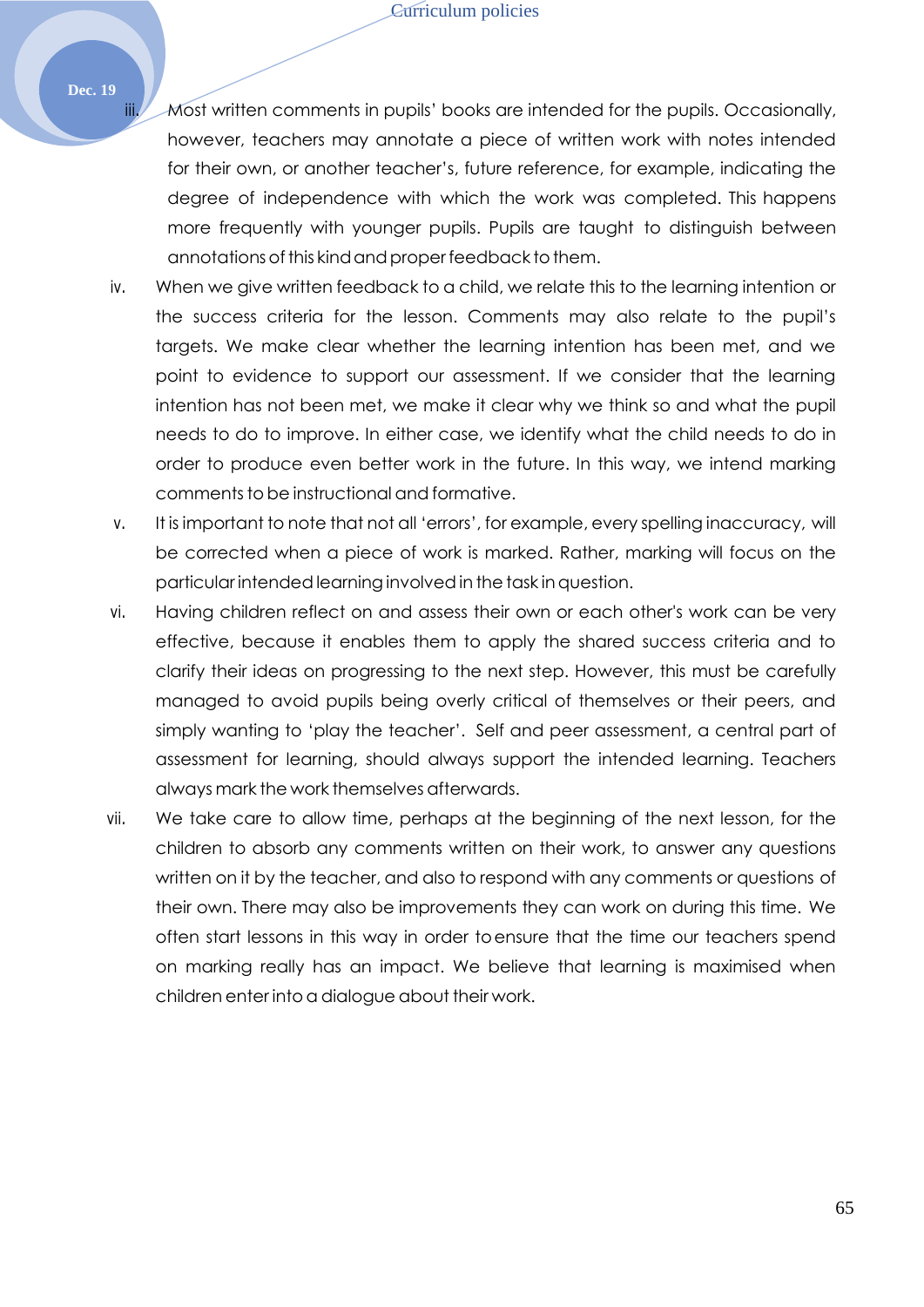#### **103. Inclusion and assessment for learning**

- i. Our school aims to be an inclusive school. We actively seek to remove the barriers to learning and participation that can hinder or exclude individual pupils, or groups of pupils.
- ii. We achieve educational inclusion by continually reviewing what we do, by monitoring data, and through asking ourselves questions about the performance of these individuals and groups of pupils. In this way, we make judgements about how successful we are at promoting, for example, racial and gender equality, and including pupils with disabilities or special educational needs.

#### **104. Moderation of standards**

- i. All subject leaders study examples of children's work within their subject area. Teachers use national exemplification materials to make judgements about the levels of the children's work. All our teachers discuss these levels, so that they have a common understanding of the expectations in each subject. By doing this, we ensure that we make consistent judgements about standards in the school. Teachers also attend moderation meetings with teachers from other local schools, to ensure that our assessment judgements are consistent with local and national benchmarks.
- ii. It is each subject leader's responsibility to ensure that the samples that they keep of children's work, for moderation purposes, reflect the full range of ability within each subject.
- iii. External moderators, organised by the Local Authority (LA), may visit our school to moderate and confirm our assessment judgements at the end of the Foundation Stage.

#### **105. Monitoring and review**

- i. OurNationalCurriculumleaderisresponsibleformonitoringtheimplementationof this policy. We allocate designated time for this task. The coordinator uses this time to scrutinise samples of pupils' work, teachers' marking and assessment records, and to observe the policy being implemented in the classroom.
- ii. Senior staff monitor pupils' overall progress on a regular basis so that possible under-achievement can be identified and addressed as soon as possible.
- iii. This policy will be reviewed every three years or sooner if necessary.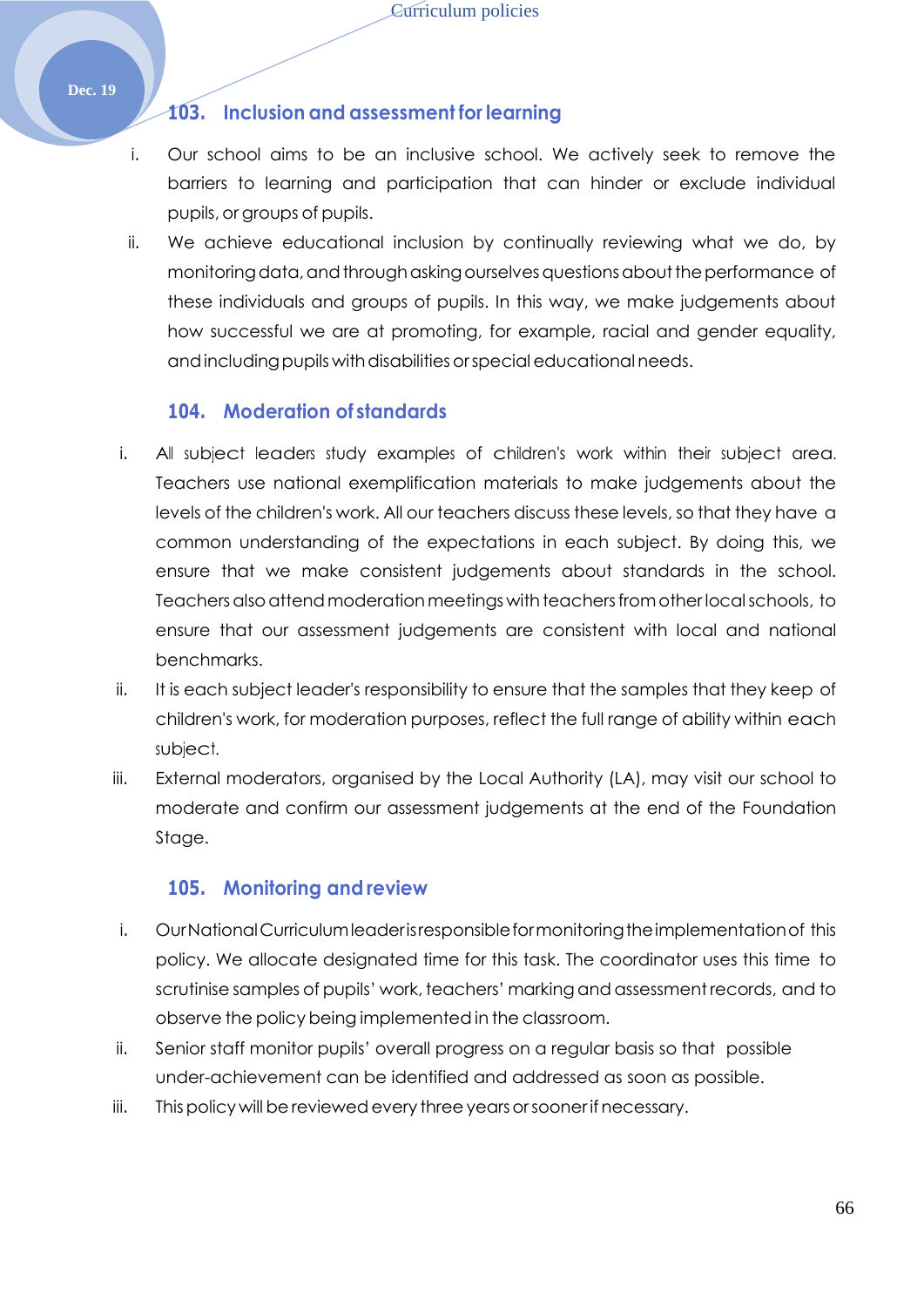# **Gifted and Talented**

Our school welcomes all pupils with a wide range of abilities. Each child is perceived to be an individual of great value. We strive to provide a secure yet challenging educational environment which will stimulate the development of all children and enable them to maximise their full potential. This policy outlines the purpose, nature and management of the teaching and learning of more able and gifted and talented pupils at our school.

#### **Aims:**

At LPEB we work together to meet the special needs of the able, gifted and talented children in our care in the following ways:

- Class teachers identify able, gifted and talented children as early as possible in their time at our school.
- Class teachers enter their names on the Able, Gifted and Talented register, which is regularly updated and reviewed.
- Class teachers assess the needs and abilities of our able, gifted and talented pupils.
- Class teachers plan appropriate differentiation to allow these children to challenge and extend themselves beyond the levels of the highest ability group within the class, through enrichment, extension, opportunities for investigative learning or through the use of higher order thinking and questioning skills.
- Children are streamed by year group and refined by ability for Numeracy and Literacy.
- Able, gifted and talented pupils are encouraged by class teachers to attend appropriate extra curricular activities e.g. music clubs, sporting events etc. in order for them to develop other skills and talents.
- Class teachers draw parents' and children's attention to relevant and stimulating extra curricular events within reach of our school (e.g. gymnastics club etc) which could inspire, enthuse or motivate specific children, based on our unique knowledge and understanding of their interests and talents.
- Parents are informed at Parents' evenings that their child has been identified as able, gifted and talented and are kept informed of their progress.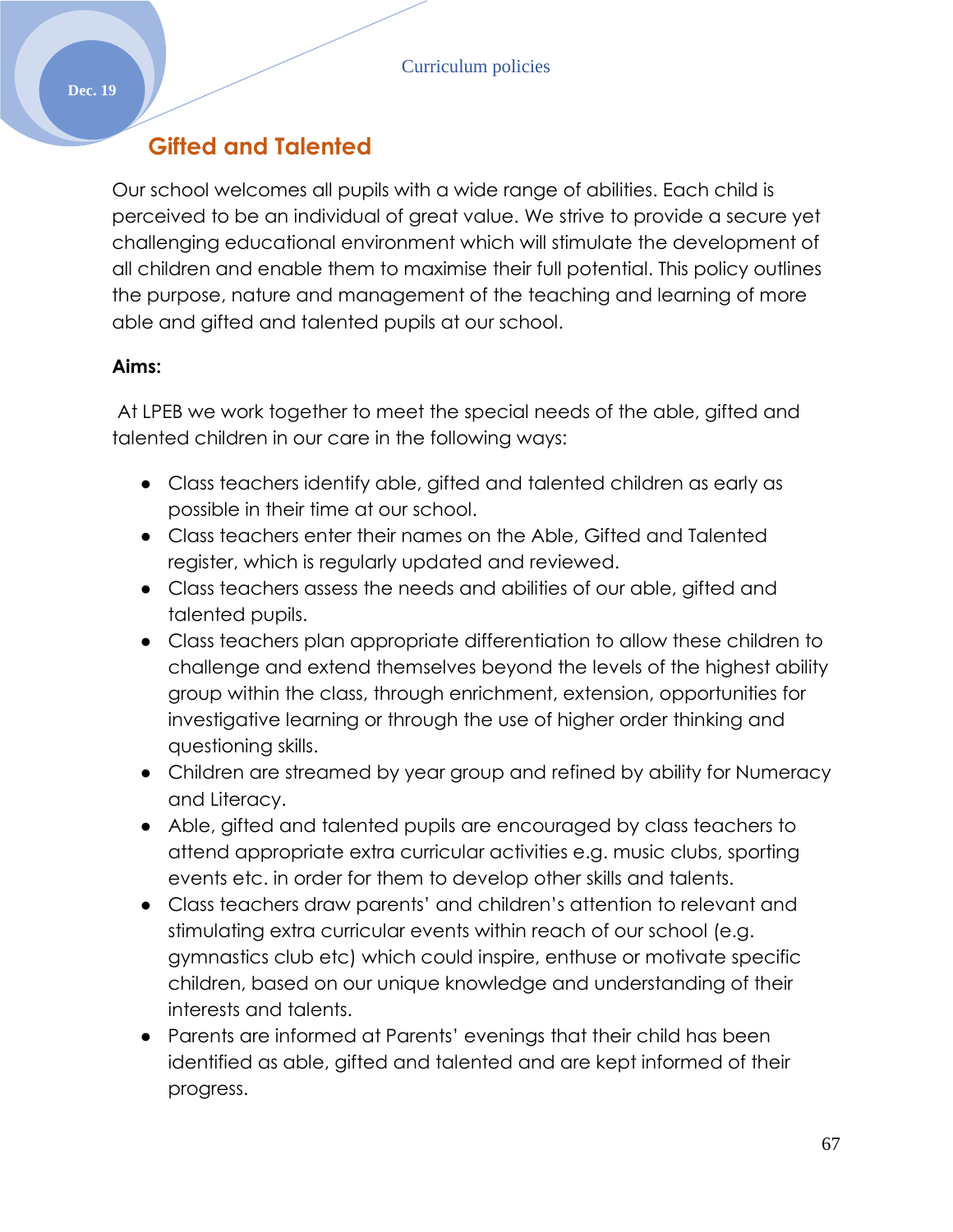Able, gifted and talented pupils are tracked termly as a sub-group on their progress achieved.

## **Definitions**

Able describes children with one or more abilities developed to a level significantly ahead of their year group (or with the potential to develop those abilities).

Gifted describes learners who have an exceptional ability to excel academically in one or more subjects such as Literacy, Reading or Numeracy.

Talented describes learners who have the ability to excel in practical skills such as sport, leadership or art.

The school's Equal Opportunities Policy will ensure that every child is considered irrespective of race, disability, religion or belief. This policy also runs alongside the Curriculum Policy.

Identification of Able, Gifted and Talented Children A variety of methods will be used to identify able, gifted and talented children, including: teacher observation, assessment and nomination; testing and tracking (e.g. results of Foundation Stage Profile); evidence from other sources (e.g. parents, outside providers, observations of other colleagues - special educational needs coordinator, teaching assistants, etc).

## **Organisational responses**

In the classroom, teachers use a range of strategies designed to meet the needs of gifted and talented children including:

- providing open-ended tasks and extension through questioning. setting more detailed and complex tasks.
- tackling objectives from older year groups e.g. using varied and flexible groupings within the classroom, sometimes mixed ability, sometimes similar ability.
- Able, gifted and talented children working with less able children gives the former the opportunity to explain concepts and key learning to their peers, which is very powerful for both parties.
- giving able, gifted and talented children opportunities for leadership (e.g. School Council, House captains)

#### **Dec. 19**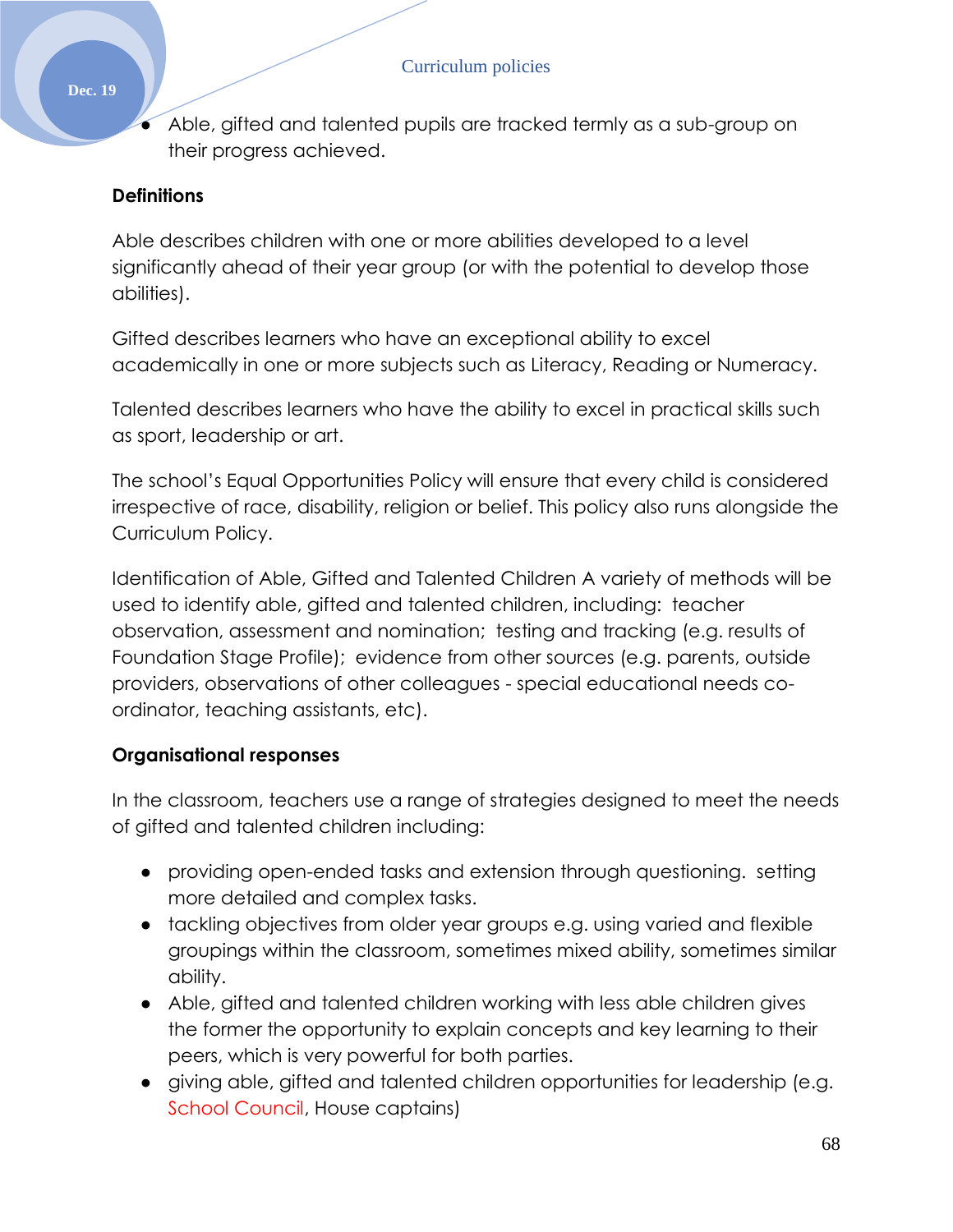#### Curriculum policies

- encouraging able, gifted and talented children to stretch themselves in areas where they are less confident so that they take risks, experience setbacks and have opportunities to deal with failure appropriately.
- enrichment tasks which involve opportunities to broaden the child's skills and understanding and extension tasks to increase the depth of study in a specific area.
- able, gifted and talented pupils are encouraged to, use their initiative, explain their reasoning, formulate questions and to solve problems

# **SMSC**

- regarding the pupils' Spiritual, Moral, Social and Cultural Development

LPEB is open to children of all faiths. Each individual is encouraged to behave in a natural, happy and responsible way and to be mindful of the needs of others. We are a welcoming community, open to all, regardless of race, colour, religion or creed. The School has a fundamental base of 6 core values called 'Our Golden Rules', which are intrinsically linked to spiritual, moral, social and cultural development. These are: Kindness, Honesty, Respect, Working hard, listening to others, being helpful. Our ethos, aims and values actively support the upholding of democracy, rule of law, individual liberty, mutual respect and tolerance of different faiths and beliefs; British values which we cherish, equipping pupils for life in modern Britain.

## **AIMS**

To give guidance to staff about the ways in which they should help foster the spiritual, moral, social and cultural development of all pupils and support the School Values.

To focus on the development of the pupil as an individual and as a personality, aiming to enrich and extend the human existence of each child in relation to the values, attitudes, beliefs and consequent behaviour acquired during school years.

To support pupils to embrace diversity and to guard against discrimination of any groups of people, pupils or adults, including those listed as having "Protected Characteristics" as identified in the Equality Act 2010 and its Schedules: disability, ethnicity (including gypsy and traveller groups), gender, gender identity and transgender, faith, religion and belief, marriage and civil

#### **Dec. 19**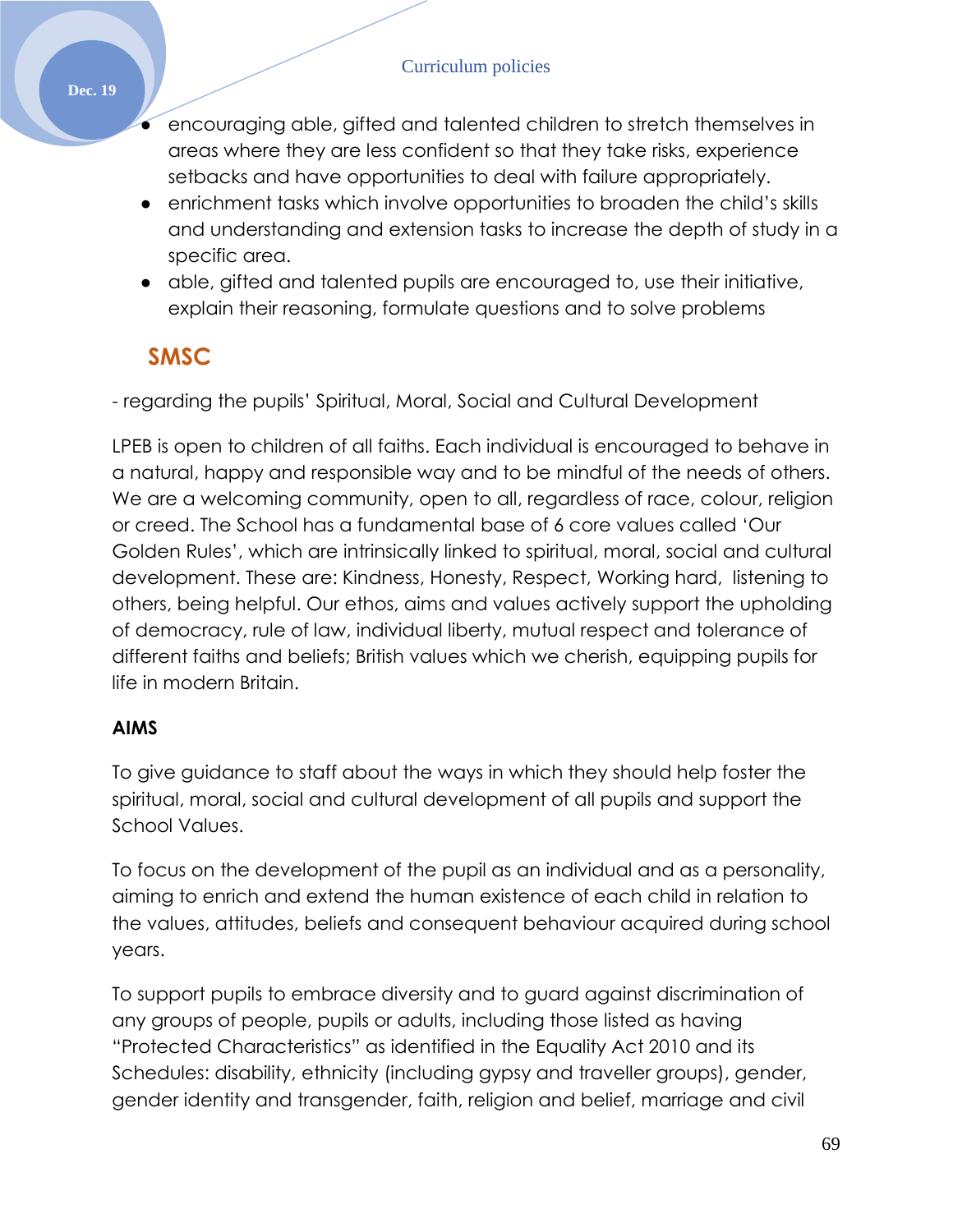partnership, sexual orientation, pregnancy and maternity, age. In this way we aim to offer equality of opportunity for all.

In contrast to the policies for specific curriculum subjects, this policy relates to the whole life of the school and awareness of Social, Moral, Spiritual and Cultural (SMSC) principles should filter down and be a fundamental part of the school philosophy.

Of particular importance in promoting SMSC development is the example set by adults in the school, the quality of relationships and the standard of assemblies.

## **BACKGROUND INFORMATION AND DEFINITIONS BACKGROUND INFORMATION AND DEFINITIONS**

**Spiritual development** relates to the quest of Spiritual development identity and the search for meaning and purpose in our existence. It is associated with a dimension of life which is not necessarily experienced through the physical senses, but has much to do with feelings and emotions, and attitudes and beliefs, The term 'spiritual' is not synonymous with 'religious'. Understanding of self and others is at the heart of spiritual development and is not linked solely to a particular doctrine or faith. Spiritual development is, therefore, accessible to everyone. All areas of the curriculum should contribute to pupils' spiritual development.

**Moral development** is concerned with pupils' ability Moral development to make judgments about how they should behave and act and the reasons for such behaviour. It refers to their knowledge, understanding, values and attitudes in relation to what is right or wrong. Acquiring a knowledge and understanding of what is right and wrong is central to moral development. It is the basis upon which the pupils may develop the ability to make judgments about how to behave and it is the standpoint from which to consider the behaviour of others in school and society in general. The system of rules and codes of behaviour is an important introduction to issues of fairness for all and to the consequences of operating outside the accepted rule system. Pupils are encouraged to understand the need for a common code and to follow it from conviction rather than because of consequences or sanctions. Moral development should enable pupils to become increasingly responsible for their own actions and behaviour.

**Social development** refers to the development of abi Social development lities and qualities that students need to acquire if they are to play a full and active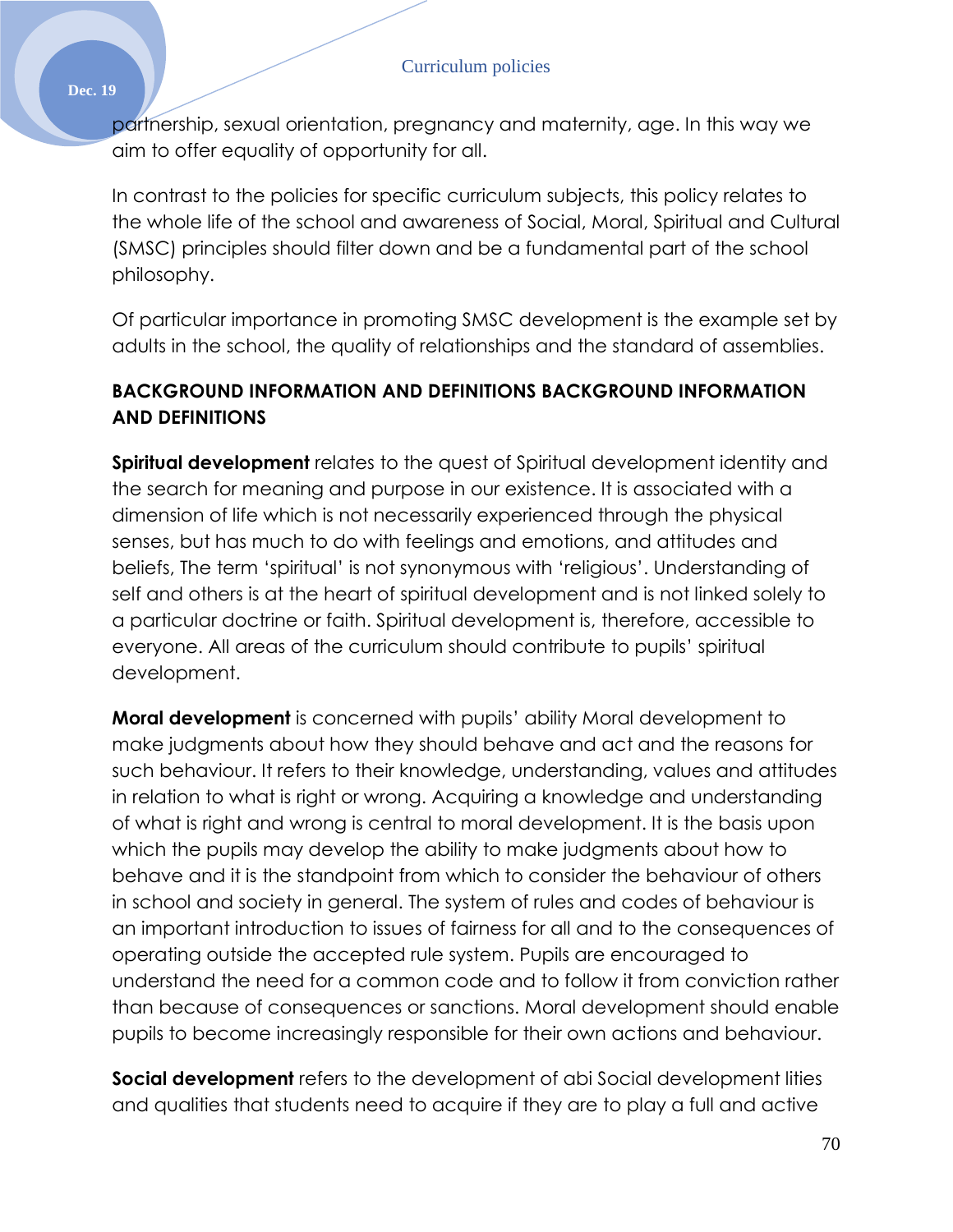#### Curriculum policies

**Dec. 19**

part in society. It also relates to the growth of knowledge and understanding of society in all its aspects. Development in this area enables pupils to become conscientious participants in their house groups (Nightingale or Charlemange), the school and the wider community. Provision for social development should balance the positive, satisfying elements of belonging to a group or society with the demands and obligations such membership requires. The school, but in particular the classroom, provides a suitable environment for promoting social development. Pupils learn to lead, to use their initiative and to use individual skills and strengths when working together towards a common goal. The ability to be led, to support others and to recognise the different skills of other group members can be developed when children work cooperatively.

**Cultural development** refers to the development of Cultural development knowledge and understanding of differing cultural beliefs, customs and traditions. It is an increasing appreciation of the systems of values and attitudes which form the basis of identity and cohesion within societies and groups. At the heart of cultural development lies the necessity to develop a sense of personal identity, whilst at the same time acquiring awareness, understanding and tolerance regarding the cultural traditions of others. In order to make provision for cultural development, existing knowledge, interests and experiences are strengthened and then built upon further. In this way pupils gain a deeper understanding of their own culture and the factors which influence it and gain a broader understanding of other cultures and cultural influences. All areas of the curriculum can be used to promote and develop cultural awareness, although the arts are those used more frequently.

**ASSESSMENT** It is difficult, if not impossible, to administer tests or to make precise formal assessments about the four aspects of SMSC development. However, it might be helpful to set down some aspects of behaviour which indicate development is taking place.

#### **SPIRITUAL DEVELOPMENT**

Our aims for spiritual development are to help pupils develop:

• a sense that they belong to a universe that is bigger than themselves and their immediate concerns.

• an awareness of the past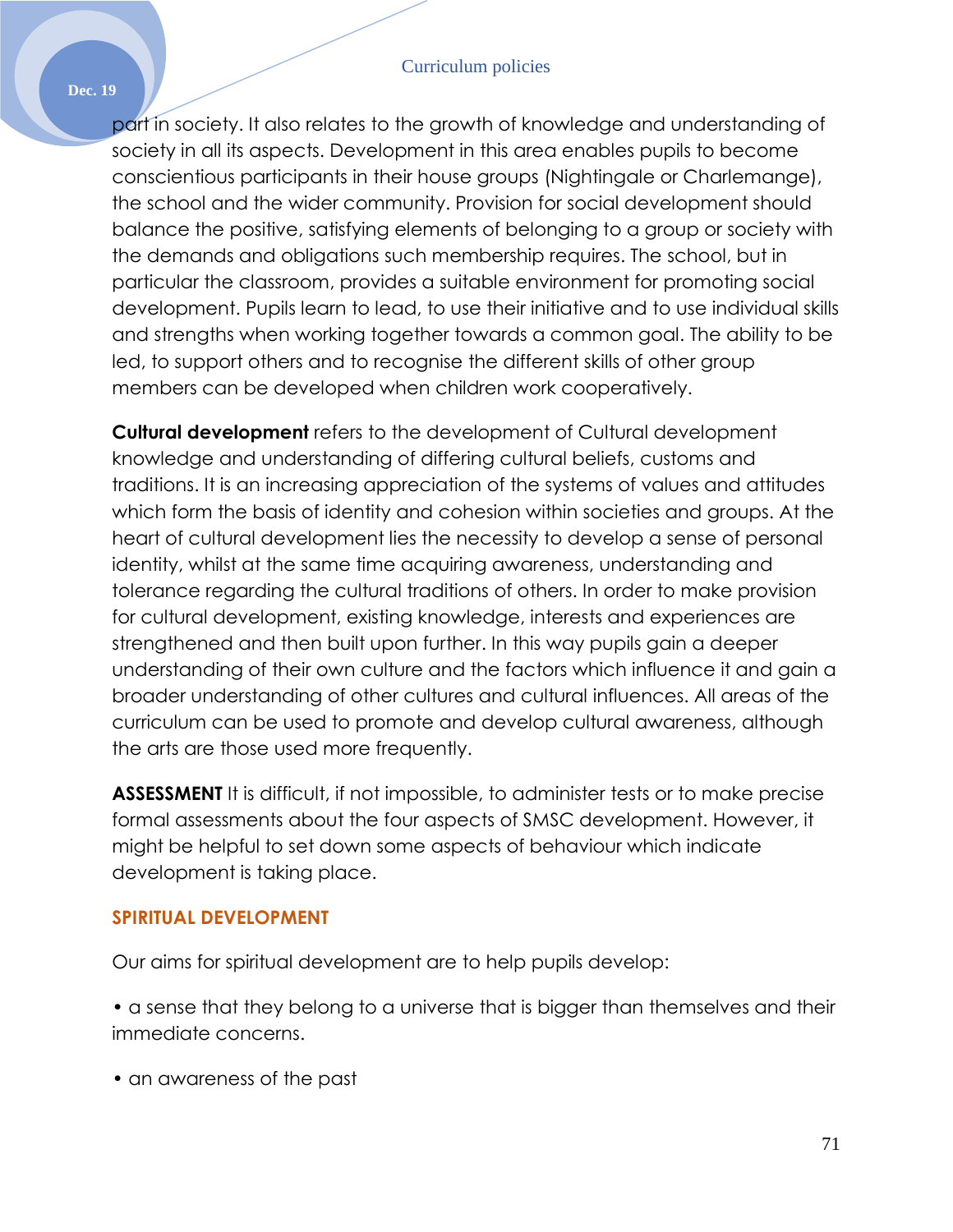• a sense of optimism, or at least equanimity, about the future

• an ability to trust

Within the curriculum departments should seek ways to encourage pupils to:

- use their imagination in solving problems and empathising with others;
- develop a spirit of enquiry and open-mindedness
- feel comfortable with discussions about the holy or the sacred

• develop an awareness of order and pattern in the world • respect the integrity of each person and their differences

- explore instances of symbol, image, allegory and metaphor in the curriculum
- explore what commitment means

Beyond the formal curriculum, the school will:

• encourage pupils in personal conversations and during discussions in lessons, to express such feelings as transcendence, wonder, transience and change, paradox and unease, injustice or inequality whilst listening carefully to others' questions and responses

• treat pupils, staff, principals and visitors with respect, regardless of personal feelings

• Visit and different places of worship and learn about different religions as part of the RE curriculum.

#### **MORAL DEVELOPMENT**

Our aims for moral development are to help pupils:

- distinguish between right and wrong
- respect the law
- understand the principles lying behind decisions and actions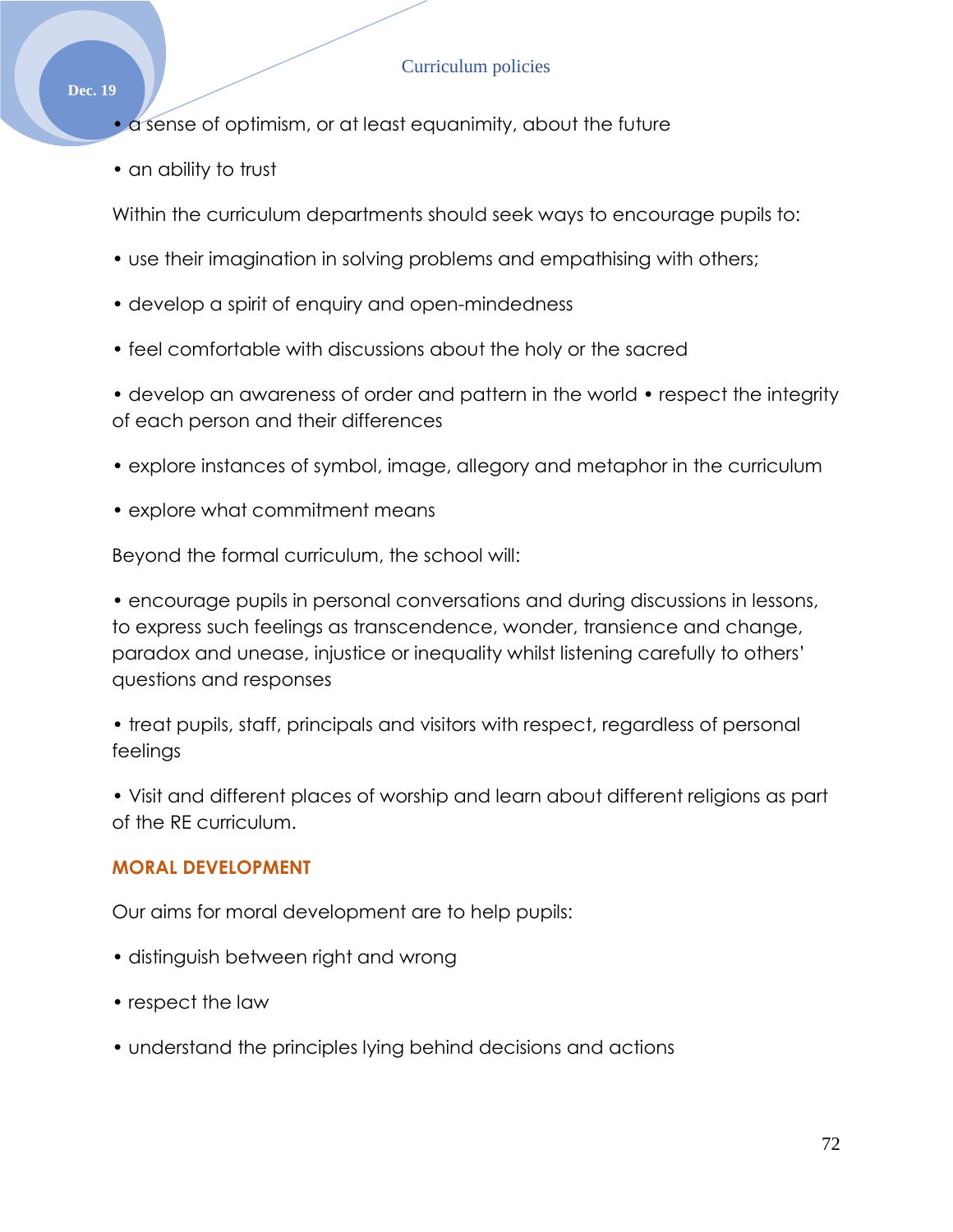#### **Dec. 19**

• be able to take moral decisions for themselves, and not be swayed by peer pressure

• assume moral responsibility through belief and conviction Therefore, we want them at all times to:

- tell the truth
- respect the rights and property of others
- fulfil commitments, readily
- help those less fortunate than themselves
- act considerately towards others
- take responsibility for their own actions
- exercise self-discipline
- develop high expectations
- develop positive attitudes
- conform to rules and regulations for the good of all

• seek to understand and develop worthwhile relationships with their peers, their teachers and other adults in the community

### **SOCIAL DEVELOPMENT**

Our aims for Social Development are to create an environment in which pupils feel ready, willing and able to:

- relate positively to others
- participate fully and take responsibility in the classroom and in the school
- use appropriate behaviour, according to situations
- engage successfully in partnership with others and work as part of a group
- exercise personal responsibility and initiative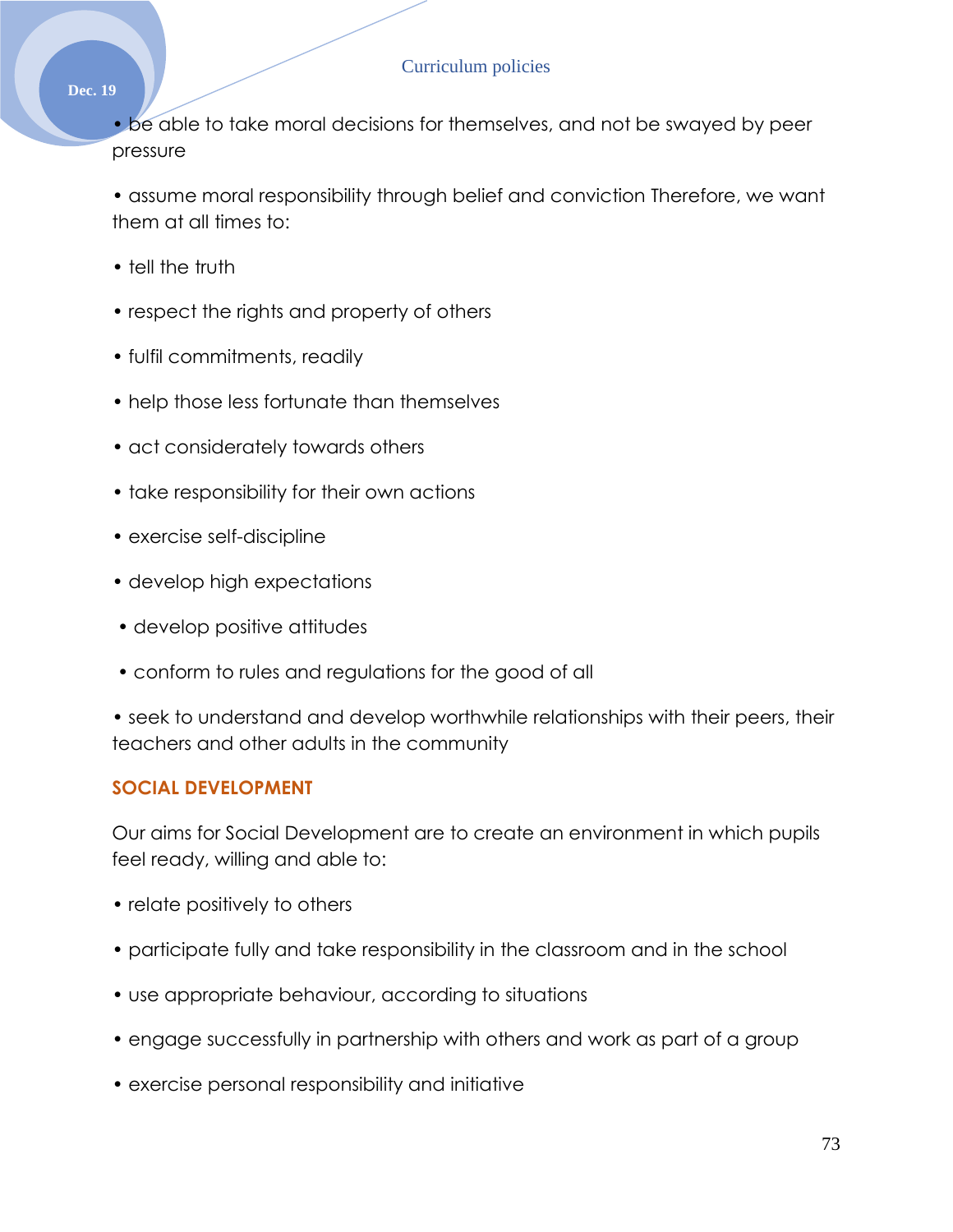• understand that, as individuals, we depend on family, school and society • show sensitivity to the needs and feelings of others

• develop an understanding of citizenship and experience being part of a whole caring community

• realise that every member of the community has a worthwhile contribution to make

• develop resilience and a growth mindset towards tackling challenges

# **Provision for Social Development**

a) within the curriculum within the curriculum within the curriculum:

• in all lessons pupils must be taught and encouraged to listen to and respect the viewpoints and ideas of others

• good behaviour is praised positively and rewarded publicly

b) beyond the formal curriculum beyond the formal curriculum beyond the formal curriculum:

• in houses, games and activities, pupils must be taught and shown how to work together in groups, and to be inclusive and supportive of others

• through the School Council to enable pupils of all ages to participate in the running of the school - in progress.

• through the relationships between staff and pupils to foster a respect for the individual, as long as their actions do not undermine the community as a whole

# **CULTURAL DEVELOPMENT**

Our aims for Cultural Development are to help pupils to:

• develop a sense of belonging to their own culture and be proud of their cultural background

- respond to cultural events
- share different cultural experiences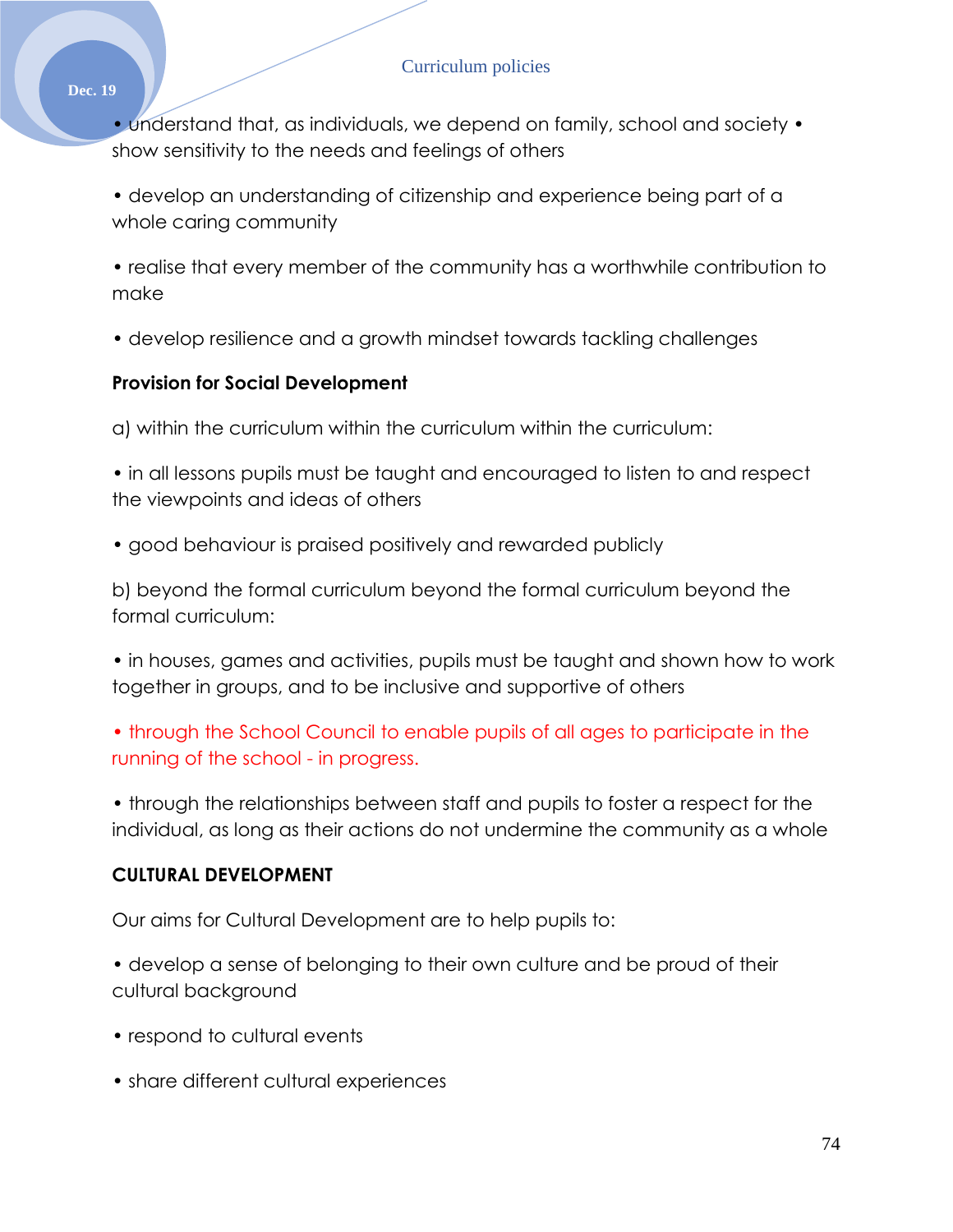• respect different cultural traditions

• understand codes of behaviour from other cultural traditions • develop an awareness and recognition of what a 'cultured person' appreciates in terms of music, art, drama, literature etc

• develop a love of learning

• build resilience to radicalisation and challenge extremist views whilst still appreciating the values and customs of other ethnic and faith groups which make up modern British society, and the world beyond

• be aware of the fundamental British values of democracy, the rule of law, individual liberty, mutual respect for and tolerance of those with different faiths and beliefs and for those without faith

### **Provision for Cultural Development**

a) within the curriculum:

• in all lessons acquiring an understanding of the contribution of British thinkers to the subject being discussed

• in all lessons understand the importance of the work done by people from other cultures in bringing us to our current understanding of the subject being discussed

• in Music, RE and Art, undertake a study of other cultures and their forms of cultural expression

• within RE and PSHE, discuss and explore differences, similarities, equal rights, peer pressure and discrimination

• teach pupils about the main public institutions within the UK and their relationship with the institutions in the wider world, particularly the UN and the EC.

b) beyond the formal curriculum:

• the school will provide opportunities for all pupils to attend musical and theatrical events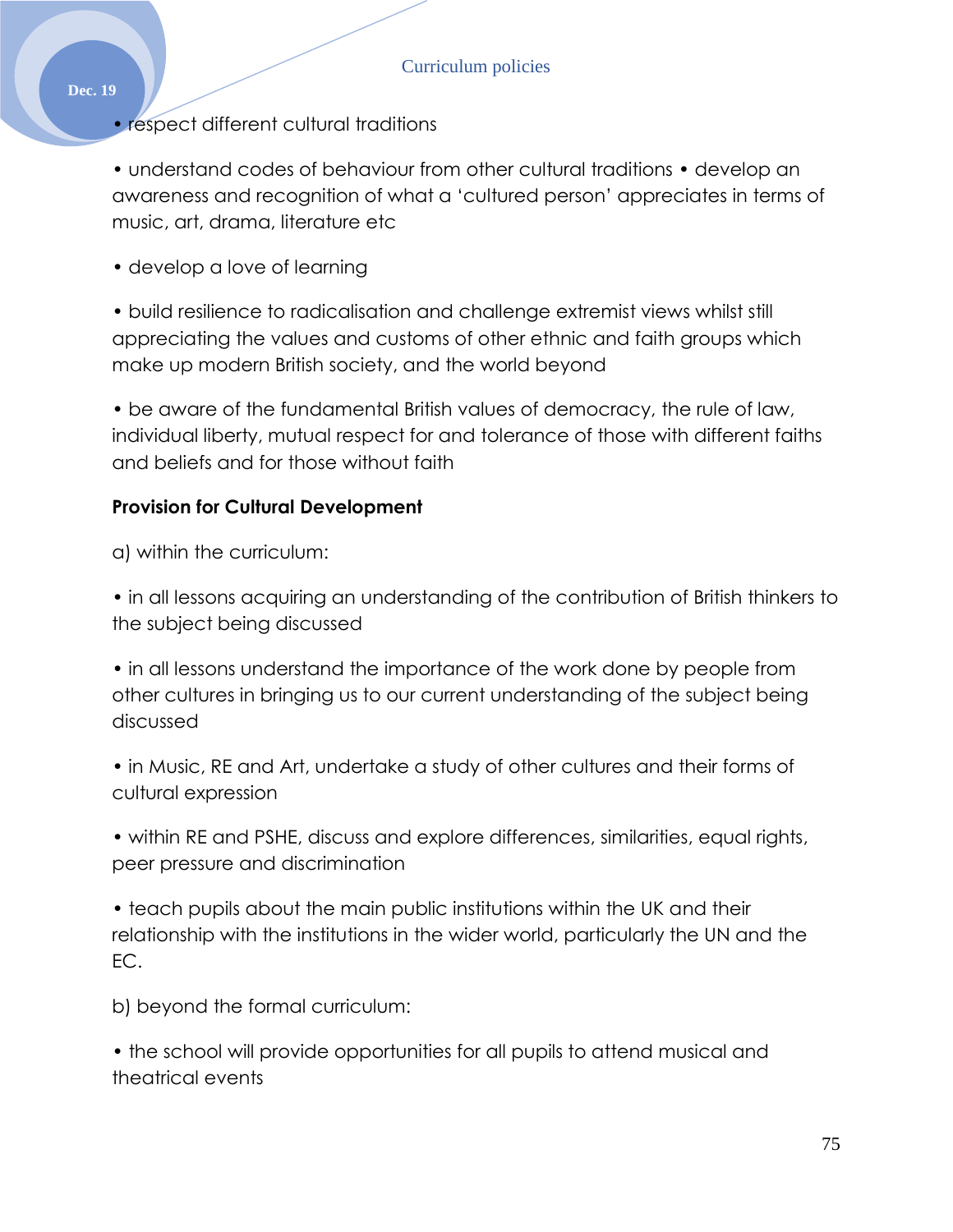• the opportunity will be provided for pupils to take part in a wide variety of cultural events including concerts, theatre, choral singing, book clubs, poetry readings

• school trips will give pupils sometimes profound experiences of other cultures

• charity links will enable pupils to think beyond their own culture and share the aspirations of people in a variety of different cultures

# **SRE - Sex, Relations Education**

# **AIMS OF SRE**

It has three main elements:

- Attitudes and values
- Personal and social skills
- Knowledge and understanding

It is lifelong learning about physical, moral and emotional development. It is about understanding the importance of stable and loving relationships, respect, love and care. It prepares children for the changes and challenges of puberty and allows them to consider the responsibilities of adulthood. It also teaches about reproduction and sexual health but does not promote early sexual activity.

# **Why should it be taught in school?**

SRE begins at a very early age and, while much of it is learnt from parents, it is also received from friends, books, magazines, television, internet, music, films and so on. Some of this information can be incorrect, confusing or frightening. SRE in school provides a secure framework and environment in which pupils can be given the facts using appropriate materials. It also allows them to develop necessary personal skills and a positive attitude to sexual health and well-being. Wide ranging research has shown that children want information about changes and situations they will experience before they happen to them. A structured programme in school increases the probability of this being achieved. Also, although children want to be able to discuss relationships and sex with their parents, many parents and children prefer the school to take a lead and

**Dec. 19**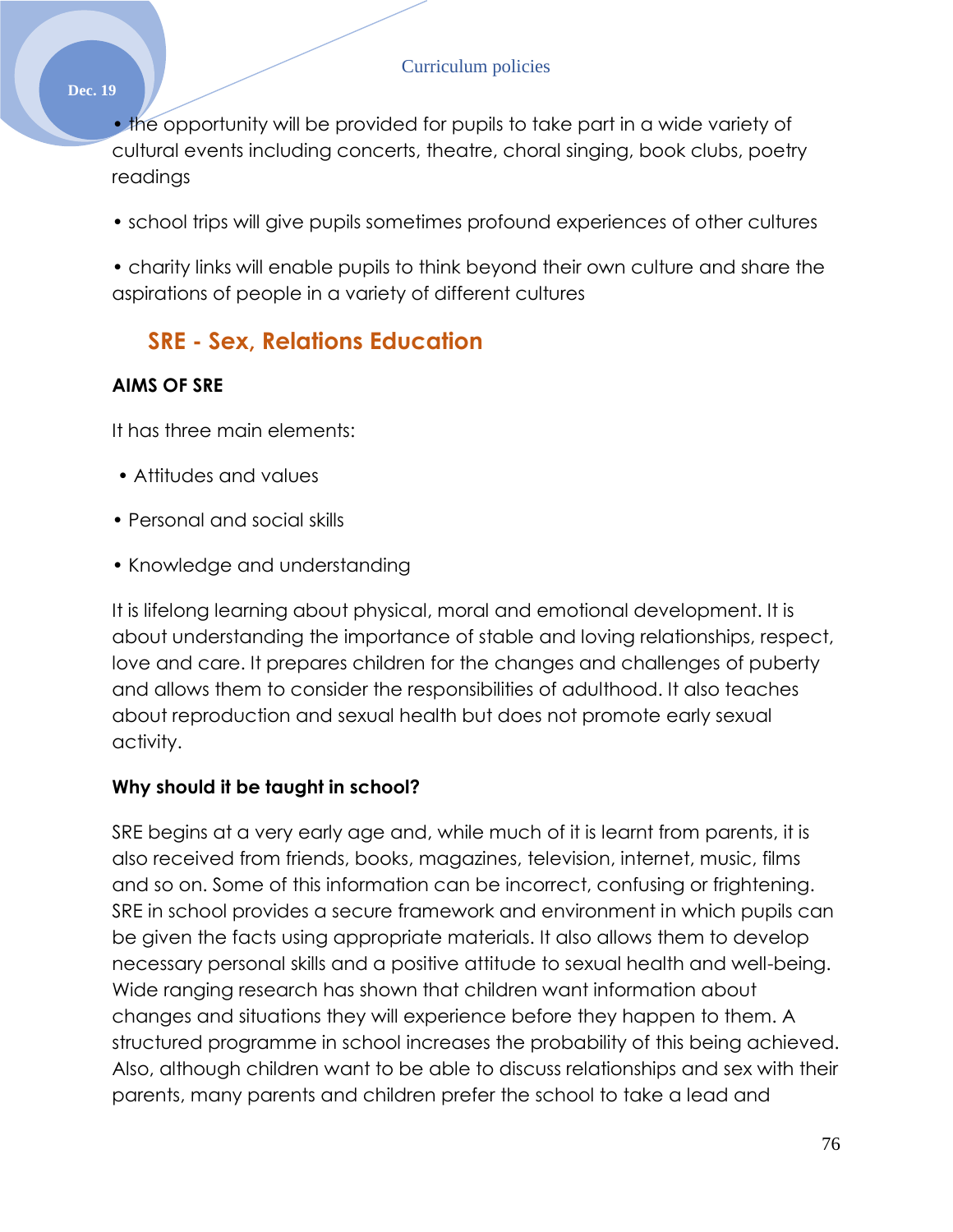**Dec. 19**

provide a springboard for the discussion. A partnership between home and school and open dialogue between parent and child are the ideal.

# **What does the School want SRE to do for the pupils?**

SRE will:

• provide information which is easy to understand and relevant and appropriate to the age and maturity of the children

• include the development of communication and social skills

• encourage the exploration and clarification of values and the development of positive attitudes

# **Through SRE we want to ensure that the children:**

• develop confidence in talking, listening and thinking about feelings, friendships and relationships

- are able to name parts of their body and describe how their bodies work
- can protect themselves and ask for help and support
- are prepared for puberty

• learn about the nature of marriage/stable relationships and their importance for family life and the bringing up of children

• understand and respect different types of relationships, including friendships, family relationships and dealing with strangers

- understand the characteristics of healthy relationships
- understand how relationships may affect mental and physical health

and in KS2:

• develop positive values and a moral framework that will guide their decisions, judgements and behaviour

• understand the law regarding the age of consent and the arguments for delaying sexual activity to maturity and within a loving, responsible relationship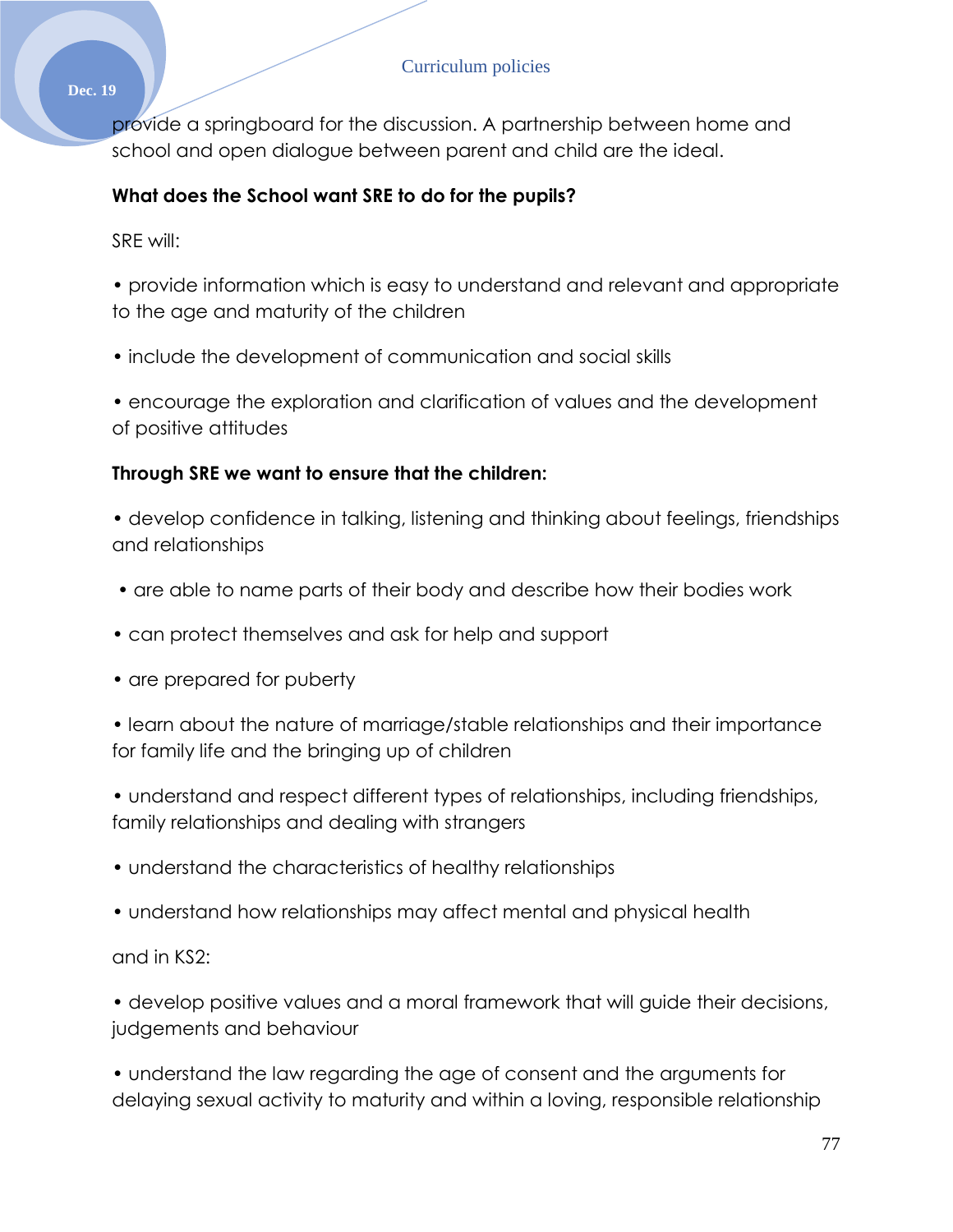- are aware of online safety with regard to forming relationships
- understand the reasons for protected sex, avoiding casual sex and the importance of sexual health
- understand and respect all sexual orientations

• understand the consequences of their actions and behave responsibly within relationships

- have the confidence and self-esteem to value themselves and others
- communicate effectively
- have sufficient skills and information to be able to protect themselves

### **ORGANISATION AND PLANNING**

SRE is not taught in isolation. It is rooted in the PSHE programme and the Science curriculum and it is supported by the whole School's ethos.

The Deputyhead works with the teachers to plan the SRE curriculum. Thedeputyhead teacher is responsible for monitoring its delivery.

The compulsory part of SRE is taught through Science lessons in line with the Science National Curriculum. The Science National Curriculum requires that in YR, Yr1 and Yr2 pupils are taught:

• that animals, including humans, move, feed, grow, use their senses and reproduce

• to recognise and compare the main external parts of the bodies of humans and other animals

• that humans and other animals can produce offspring and that these offspring grow into adults

• to recognise similarities and differences between themselves and others, and to treat others with sensitivity.

In Years 3 to 6 the following concepts are revisited as part of the compulsory Science curriculum: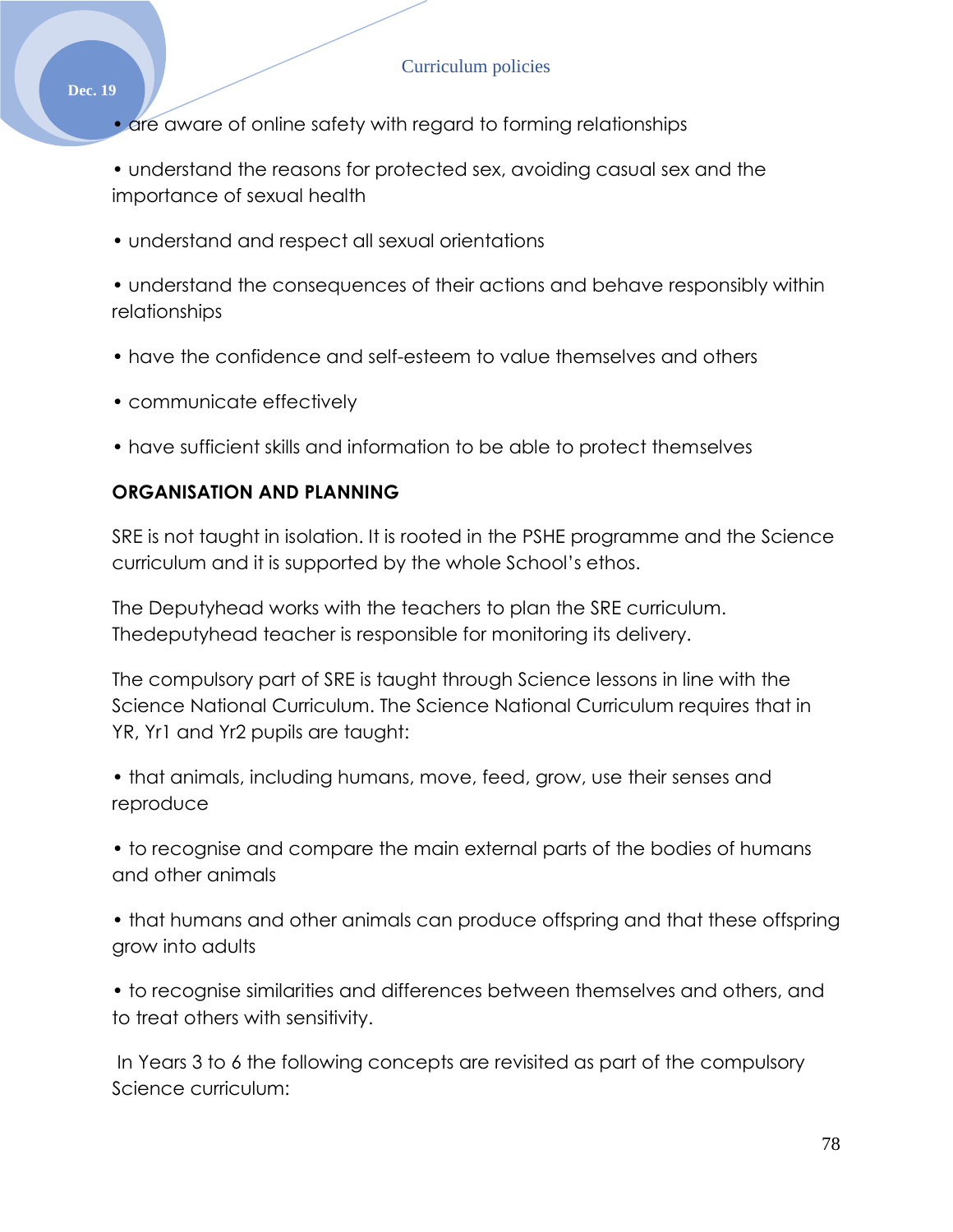#### **Dec. 19**

• that the life processes common to humans and other animals include nutrition, growth and reproduction

- about the main stages of the human life cycle
- about the physical and emotional changes that take place during adolescence
- about the human reproductive system, including the menstrual cycle and fertilisation

Where any of this information or these topics are introduced through the RSE syllabus earlier than the year designated by the Science syllabus, parents have the right to withdraw their children from the lessons.

### **CONFIDENTIALITY**

The best interests of the child are our main concern. Children have a right to expect school to be a safe and secure environment. Teachers need to be aware that effective SRE can lead to disclosures from pupils that may be a child protection issue. Key points:

- The school has in place a Safeguarding and Child Protection policy and a Confidentiality policy.
- Teachers cannot offer or guarantee unconditional confidentiality.
- Only in exceptional circumstances will the school handle information without parental knowledge

• Children will be encouraged to talk to their parents or carers. If a teacher has to pass information on to parents, the child will be informed first and supported as appropriate.

• Any visitor from an outside agency involved with pupils in SRE will be made aware of the confidentiality rules and whom to approach on the staff with concerns.

# **British Values**

At LPEB, in line with DfE legislation, we: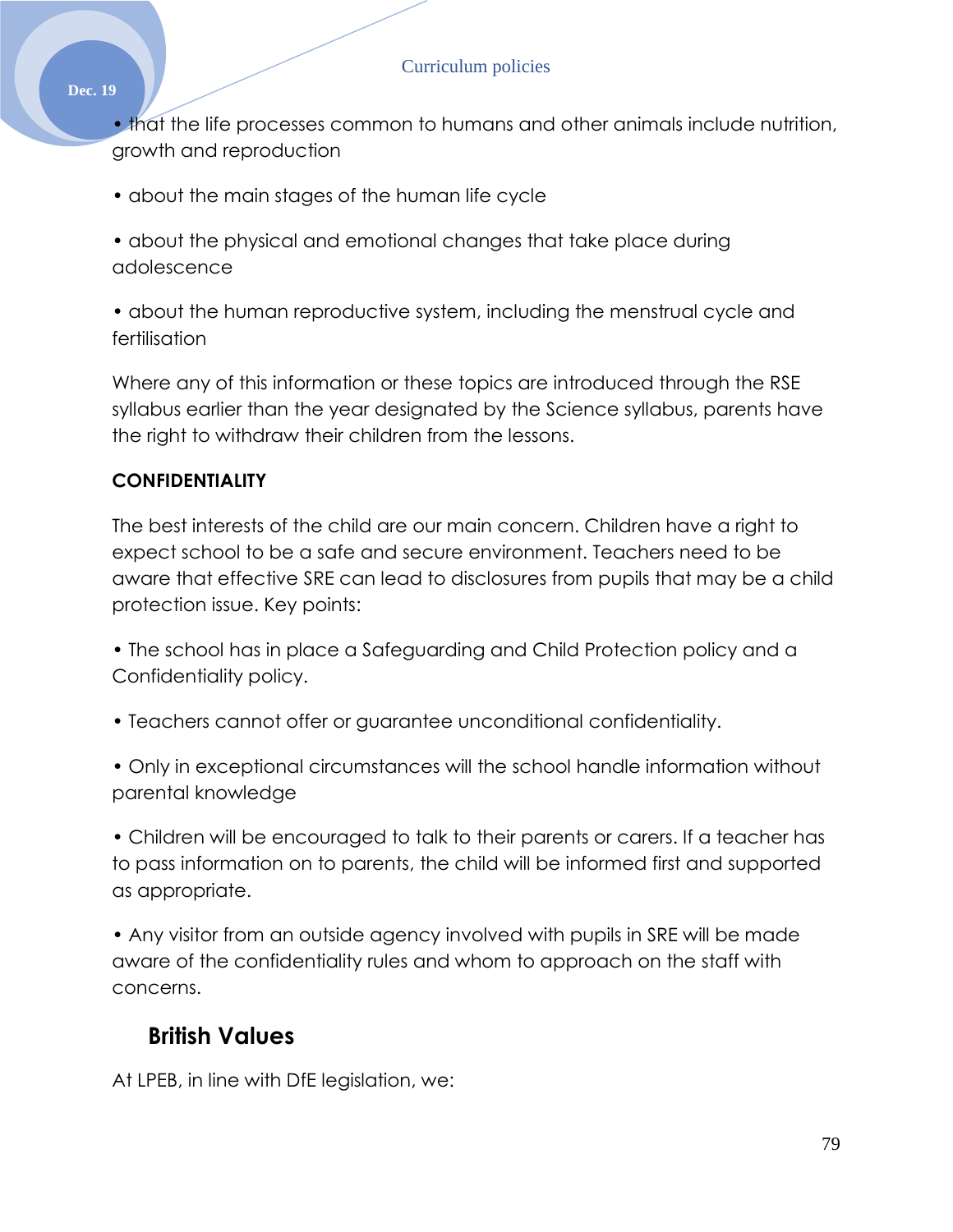**Dec. 19**

'promote the fundamental British values of democracy, the rule of law, individual liberty and mutual respect and tolerance of those with different faiths and beliefs.'

We explicitly and actively teach our school values. Our provision is values-based. Our school values are 'Kindness', 'Honesty, 'Respect', 'Good Listeners', 'Helpful', 'Hard Workers'.

Examples of active practice reflective of the above are outlined below:

## **Democracy**

We specify time during the PSHE curriculum to discuss and explore the basis on which the law is made and applied in England. Each year, pupils decide on class rules within their class to create a positive learning environment in which everyone is valued and respected. Pupils have many opportunities for their voices to be heard. We are currently starting our 'School Council' with representatives of every class being voted for by their classmates. They can effect change in the school by bringing forward ideas from their peers, discussing with the School Council and presenting suggestions to the deputy head teacher. We also have a range of roles of responsibilities, including Park partners and House Captains.

We encourage respect for democracy and support for participation in the democratic processes, including respect for the basis on which the law is made and applied in England.

## **The Rule of Law**

Honesty is one of our School Values and this is explicitly taught through PSHE in class and our assembly programme. Rules which govern the class, school and the country are reinforced regularly when opportunities arise in the curriculum and through behaviour guidance and assemblies. Children are active participants in our recognition and consequences process which is fair and consistent for all. Pupils understand the difference between right and wrong, and strive to let this guide them. Visits to school by authorities reinforce this aspect. We have built up strong links with the local police department in Ladbroke Grove to support this.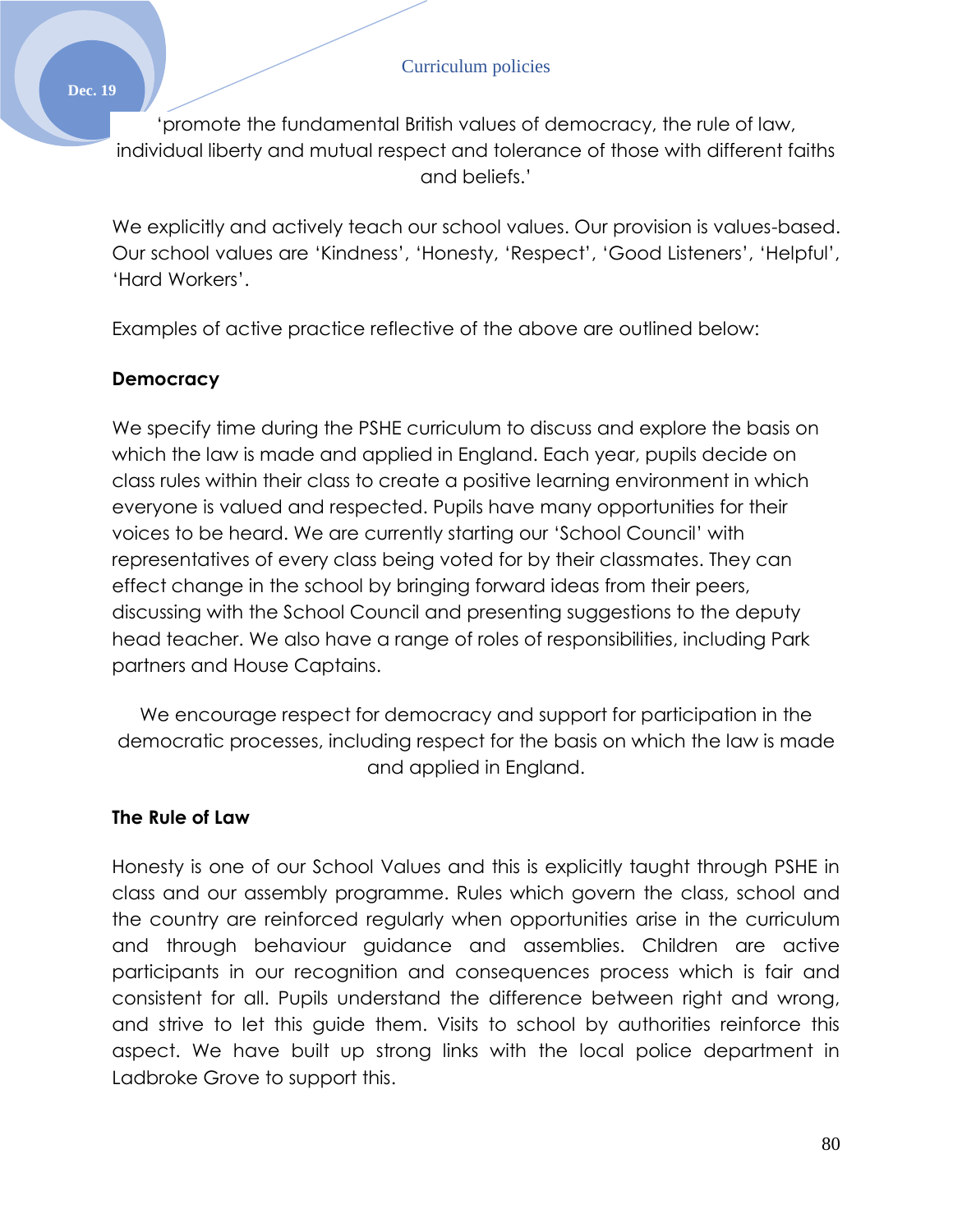### **Individual Liberty**

Pupils are actively encouraged to make choices and take decisions knowing that they are in a safe and supportive environment, as well as to comprehend and exercise their rights.. Our teaching gives many opportunities for enquiry based and collaborative learning, with associated challenge, decision-making and risk taking. Our extra activities programme is exceptionally wide-ranging and as such pupils have much choice.

### **Mutual Respect**

Respect is another of our School Values and this is explicitly taught during PSHE, assemblies and our RE curriculum. Pupils learn that their behaviour has an effect on their own rights and those of others. Our Golden Rules expects all members of the school community to treat each other, and those in the wider community, with respect. The School goes to St Clements and James Church regularly for an act of worship e.g. Christmas. Pupils are taught about other religions through our RE curriculum, and e.g. visits to local places of worship (whole school trip to the Central London Synagogue last year and we will be going to the Mosque this academic year) and presentations from parents about their religion (e.g. talk by a parent on Hanukah). We have a strong charitable focus and the pupils engage in awareness activities for example: The Hunger Race, raising money for the food bank. Our staff model tolerance and respect and we always look for opportunities to learn from other cultures. The school precludes the promotion of partisan views in the teaching of any subject in the school.

# **Extra-Curricular Activities**

At LPEB it is important that we provide extra-curricular activities for our pupils are a way to support the children's passion for learning and enjoyment of school. As we are a language specialist school, we attract lots of families with additional languages so we aim to embrace the different mother tongues by organising after school lessons in these languages, for example: Russian and Italian. It is also important for providing after school care as lots of parents work. We provide a wide selection of activities that mainly take place after school or during lunch time recess. The list is as follows:

Music (Daily)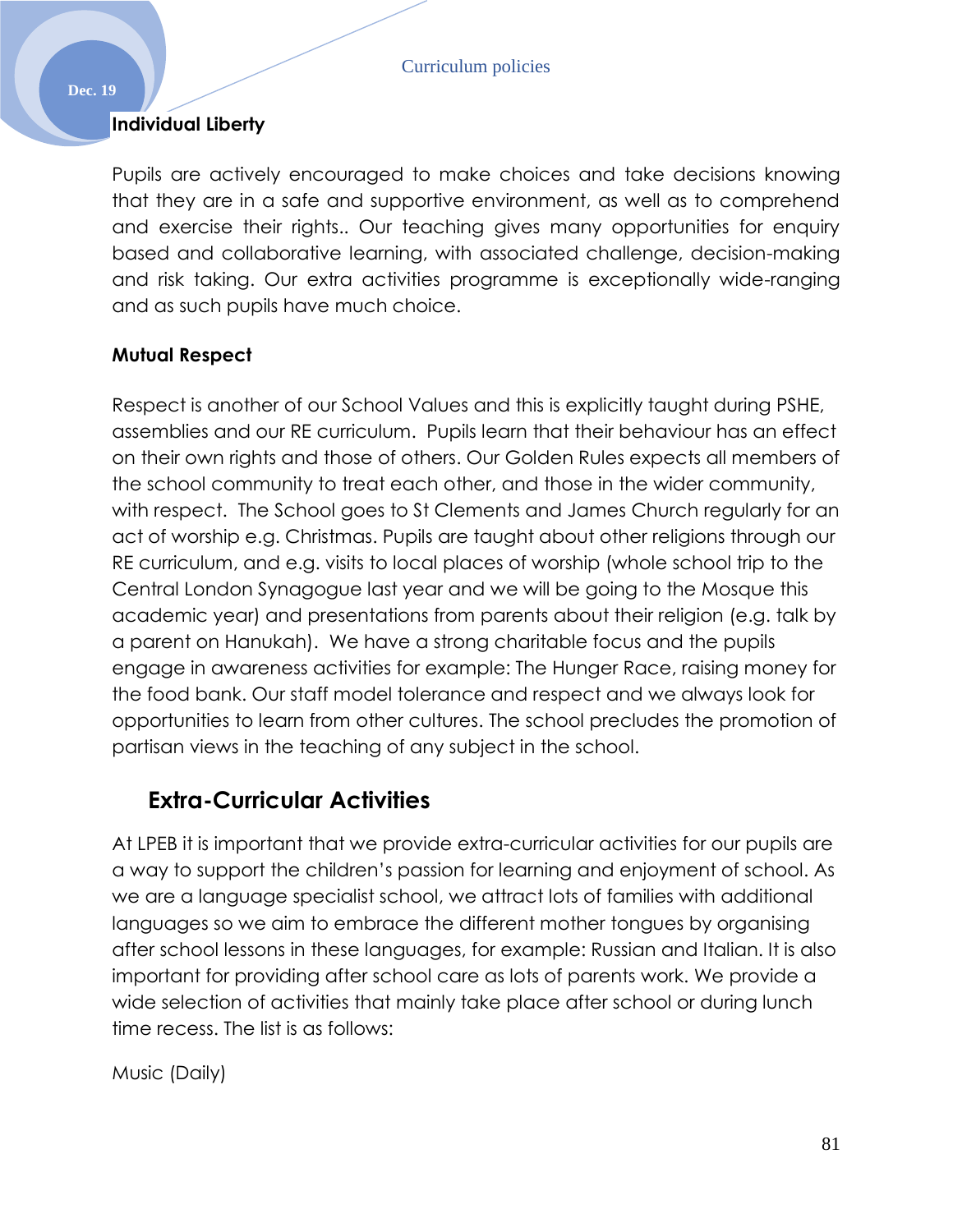**Dec. 19**

Dance (Thursday)

Arabic (Weds)

Coding (not this term)

Creative Writing (Tues)

Stem (not this term)

Young Engineering (not this term)

Art (Tues)

Italian (Mon)

Russian (Tues)

Gymnastics (Mon, Fri)

Tennis (Tuesday lunch)

Yoga (Thursday)

Sophrology (Weds)

Wednesday Club

A list of the club options is emailed to parents in week 1 of the year with times and days. We are always open to suggestions/ parents preference for timings. Each club is up to 60 minutes long and needs 5 + students in order for it to take place on a weekly basis. Pupils must sign up for the whole term. The cost varies depending on the number of pupils participating and the cost of the teacher, however, we aim to make the clubs as affordable as possible. Where possible, we recruit private teachers from our local area who have been recommended to the school, for example: Dramarama.

Aim to set up online booking and payment system